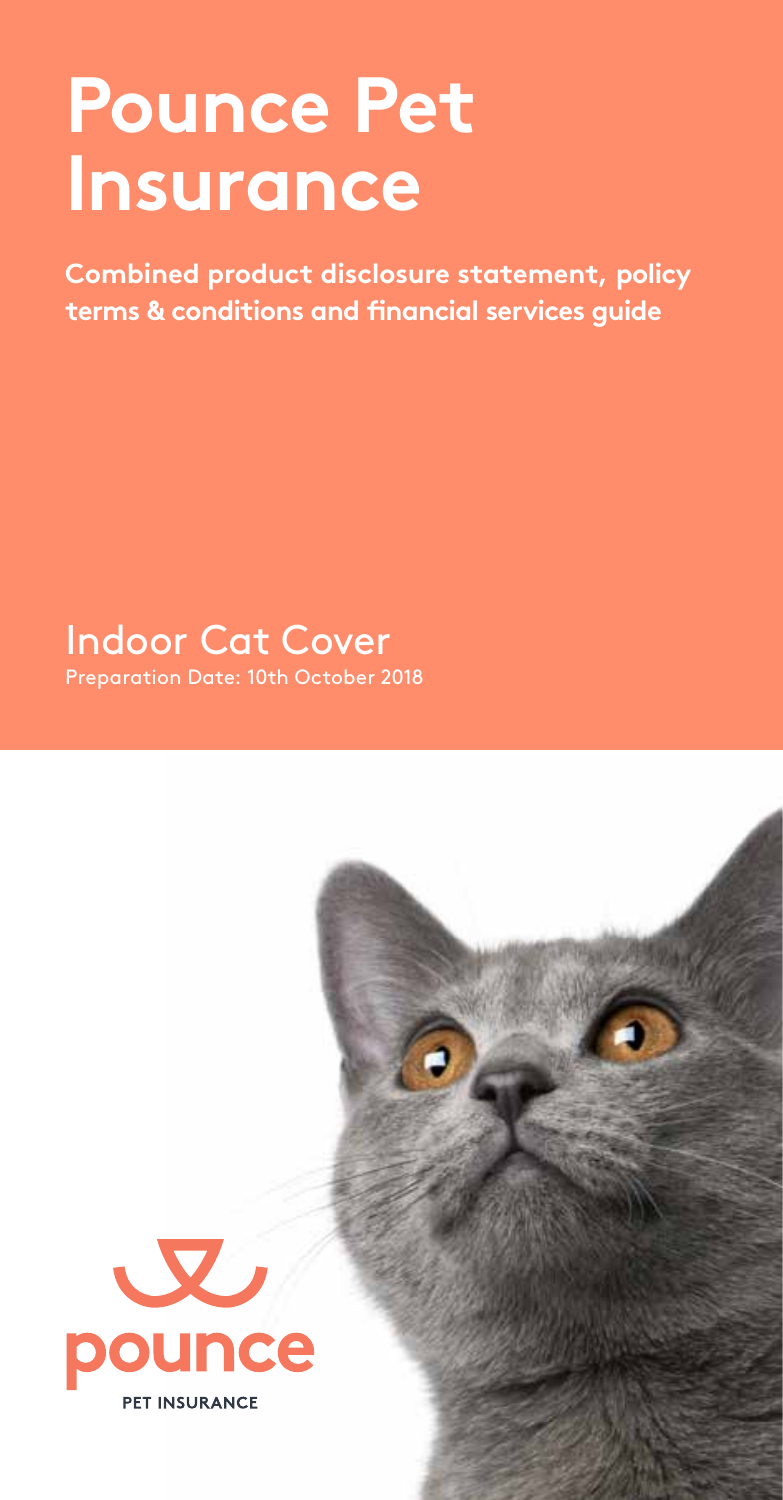## **Contents**

|                                                       | Page |
|-------------------------------------------------------|------|
| Introduction                                          |      |
| <b>Frequently Asked Questions</b>                     | 3    |
| <b>Product Disclosure Statement</b>                   | 6    |
| Protection for your pets                              | 6    |
| Understanding the limits of the insurance             | 7    |
| Your Duty of Disclosure                               | 8    |
| Calculating your premium                              | 8    |
| Cooling off period                                    | 9    |
| Your privacy                                          | 10   |
| Code of practice                                      | 13   |
| Goods and Services Tax (GST)                          | 13   |
| If you have any questions                             | 13   |
| If you have a complaint                               | 13   |
| Financial Claims Scheme and Compensation Arrangements | 16   |
| Authorised for issue                                  | 17   |
| <b>Policy Terms and Conditions</b>                    | 17   |
| The Pounce Pet Insurance policy                       | 17   |
| The basis on which we insure you                      | 17   |
| Automatic renewal of your policy                      | 18   |
| Delivery of your policy documents                     | 18   |
| Some important things you should know                 | 19   |
| <b>Section 1 - Definitions</b>                        | 20   |
| Section 2 - Your Cover                                | 25   |
| Section 3 – Additional Benefits                       | 27   |
| <b>Emergency Boarding</b>                             | 27   |
| <b>Essential Euthanasia</b>                           | 27   |
| Pet Overseas Travel Insurance                         | 28   |
| Section 4 - General Exclusions (What we do not cover) | 29   |
| Pre-existing Condition review                         | 32   |
| <b>Section 5 - Premiums</b>                           | 33   |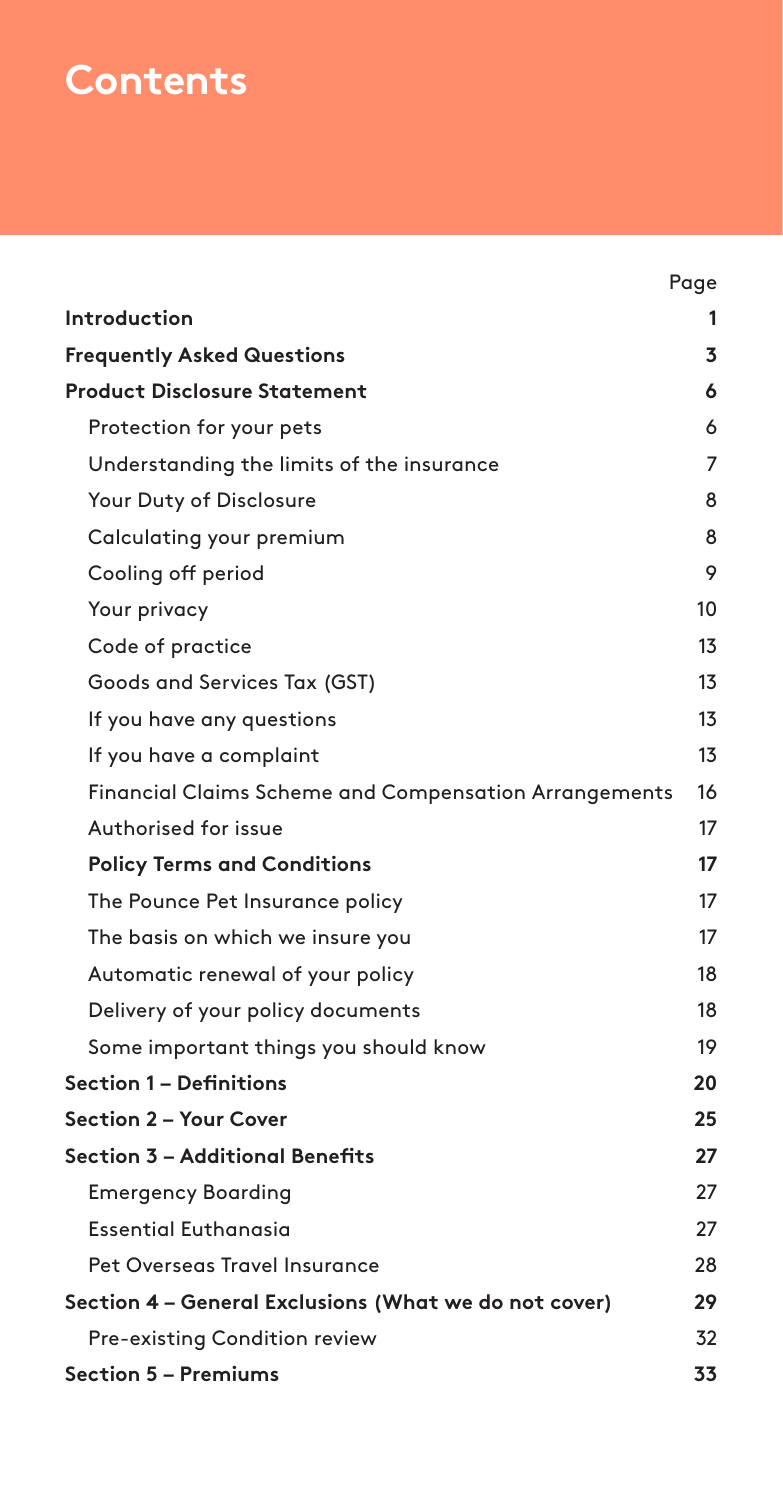| Paying your premium                         | 33 |
|---------------------------------------------|----|
| Paying on the due date                      | 33 |
| Section 6 – Cancellations                   | 35 |
| Cancellation by you                         | 35 |
| Cancellation in the Cooling Off Period      | 35 |
| Cancellation where no claims have been made | 35 |
| Cancellation after a claim has been made    | 36 |
| Cancellation by us                          | 36 |
| Section 7 – Claims                          | 37 |
| How to make a claim                         | 37 |
| Important claim information                 | 37 |
| Processing your claim                       | 38 |
| Examples of how we settle your claim        | 40 |
| Our rights of recovery                      | 41 |
| Other insurance arrangements                | 41 |
| Section 8 - Fraud                           | 42 |
| Section 9 – Direct Debit Request Summary    | 43 |
| Section 10 – General Information            | 44 |
| Changing level of Cover                     | 44 |
| <b>Financial Services Guide (FSG)</b>       | 55 |

**Pounce Pet Insurance is distributed and promoted by:** Insurance Australia Limited (IAL) trading as Pounce Pet Insurance ABN 11 000 016 722, AFSL 227681 of Tower 2, Darling Park, 201 Sussex St Sydney NSW 2000

**Pounce Pet Insurance is arranged and administered through:**

PetSure (Australia) Pty Ltd (PetSure) ABN 95 075 949 923, AFSL 420183 of Level 1, 465 Victoria Avenue, Chatswood, NSW 2067.

**Pounce Pet Insurance is issued by:**

The Hollard Insurance Company Pty Ltd (Hollard) ABN 78 090 584 473, AFSL 241436 of Level 12, 465 Victoria Avenue, Chatswood, NSW 2067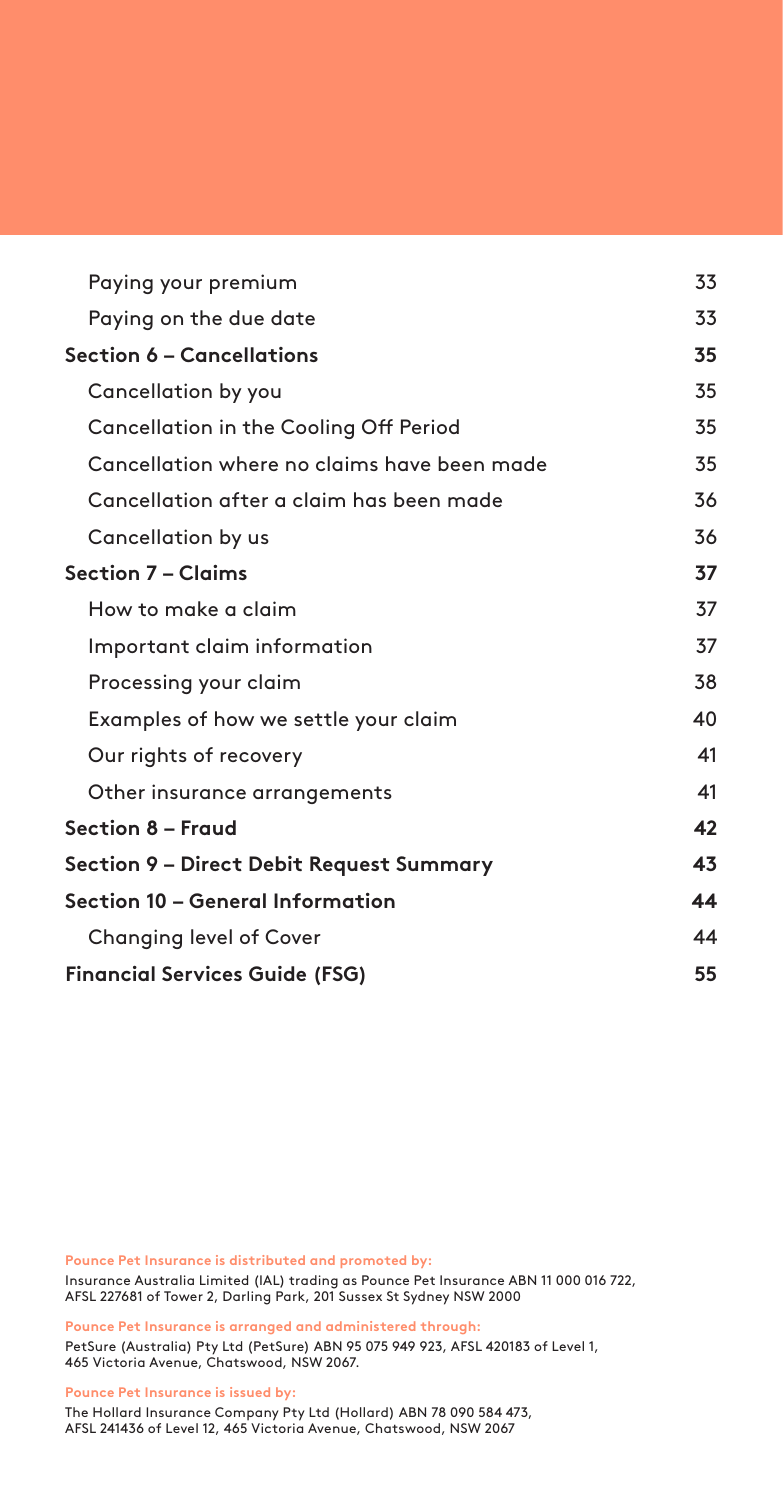## **Introduction**

## **This policy booklet contains three (3) parts, your:**

- Product Disclosure Statement
- Policy Terms and Conditions
- Financial Services Guide

### **Product Disclosure Statement (PDS)**

The PDS is designed to help you understand what you need to know about Pounce Pet Insurance Indoor Cat Cover so that you can decide whether to proceed with this cover. The PDS has been prepared by Hollard, who is the insurer and product issuer. Hollard has sole responsibility for the PDS, for each Pounce Pet Insurance policy issued, and for the assessment and payment of claims. PetSure has been given a binding authority by Hollard which authorises it to enter into, vary and cancel Pounce Pet Insurance on behalf of Hollard as if it were Hollard, subject to the limits of authority agreed with Hollard.

Pounce Pet Insurance is not issued or guaranteed by Insurance Australia Limited (IAL) and IAL is not involved, nor liable, in any manner in respect to the assessment and payment of benefits under Pounce Pet Insurance.

The PDS describes the main features and benefits of Pounce Pet Insurance. Any information contained in the PDS is general information only and does not take into account your individual objectives, financial situation or needs. Before acting on this general information, you should consider the appropriateness of the general information having regard to your individual objectives, financial situation and needs.

## **Policy Terms and Conditions**

The Policy Terms and Conditions of Pounce Indoor Cat Cover have been written in plain language to help you understand the insurance cover offered, as well as the insured's rights and obligations under a Pounce Pet Insurance policy.

You should carefully read the PDS and the Policy Terms and Conditions in this booklet before making any decision about whether to purchase Pounce Pet Insurance. You also have a 21 day cooling off period (see page 9) and certain cancellation rights (see page 35).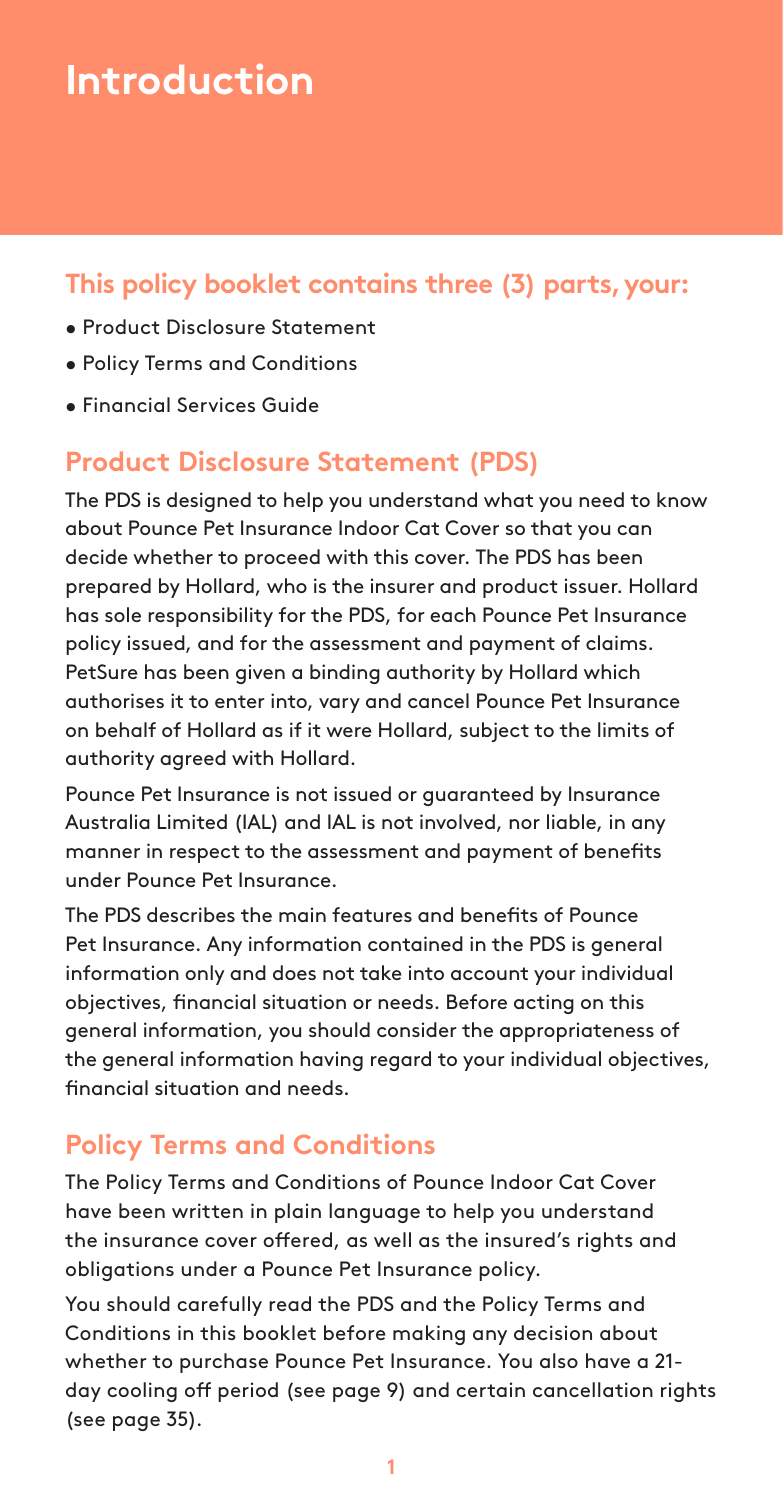## **Financial Services Guide (FSG)**

The FSG contains important information about the services provided by IAL and other persons or organisations listed in the FSG in relation to Pounce Pet Insurance; how they are remunerated in relation to the services offered, and their internal and external dispute resolution procedures. It is designed to assist you in deciding whether to use any of their services. IAL and other persons or organisations providing the services are responsible for information relevant to them in the FSG.

Where words or expressions used in the PDS and Policy Terms and Conditions have a special meaning, we have used the same terms in both sections. Refer to Section 1 – Definitions on page 20 for a full explanation.

#### **In addition, references to:**

- **we, our, us, insurer** and **Hollard,** mean The Hollard Insurance Company Pty Ltd
- **you** and **your** mean the applicant for a Pounce Pet Insurance policy and, if a policy is issued, the insured.

#### **IF YOU HAVE ANY QUESTIONS CALL OUR FRIENDLY CUSTOMER SERVICE TEAM ON:**

**Call us:** 1300 457 046,Monday to Friday (except public holidays) 8am to 8pm (AEST)

**Write to us:** Pounce Pet Insurance, Locked Bag 9021, Castle Hill, NSW 1765

**Visit us:** www.pouncepetinsurance.com.au

**Email us:** contact@pouncepetinsurance.com.au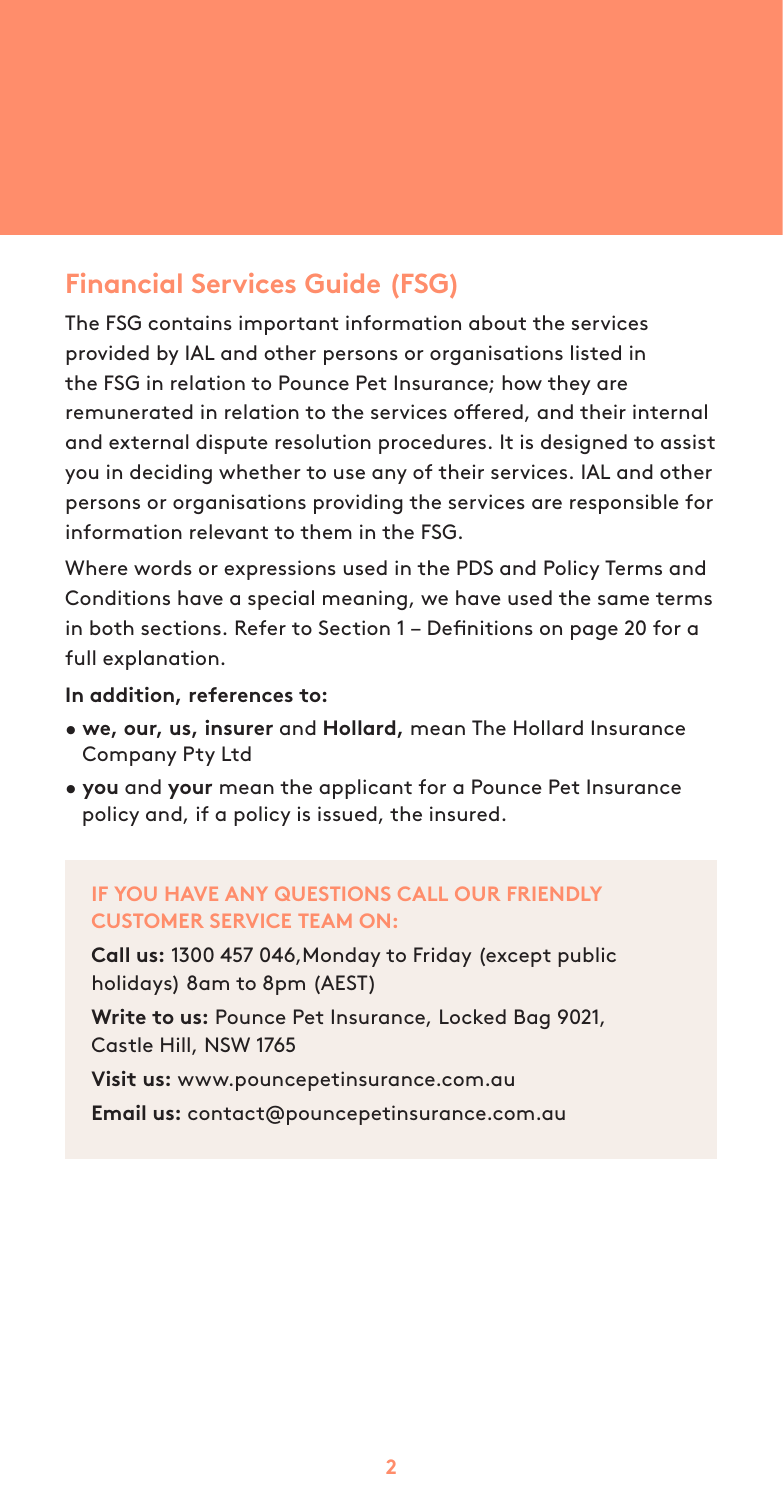## **Frequently Asked Questions**

Information about insurance cover is a summary only. You should read the Combined PDS, Policy Terms & Conditions and FSG for full details of Terms and Conditions, Waiting Periods and Exclusions.

### **What Vet Expenses am I covered for?**

You are covered for the listed eligible Vet Expenses for the Conditions outlined in Section 2 'What you are covered for' on page 25. These are:

- cancer;
- feline lower urinary tract disease;
- Gastrointestinal Problems;
- ingestion of a foreign object;
- poisoning;
- diabetes;
- hyperthyroidism;
- heart disease;
- outer and inner ear infections;
- arthritis; and
- renal disease.

### **What percentage of my Vet Expenses am I covered for?**

We will reimburse you the Benefit Percentage which will be shown on your current Certificate of Insurance.

The Benefit Percentage for pets aged 0 – 7 years is 80%.

Once your pet reaches 8 years of age the Benefit Percentage will reduce to 65% at the next policy renewal.

For example, for an 80% Benefit Percentage we will reimburse you up to 80% of the eligible Vet Expenses (Benefit Limits will also apply.

### **What Waiting Periods apply?**

The Waiting Periods that apply are:

- 30 days for Conditions covered under the policy except;
- 6 months for cancer Conditions.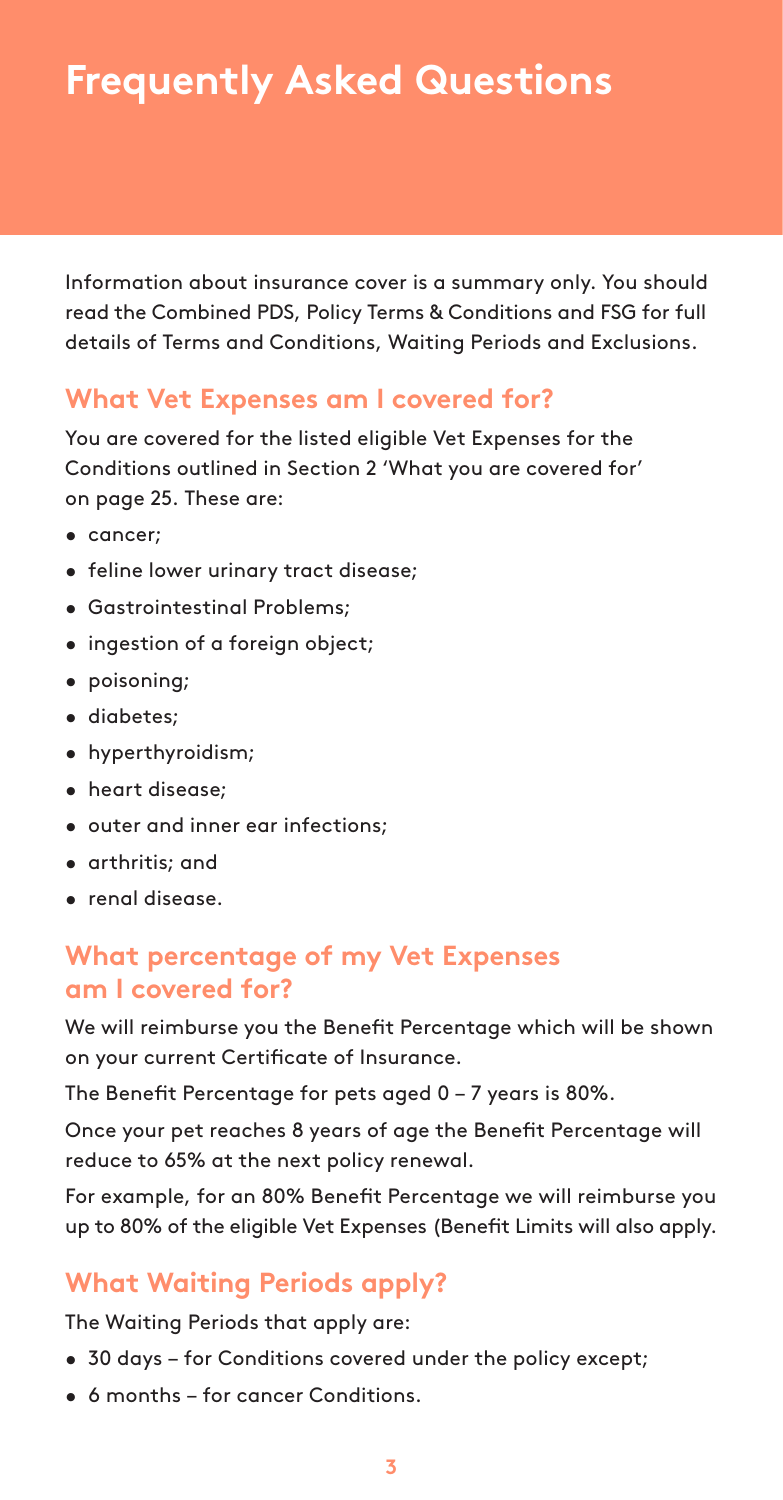## **What is a Pre-existing Condition?**

If any symptoms or signs of a Condition occur or the Condition exists in any form prior to insurance or during the applicable Waiting Period, then it will be considered to be a Pre-existing Condition and it will not be covered. (Refer to the 'Pre-existing Condition', 'Related Condition' and 'Bilateral Condition' definitions on pages 20-23).

For example, if your Pet shows first signs of cancer prior to the Commencement Date or within the Waiting Period, then cancer will be considered a Pre-existing Condition and all expenses incurred for cancer will not be covered.

## **What is an example of a Bilateral Condition?**

An example would be, if your pet displays clinical signs of an ear Condition in the left ear prior to the Commencement Date or during the Waiting Period (a Pre-existing Condition), Vet Expenses for a subsequent ear Condition in the right ear will not be covered (refer to the 'Bilateral Condition' definition on page 21).

## **Will I have lifelong cover for my Pet?**

Once your Pet is accepted and as long as you continue to renew your policy and pay your premiums without a gap in cover, your Pet will be covered for eligible Vet Expenses for life (with cover subject to the applicable terms and conditions of the policy for each renewal period). The Benefit Percentage payable after your pet turns 8 years of age will be reduced to 65% of eligible Vet Expenses. You can apply for Indoor Cat Cover as long as your cat is over 8 weeks old and younger than 9 years.

## **What kind of Vet Consultations can I claim under my policy?**

You can claim for Consultations in relation to Conditions covered by your policy. For example, under Indoor Cat Cover you can claim for Consultations in relation to stated Illnesses (for example in relation to diabetes).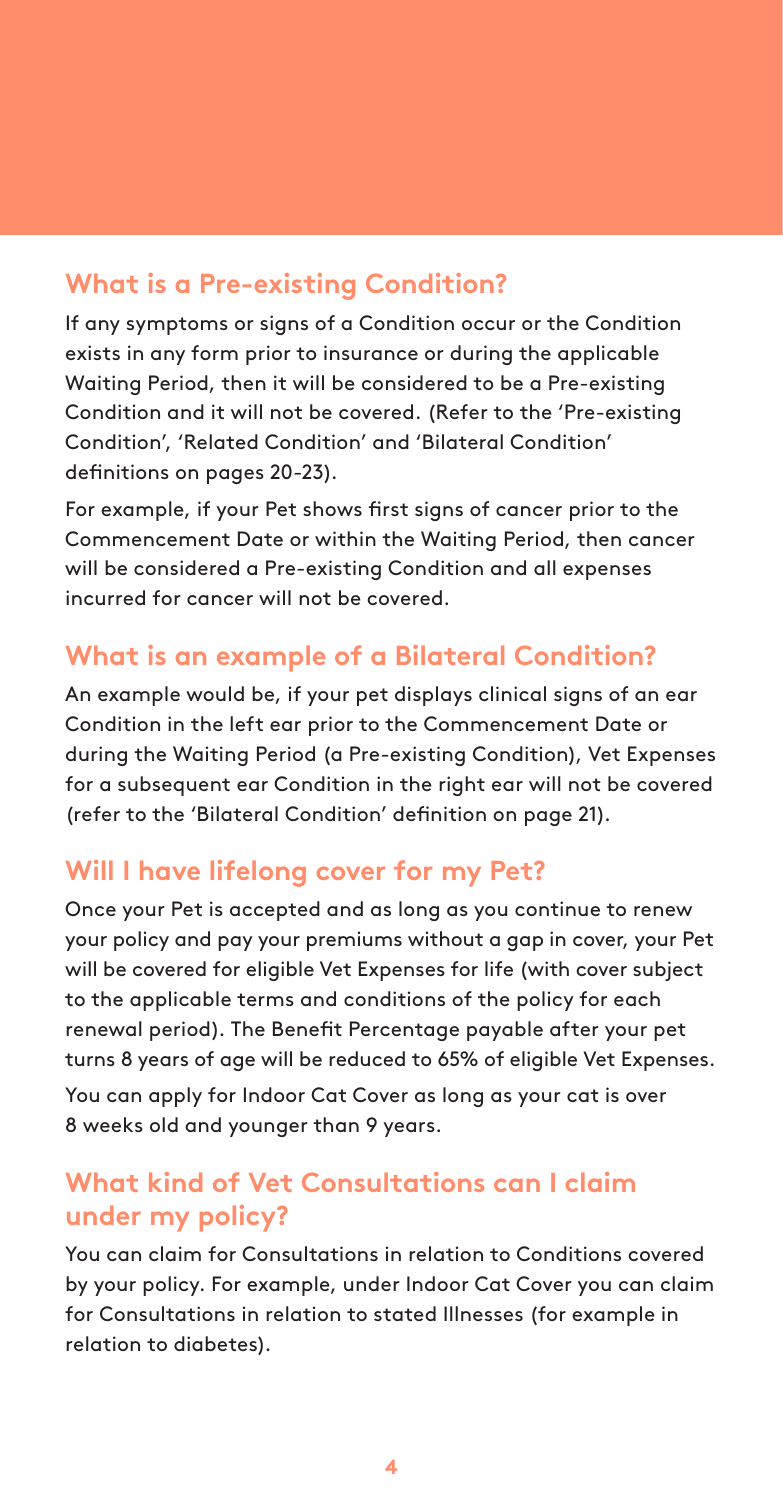Please note that routine heath checks and vaccination visits are not coverable under your policy.

A Benefit Limit applies to the Consultation fees that your vet charges. This limit is stated on your Certificate of Insurance. When claiming for an eligible Condition, this limit only relates to the Consultation fee, and not any of the Treatments or medications your Pet may receive during the visit.

## **Are x-rays, blood tests and other diagnostic tests covered?**

Yes. Similar to Consultation fees, you can claim for diagnostic expenses in relation to eligible Conditions covered by your policy. This means that elective or routine tests are not covered, nor are any tests related to a Pre-existing Condition.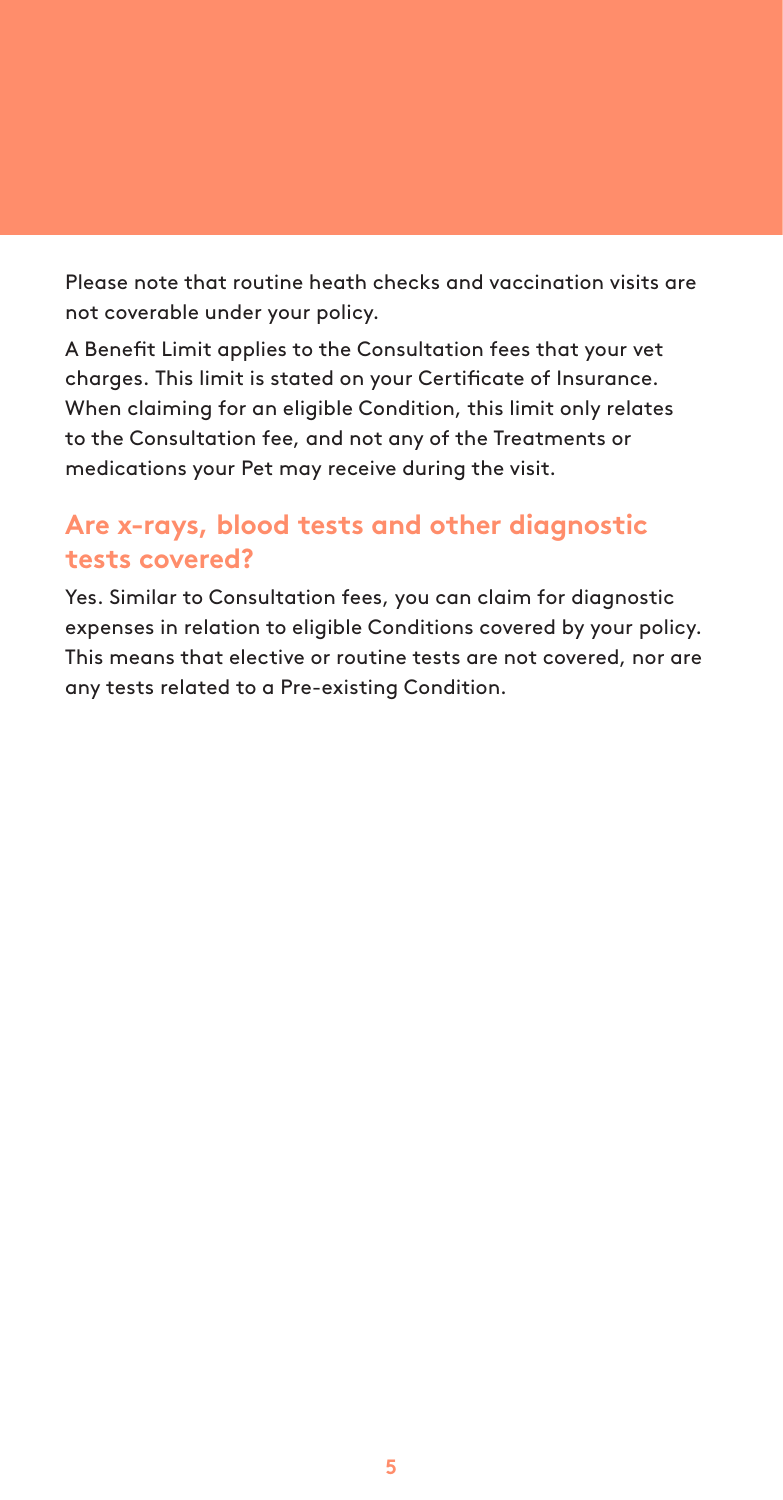## **Product Disclosure Statement**

Hollard is solely responsible for the PDS and is the insurer under each Pounce Pet Insurance policy issued. PetSure has been given a binding authority by Hollard which authorises it to enter into, vary and cancel Pounce Pet Insurance on behalf of Hollard as if it were Hollard, subject to the limits of authority agreed with Hollard. PetSure does not act for you. IAL is authorised to distribute and promote Pounce Pet Insurance but does not issue policies and is not involved in the assessment or payment of claims.

This PDS contains important information about:

- significant features and benefits of Pounce Pet Insurance;
- your Duty of Disclosure when applying for Pounce Pet Insurance;
- our internal and external dispute resolution procedures; and
- your cooling off rights when purchasing Pounce Pet Insurance.

Please note that, while this PDS provides a summary of the significant features and benefits of Pounce Pet Insurance, you must also read the Policy Terms and Conditions in this booklet to understand the insurance provided (including what terms, conditions, exclusions and limitations may apply to your Cover).

Sometimes we need to change the wording of the policy before it is issued to you because your insurance varies depending on a number of factors. We do this by adding what is called an endorsement. You will find any endorsements that apply to your policy printed on your Certificate of Insurance.

We may need to update this PDS from time to time if certain changes occur and where required by law. If the change results in a material change from the PDS you hold, we will provide you with a new PDS or supplementary PDS.

### **Protection for your pets?**

Pounce Indoor Cat Cover is designed to provide affordable protection against eligible Vet Expenses. We recognise that cats who stay and play indoors are less likely to suffer accidental injuries…so why pay for cover you don't need? If your circumstances change, and your cat requires further protection against unexpected accidental injuries, please call us to discuss some broader cover options.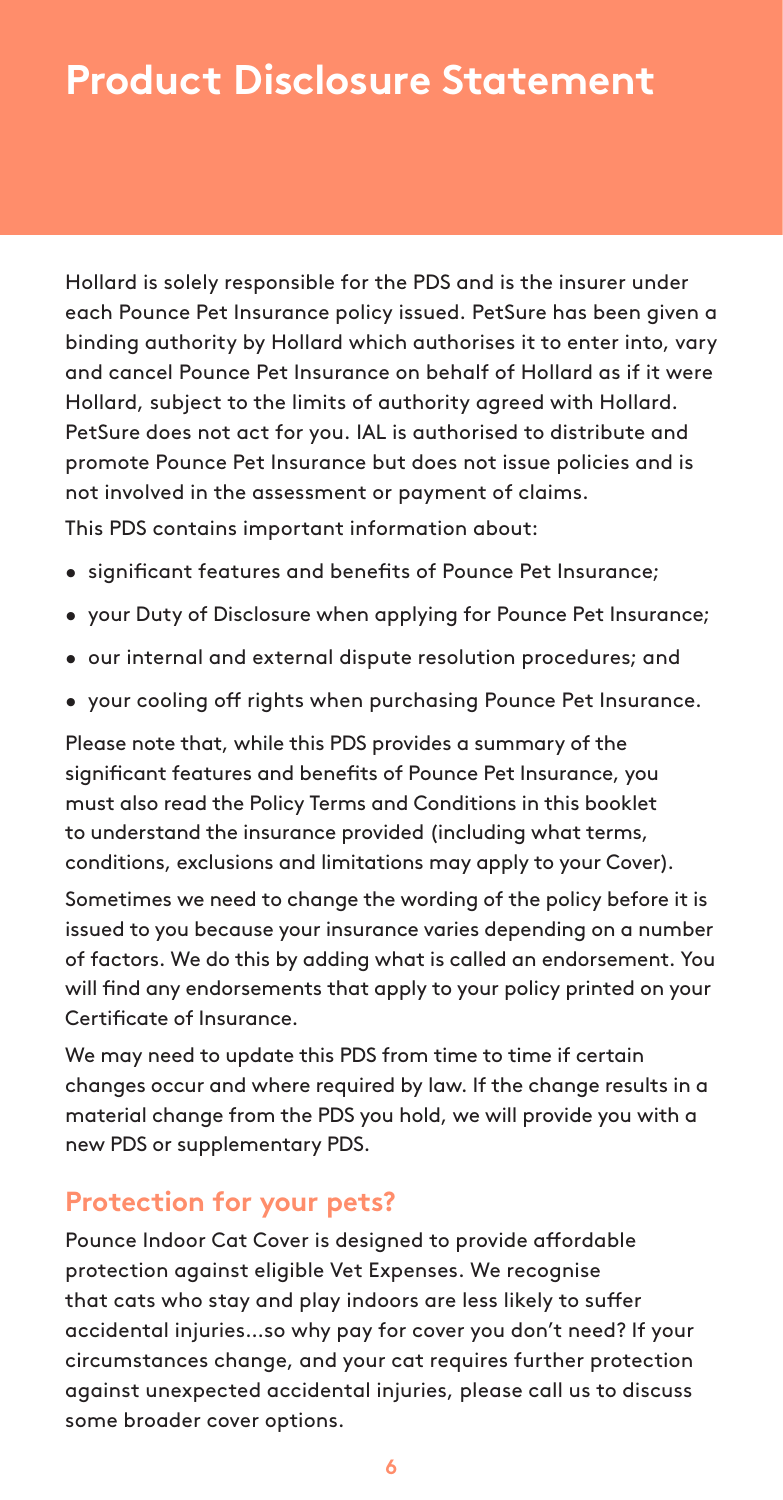Subject to the terms, conditions, exclusions and limitations that apply to your Cover (as set out in this document), Pounce Indoor Cat Cover provides:

- financial protection for Vet Expenses in respect of the insured Pet resulting from one or more of the stated Conditions occurring or first showing clinical signs within the Policy Period and after any applicable Waiting Period; and
- cover for eligible Vet Expenses for these stated Conditions (as well as allowing you to use the services of any Vet in Australia and, in some cases, overseas).

'Vet Expenses' are defined in Section 1 – Definitions on page 23 and may be subject to stated limits and applicable Waiting Periods.

## **Understanding the limits of the Insurance**

Pounce Pet Insurance transfers many of the financial risks pet owners face for Vet Expenses from the insured to the insurer. However, Pounce Pet Insurance does not cover every circumstance or expense and we have certain terms, conditions, exclusions and limitations that help keep premiums low.

Coverage under this policy is restricted to the following diagnosed Conditions:

- cancer;
- feline lower urinary tract disease;
- Gastrointestinal Problems;
- ingestion of a foreign object;
- poisoning;
- diabetes;
- hyperthyroidism;
- heart disease;
- outer and inner ear infections;
- arthritis; and
- renal disease.

It is to be noted that you are not covered for any medical conditions that are present or that you were aware of (or that a reasonable person in your circumstances should have been aware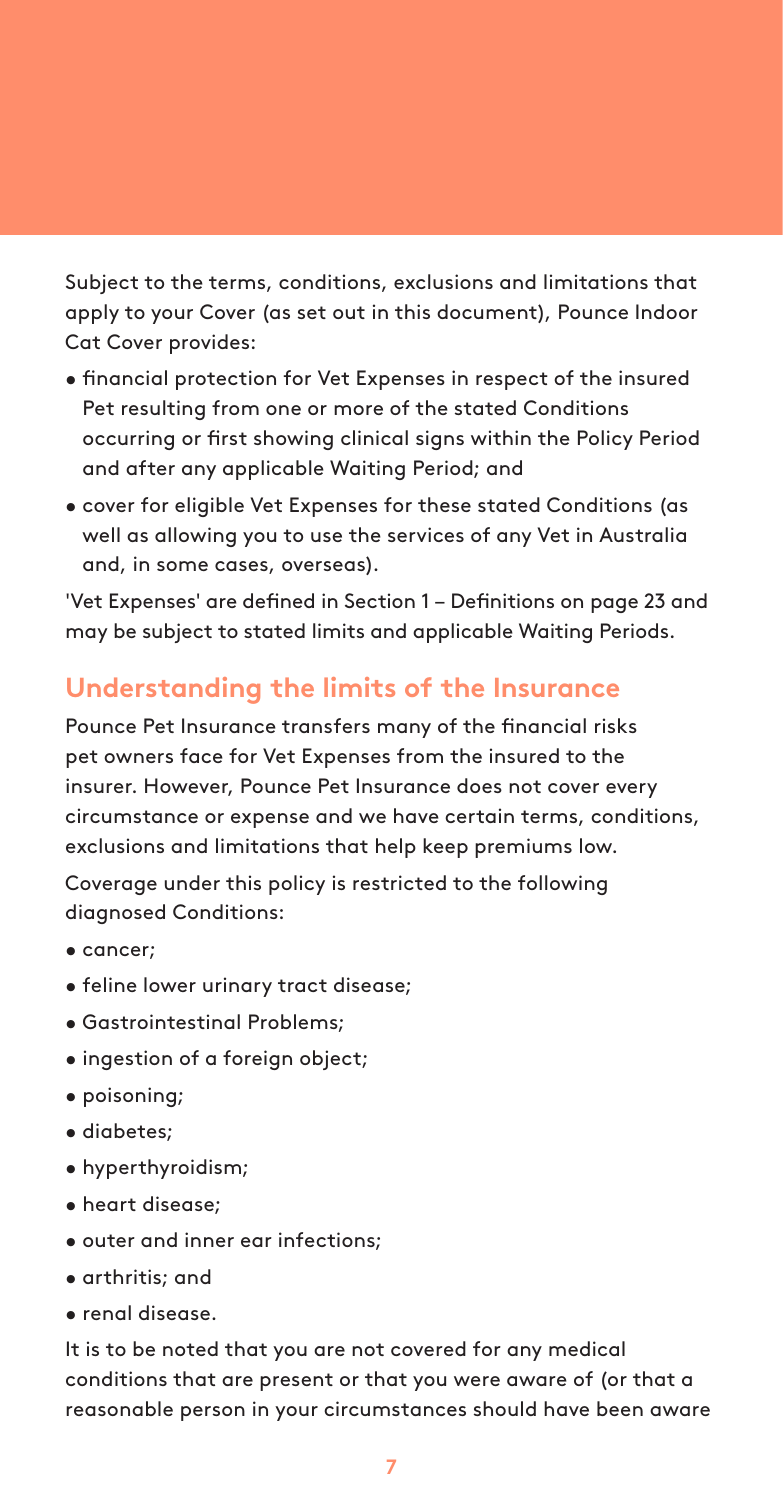of) prior to the policy Commencement Date or that arise during the applicable Waiting Period.

Maximum monetary limits also apply to the benefits payable in any one Policy Period. These are called the Benefit Limit and can vary depending on the relevant cover.

Full details are specified in the Policy Terms and Conditions (pages 17 to 44).

## **Your Duty of Disclosure**

Before you enter into an insurance contract, you have a duty to tell us anything that you know, or could reasonably be expected to know, which may affect our decision to insure you and on what terms. You have this duty until we agree to insure you. You have the same duty before you renew, extend, vary or reinstate an insurance contract.

You do not need to tell us anything that:

- reduces the risk we insure you for; or
- is common knowledge; or
- we know or should know as an insurer; or
- we waive your duty to tell us about.

### **If you do not tell us something**

If you do not tell us anything you are required to, we may cancel your contract or reduce the amount we will pay you if you make a claim, or both.

If your failure to tell us is fraudulent, we may refuse to pay a claim and treat the contract as if it never existed.

### **Calculating your premium**

Your premium is calculated when your Pounce Pet Insurance policy begins, and at each policy anniversary (and if you vary or extend cover) and is printed on the relevant Certificate of Insurance.

The premium is calculated based on a number of factors.

Some are pre-set and don't vary for each insured (e.g. amounts we take into account for certain internal costs and expenses).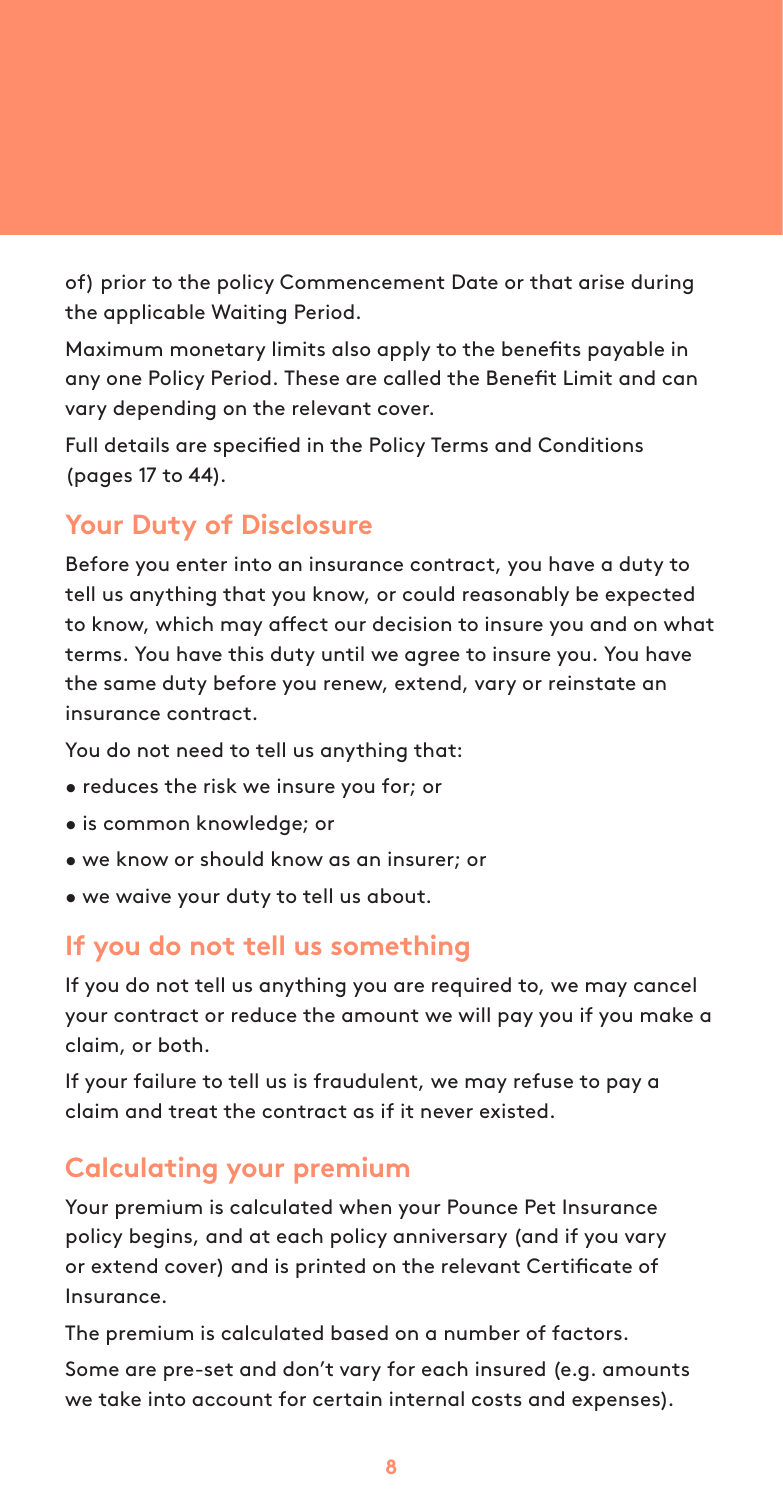Others can affect the premium amount up or down depending upon whether we believe it increases or decreases the risk to us, such as the Cover you have chosen, the Benefit Percentage applicable to the Cover you have chosen, where you and your Pet permanently live and the species, breed and age of your Pet. The amount you pay includes allowances for government fees, taxes and charges (including stamp duty and GST). You can ask us for further information.

Minimum premiums and discounts / entitlements may apply, subject to certain criteria. Discounts / entitlements / premiums may be rounded up or down and only apply to the extent any minimum premium is not reached. They are also applied in a predetermined order (excluding amounts for government taxes and charges) as reduced by any prior applied discounts / entitlements. They are applied to the base premium calculated prior to any taxes being added.

## **Cooling off period**

You have a full 21 days from the policy Commencement Date (or any renewal date) to make sure you are happy with every aspect of your Pounce Pet Insurance policy. This is known as the "cooling off" period.

During this time, you may cancel the policy simply by contacting us. If we receive your request to cancel your policy within the 21-day period after the policy Commencement Date (or any renewal date), we will give you a refund of any monies received since commencement or renewal, less any reasonable administrative and other transaction costs incurred by us, which we are unable to recover and any taxes or duties that we are unable to refund.

You cannot return your Pounce Pet Insurance policy if you have exercised any of your rights or powers under the policy (e.g. you have made a claim) within the 21-day cooling off period. After the cooling off period ends you continue to be able to cancel your policy and you have rights upon cancellation in certain circumstances under the policy. These rights are set out in Section 6 – Cancellations on page 35.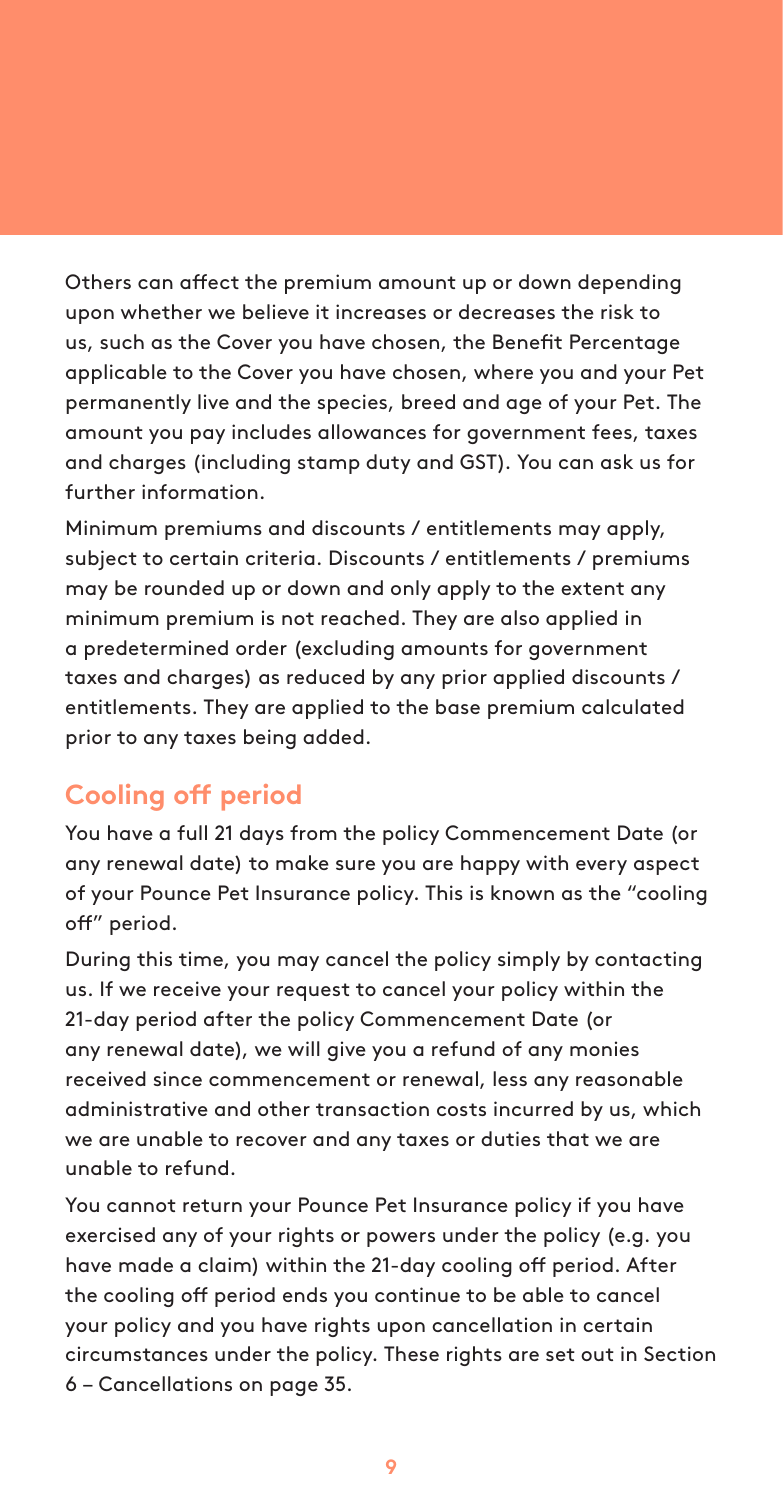## **Your privacy**

Hollard, IAL and PetSure (each a "Recipient" and referred to as "we", "us" or "our" in this Your privacy section) are subject to the Australian Privacy Principles under the Privacy Act (Cth) 1988.

In connection with each Recipient:

- personal information is collected in various ways, including via telephone, our website, hard copy forms or email. Whenever you deal with us we will collect this information directly from you unless it is unreasonable or impracticable for us to do so. In some instances, we may collect your information from someone else. This may include our authorised representatives, our distributors or referrers, agents or related entities, veterinary service providers, another party involved in a claim, family members, anyone you have authorised to deal with us on your behalf, and/or our legal or other advisers;
- personal information is collected that is reasonably necessary in order for us to provide and offer you our products and services, or otherwise as permitted by law. Such purposes include responding to your enquiries, providing you with assistance you request of us, maintaining and administering our products and services (for example processing requests for quotes, applications for insurance, underwriting and pricing policies, issuing you with a policy, managing claims, processing payments); processing your survey or questionnaire responses; market research and the collection of general statistical information using common internet technologies such as cookies; providing you with marketing information regarding other products and services (of ours or a third party); quality assurance and training purposes; performing administrative operations (including accounting and risk management) and any other purpose identified at the time of collecting your information;
- if you do not consent to us collecting and using, or disclose all or some of the personal information we request, we may not be able to provide you with our products or services, such as processing your application for insurance, your claim or any payment due to you. It may also prevent us from maintaining or administering your policy or the provision of information regarding our products or services or those of any third party;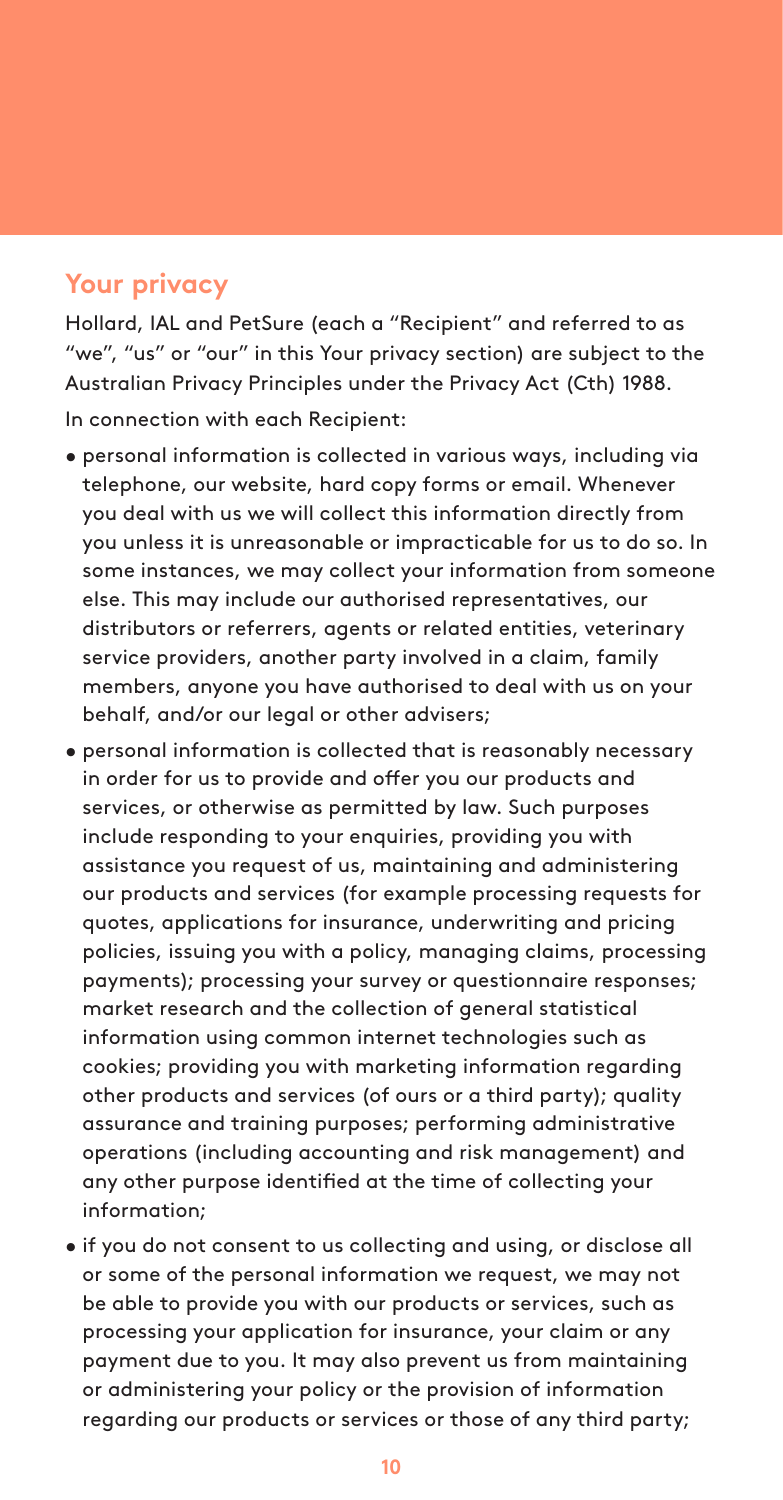- we may collect your personal information so that we or our related entities or other third parties with whom we have a relationship can develop or offer you products and services which we believe may be of interest to you, but will not do so if you tell us not to by contacting us (our contact details are provided in this section);
- where appropriate, we will disclose your information to our related entities and third parties who provide services to us or on our behalf, including our authorised representatives, distributors or referrers, mailing houses and marketing companies, insurance reference bureaus, reinsurers, credit providers, external IT service providers, other insurance providers and advisers. In the case of claims (or likely claims) it may be disclosed to persons involved in the claim, veterinary service providers, external claims data collectors and verifiers. Your personal information may also be disclosed to the Financial Ombudsman Service or the Australian Financial Complaints Authority or other dispute resolution providers, government bodies, regulators, law enforcement agencies and any other parties where required by law;
- your personal information may also be disclosed to some of our service providers and in the case of PetSure, some of these may be located overseas, including but not limited to the Philippines. Details of who they are may change from time to time. You can contact PetSure for details. In some cases, we may not be able to take reasonable steps to ensure they do not breach the Privacy Act and they may not be subject to the same level of protection or obligations that are offered by the Act. By proceeding to acquire our services and products you agree that you cannot seek redress under the Act or against us (to the extent permitted by law) and may not be able to seek redress overseas.

You consent to the use and disclosure of your personal information as set out in this section. Your consent applies whether you become or remain the insured unless you tell us otherwise by contacting us. You can read more about how we collect, use and disclose your personal information or how to make a complaint about a breach of the Australian Privacy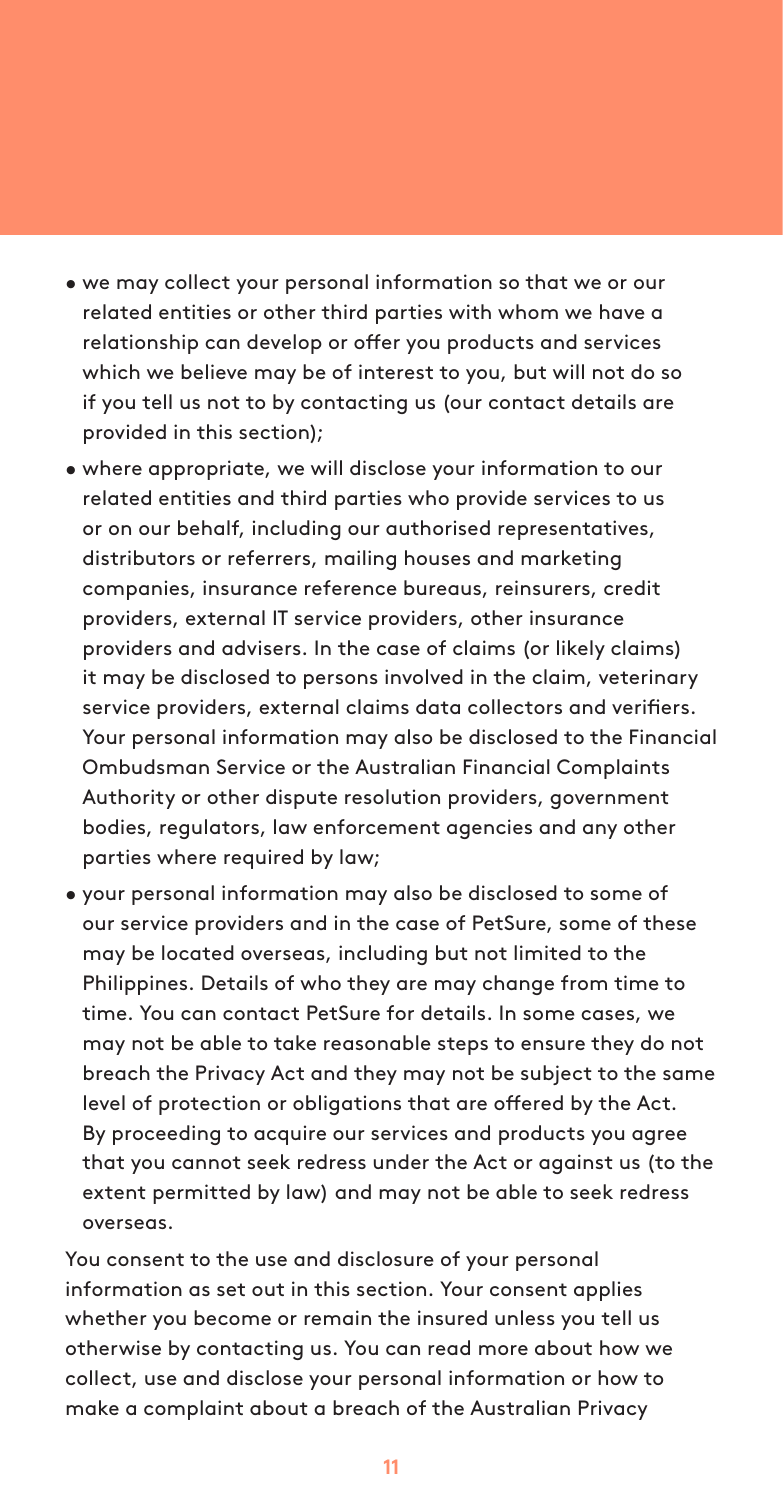Principles in our respective Privacy Policy which is available on our website or you can request a copy.

If you wish to gain access to your personal information (including correcting or updating it), have a complaint about a breach of your privacy or have any other query relating to privacy, please contact the Privacy Officer at:

#### **HOLLARD**

**Phone:** (02) 9253 6600 **Email:** privacy@hollard.com.au **Mail:** Hollard Privacy Officer, The Hollard Insurance Company Pty Ltd, Locked Bag 2010, St Leonards, NSW 1590 **Web:** www.hollard.com.au

#### **POUNCE PET INSURANCE**

**Phone:** 1800 045 517 **Email:** customer.relations@iag.com.au **Mail:** Customer Relations, Reply Paid 62759, Sydney, NSW 2000 **Web:** www.pouncepetinsurance.com.au

#### **PETSURE**

**Phone:** (02) 9842 4800 **Email:** privacy@petsure.com.au **Mail:** PetSure Privacy Officer, PetSure (Australia) Pty Ltd Locked Bag 9021, Castle Hill, NSW 1765 **Web:** www.petsure.com.au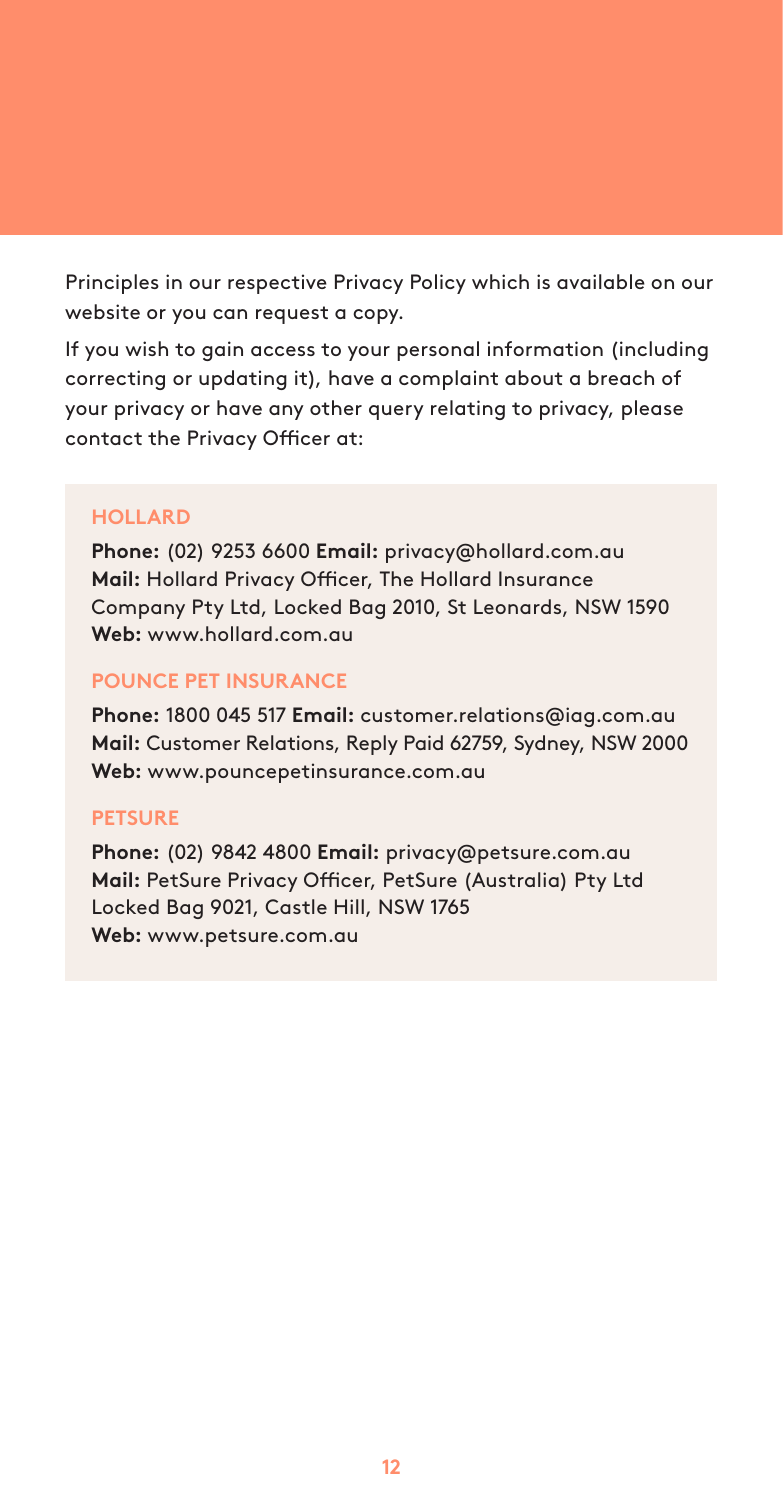## **Code of Practice**

We are a member of the Insurance Council of Australia and also a signatory of the General Insurance Code of Practice (Code). The objectives of the Code are to:

- commit insurers to high standards of service;
- promote better, more informed relations between insurers and their customers;
- maintain and promote trust and confidence in the general insurance industry;
- provide fair and effective mechanisms for the resolution of complaints and disputes between insurers and their customers; and
- promote continuous improvement of the general insurance industry through education and training.

You can obtain a copy of the Code from the Insurance Council of Australia website at www.insurancecouncil.com.au.

## **Goods and Services Tax (GST)**

All monetary limits in your policy are inclusive of GST. In the event of a claim, if you are not registered for GST, we will reimburse you the GST component in addition to the amount we pay you. If you are registered for GST, we will not pay you the GST component, you will need to claim the GST component from the Australian Taxation Office.

You must advise us of your correct input tax credit percentage where you are registered as a business and have an Australian Business Number. You are liable to us for any GST liability we incur arising from your incorrect advice or inaction.

### **If you have any questions**

For more information about Pounce Pet Insurance, to confirm policy transactions, or if you have any questions about the information contained in the PDS or Policy Terms and Conditions, please call us on 1300 457 046.

Our lines are open Monday to Friday (except public holidays) 8:00am to 8:00pm (AEST). Alternatively, you can write to Pounce Pet Insurance, Locked Bag 9021, Castle Hill NSW 1765.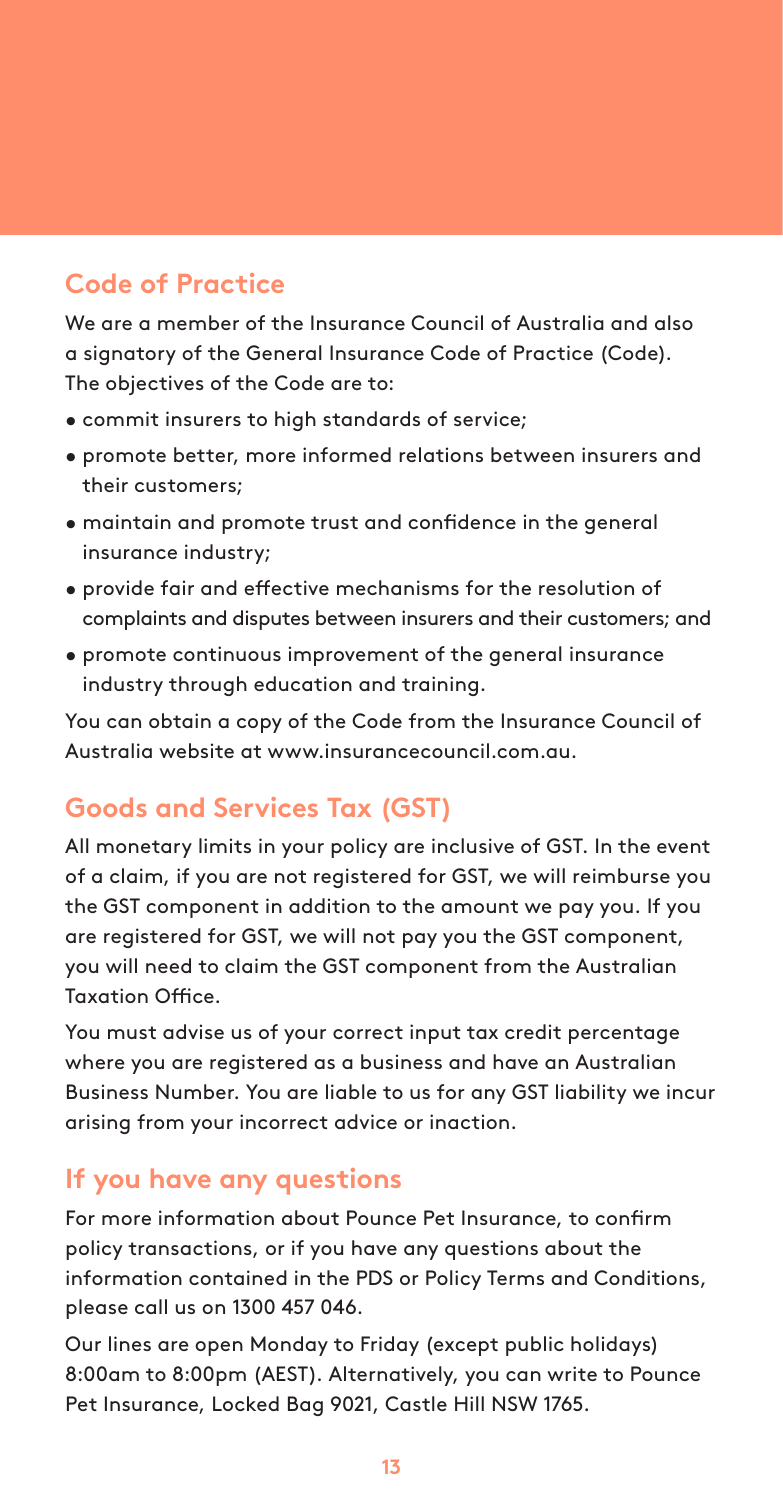## **If you have a complaint**

We hope that you never have reason to complain, but if you do we will do our best to work with you to resolve it. Our complaints resolution process has three steps.

#### **1. Immediate Response**

**Phone:** 1300 457 046 Monday to Friday (except public holidays) 8:00am to 8:00pm (AEST)

**Writing:** Customer Service Complaints, Pounce Pet Insurance Locked Bag 9021 Castle Hill NSW 1765

We will try and resolve your matter as soon as possible and if you have a complaint we will handle your complaint via our Dispute Resolution procedures which are set out below.

Please supply your policy number to enable the enquiry to be dealt with promptly. Your complaint or enquiry will be dealt with by someone with appropriate authority.

#### **2. Internal Dispute Resolution**

If we haven't resolved your matter to your satisfaction, at your request (refer to contact details provided for "1 – Immediate Response"), we will escalate your complaint for review by our Internal Disputes Resolution team. All escalated matters will be acknowledged within 2 business days of being escalated.

After full consideration of the matter a written final response will be provided that will outline the decision reached and the reasons for the decision.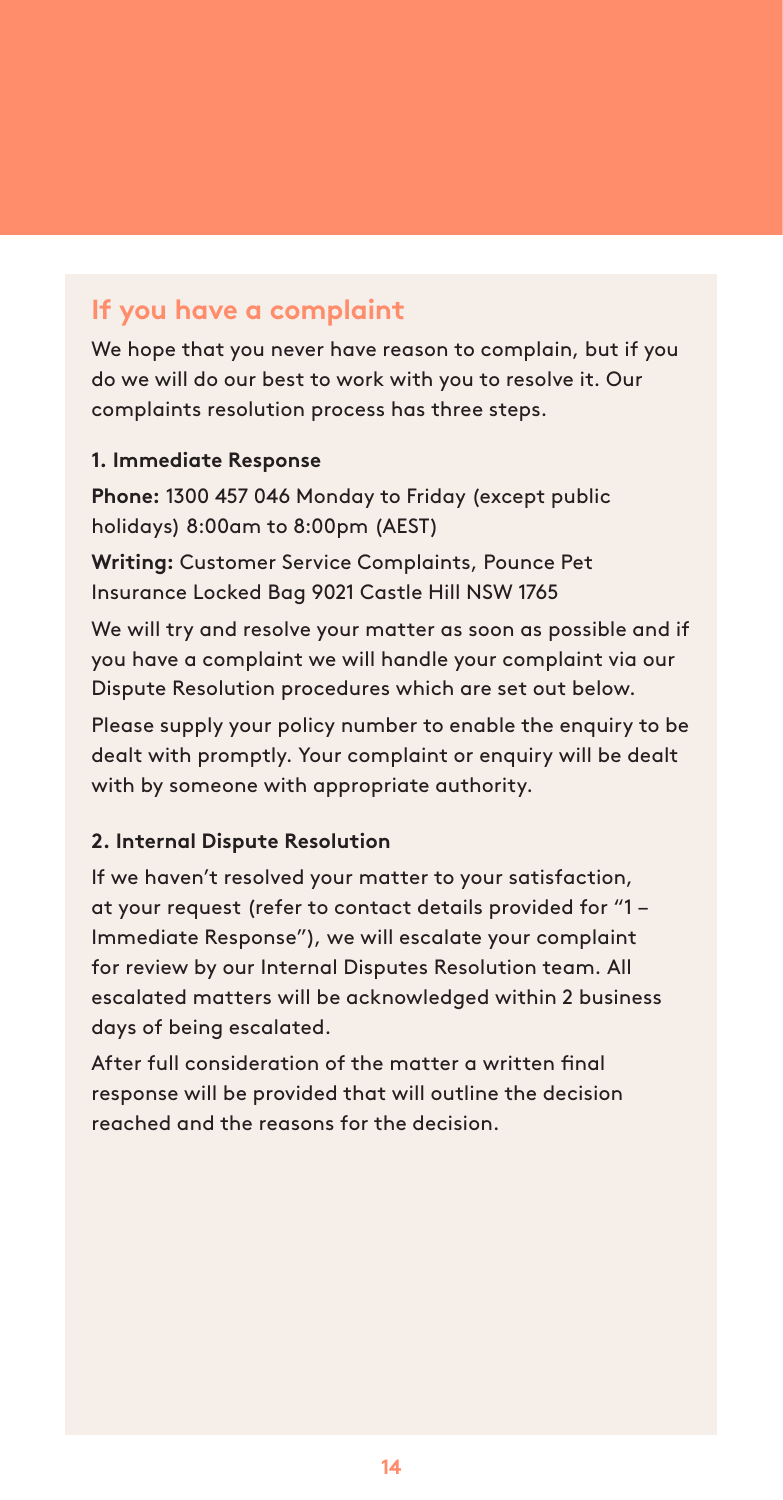#### **3. External Dispute Resolution**

In the event that your complaint is not resolved to your satisfaction, or a final response has not been provided within 45 days, before 1 November 2018 you can refer your matter to:

**Financial Ombudsman Service Mail:** GPO Box 3 Melbourne VIC 3001 **Phone:** 1800 367 287 **Fax:** (03) 9613 6399 **Website:** fos.org.au **Email:** info@fos.org.au On or after 1 November 2018 you can refer your complaint to the entity replacing the Financial Ombudsman Service (FOS), the Australian Financial Complaints Authority (AFCA), providing your matter is within the scope of the AFCA Rules. AFCA is an independent dispute resolution service provided free of charge. You may contact AFCA at: **Australian Financial Complaints Authority Mail:** GPO Box 3, Melbourne VIC 3001 **Phone:** 1800 931 678 **Website:** www.afca.org.au **Email:** info@afca.org.au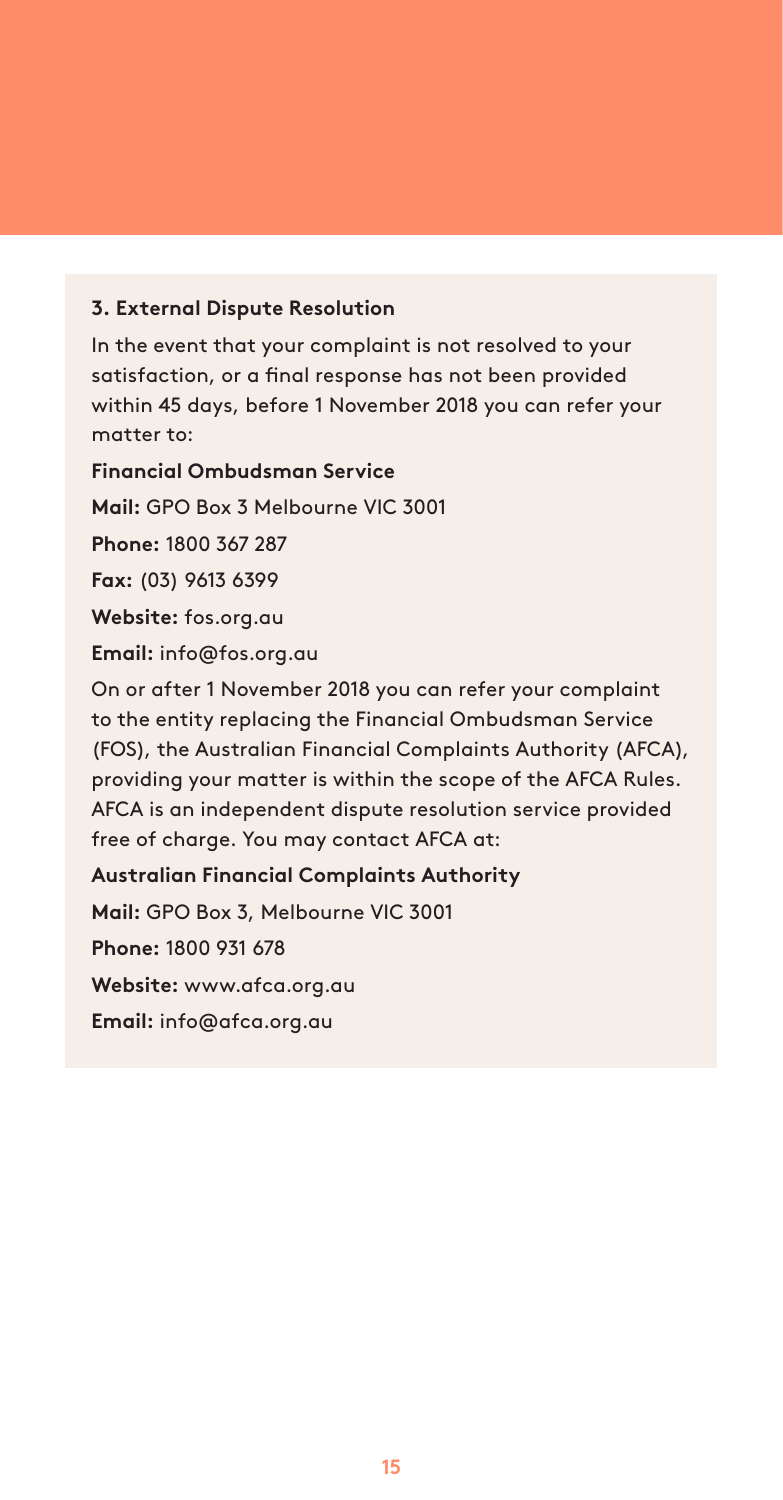## **Financial Claims Scheme and Compensation Arrangements**

We are an insurance company authorised under the Insurance Act 1973 (Cth) (Insurance Act) to carry on general insurance business in Australia by the Australian Prudential Regulation Authority (APRA) and are subject to the prudential requirements of the Insurance Act.

The Insurance Act contains standards designed to ensure that, under all reasonable circumstances, financial promises made by us are met within a stable, efficient and competitive financial system. Because of this we are exempted by the Corporations Act 2001 (Cth) from the requirement to meet the compensation arrangements Australian Financial Services licensees must have in place to compensate retail clients for loss or damage suffered because of breaches by the licensee or its representatives of Chapter 7 of that Act. We have compensation arrangements in place that are in accordance with the Insurance Act.

If we were to fail and were unable to meet our obligations under your policy, a person entitled to claim under insurance cover under the policy may be entitled to payment under the Financial Claims Scheme (access to the Scheme is subject to eligibility criteria). Information about the Financial Claims Scheme can be obtained from the APRA website at fcs.gov.au.

### **Authorised for issue**

This PDS including the Policy Terms and Conditions was prepared by Hollard. IAL and PetSure have given their consent to all statements by or about them in the form and context in which they are included and have not withdrawn as at the date of the PDS. These statements appear throughout the PDS.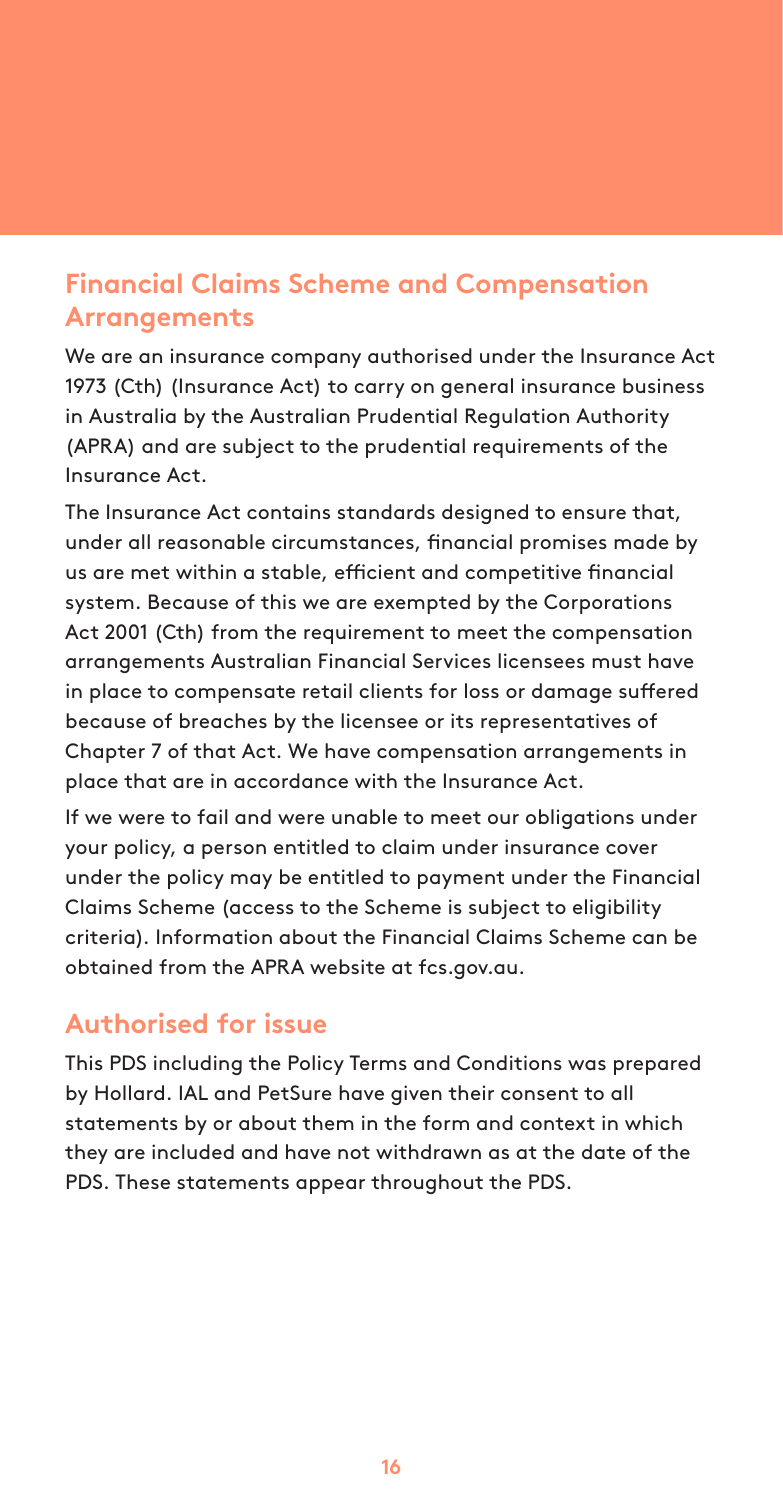## **The Pounce Pet Insurance policy**

Upon acceptance of application for your Cover, you will be issued a Certificate of Insurance. We will issue a new Certificate of Insurance:

- on renewal of your policy each year; or
- if you or we change your Cover.

Your policy will continue for a period of twelve (12) months from the policy Commencement Date unless cancelled by you under the cooling off period as explained on page 9 or cancellation provisions of the policy as explained in Section 6 – Cancellations on page 35. We also have certain cancellation rights by law. For your convenience and to ensure continuity of cover for your Pet, we will automatically renew your policy each year, refer to the "Automatic renewal of your policy" section on page 18.

Your policy comprises the Certificate of Insurance, PDS, Policy Terms and Conditions, FSG and any endorsements issued by us from time to time.

## **The basis on which we insure you**

Subject to the Terms and Conditions of the policy, we will reimburse the Vet Expenses incurred by you as a result of a Treatment to the insured Pet as per your selected Cover up to the specified Benefit Percentage, but subject to any applicable Benefit Limit which may apply, provided that:

- you have paid or agreed to pay the premium to us for the Cover provided;
- the Condition(s) arose during the Policy Period; and
- the Treatment occurred during the Policy Period, and
- the Condition is one of the stated Conditions in Section 2 on page 25.

Where we agree to provide Cover under the policy we rely on the representations made by you during your application for insurance.

Coverage under the policy will depend on the level of Cover you have chosen. Your Certificate of Insurance will state your level of Cover as detailed in Section 2 on page 25.

Additional benefit(s) may also be provided if specified on your Certificate of Insurance.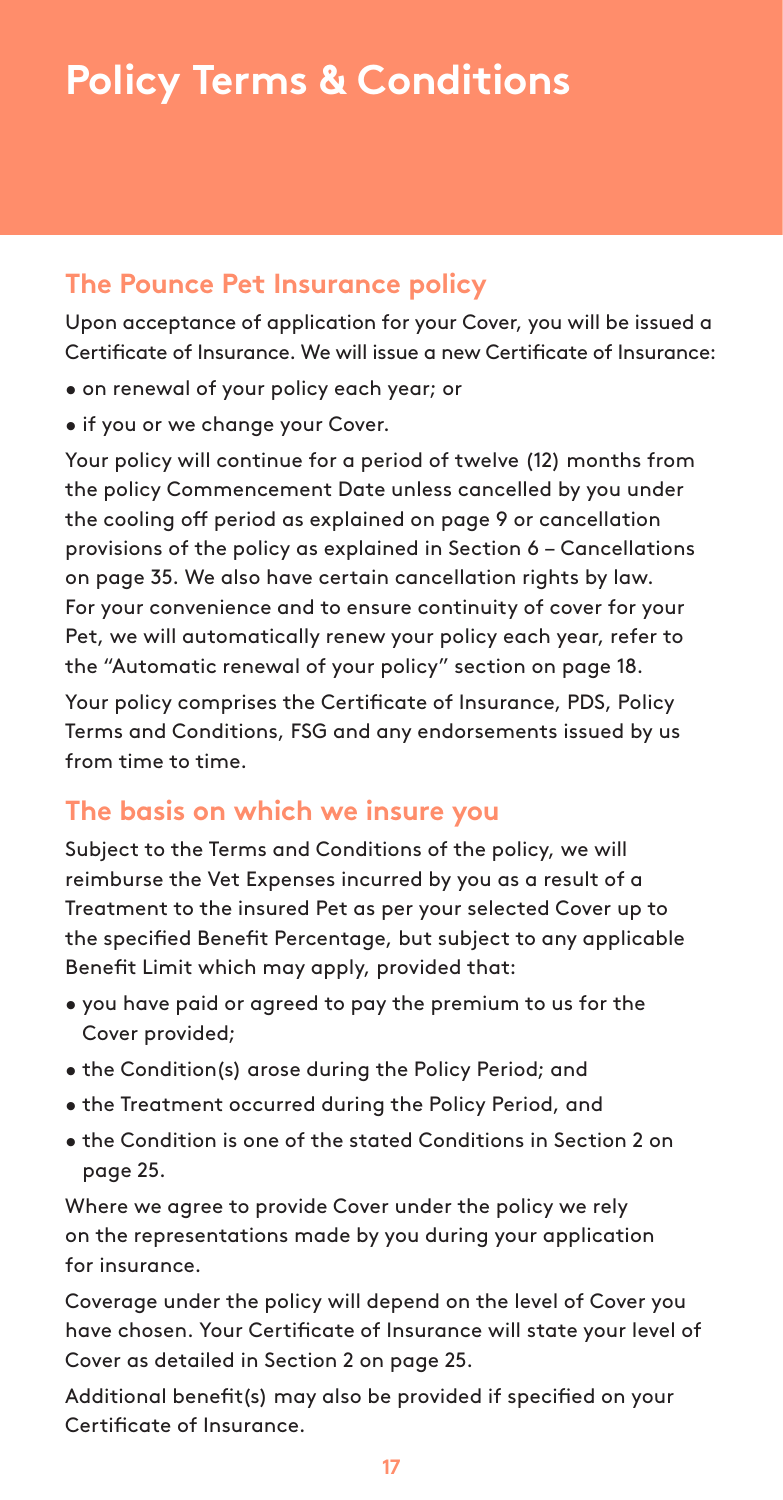### **Automatic renewal of your policy**

We will advise you regarding renewal of your policy prior to the expiration of the current policy. We may change the terms and conditions of the policy upon renewal to reflect the portion of the risk associated with insuring your Pet based on factors such as (but not limited to) your Pet's age, location and medical history, as well as any changes we make to the policy or the level of Cover.

Unless you notify us otherwise, your Cover will be automatically renewed on the terms contained in the renewal offer and we will deduct/charge the renewal premium from your nominated account/credit card. If the account/credit card is not yours, you confirm you have the authority of the relevant person to use it and they have agreed to these terms.

We require you to notify us should you decide not to renew your policy. Please note that the Benefit Percentage rate will decrease to 65% on the first renewal after your Pet turns 8 years of age.

On renewal, you must tell us if the information you have previously supplied is incorrect or incomplete in order to comply with your Duty of Disclosure. If you do not, we may reduce or refuse to pay a claim or cancel the policy.

## **Delivery of your policy documents and policy related communications**

Unless you tell us otherwise or we tell you it is no longer suitable we will send your policy documents and policy related communications electronically. This includes email and/or other methods of electronic communication. You will need to provide us with your current email address and your current mobile phone number. Each electronic communication will be deemed to be received by you on the transmission date recorded in our systems. Where we deliver your policy documents and policy related communications by mail in printed form all such communications will be deemed to have been successfully delivered once mailed by us to your last notified postal address.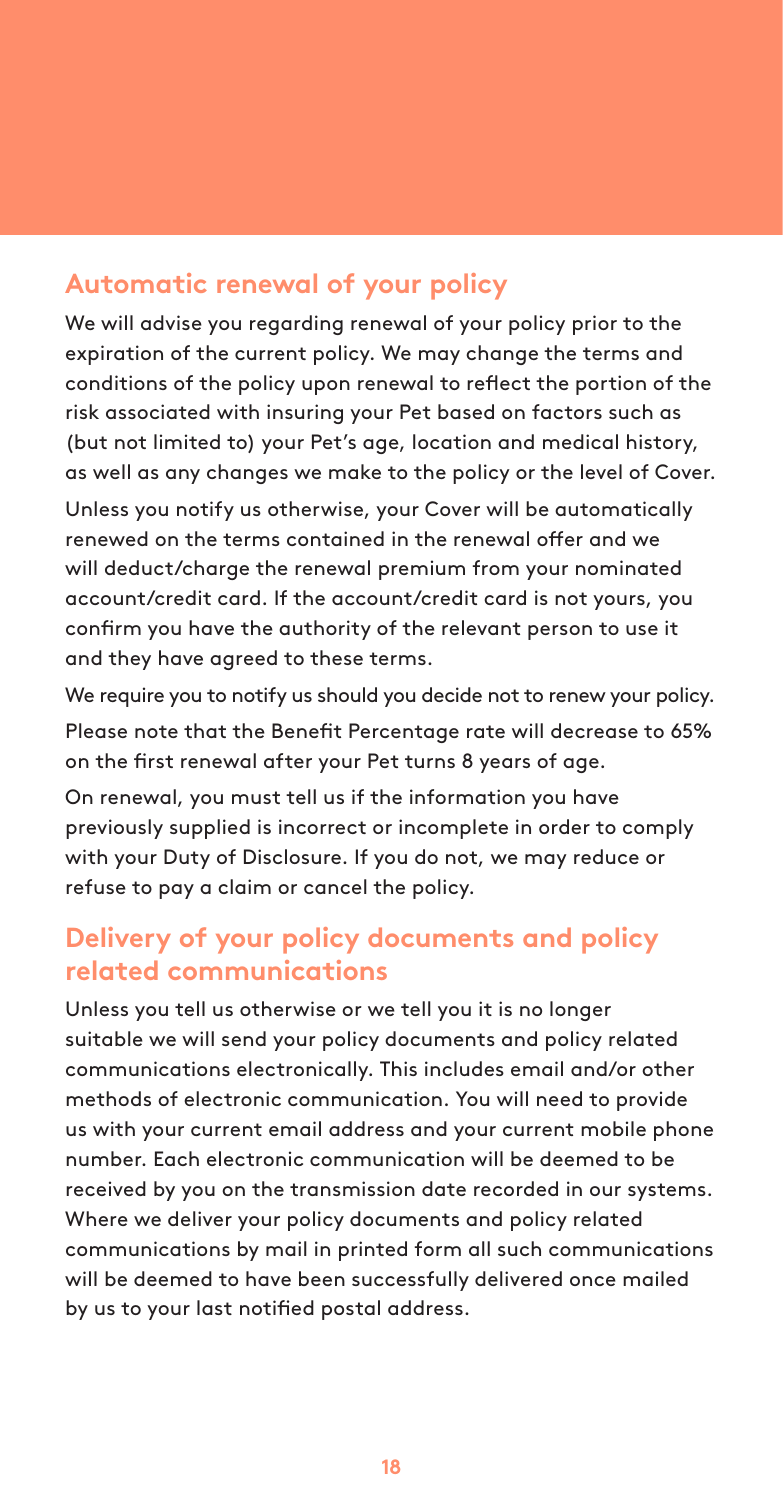### **Some important things you should know**

Benefits do not accumulate across Policy Periods. The policy benefits will expire at the end of each Policy Period.

Your rights and duties under the policy cannot be transferred without our prior written consent.

It is a condition of Cover that your Pet must regularly reside with you and be under your regular care and supervision at the physical address you provided to us.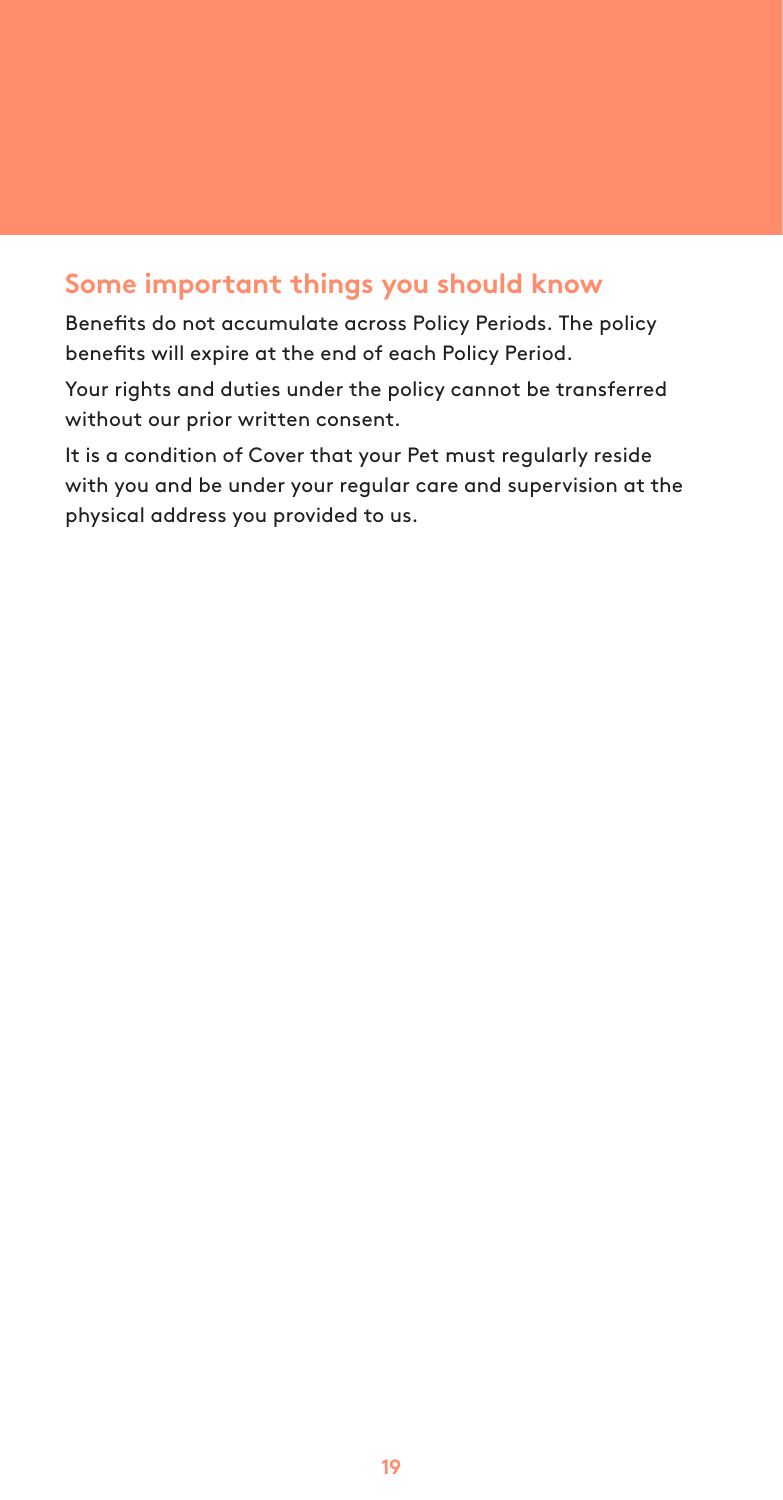## **Section 1 – Definitions**

#### **When interpreting these Policy Terms and Conditions:**

- references to the singular include the plural and vice versa, and to the masculine include the feminine and vice versa; and
- monetary references are in Australian dollars.

Words that are capitalised have the special meaning explained below:

**Benefit Limit(s)** and **Sub-limits** means the applicable total amount payable under your policy in relation to the relevant Cover as specified in your Certificate of Insurance (determined as follows):

- if a specified limit or Sub-limit for a particular Cover, item, condition or treatment on an individual or per claim basis is specified to apply in the Certificate of Insurance, we will not pay more than that amount (subject also to any annual limits and Sub-limits not having been exceeded); and
- we will never pay more than the overall annual benefit level specified in your Certificate of Insurance, unless a special annual limit or annual Sub-limit is specified as applicable to the particular Cover, item, Condition or Treatment (in which case the lesser annual limit or annual Sub-limit will apply).

**Benefit Percentage** means the stated percentage of each claim for eligible Vet Expenses for which we will reimburse you, subject to any applicable Benefit Limits. The applicable Benefit Percentage will be shown on your Certificate of Insurance.

The Benefit Percentage for pets aged 0 – 7 years is 80%.

Once your pet reaches 8 years of age, the Benefit Percentage will reduce to 65% on the next policy renewal.

For example: for an 80% Benefit Percentage we will reimburse you for 80% of the eligible Vet Expenses, subject to Benefit Limits. Refer to page 40 for an example of how claim payments are calculated.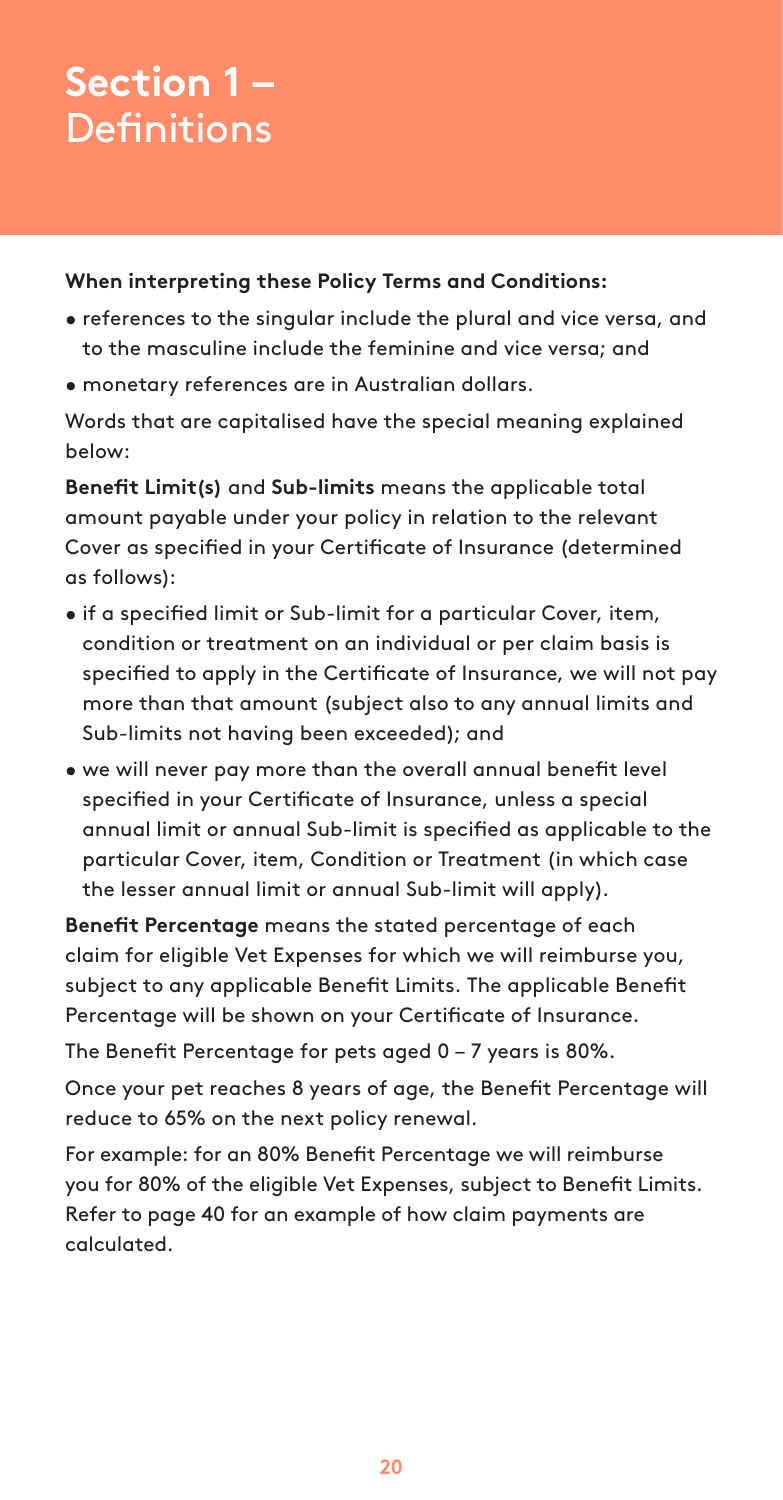**Bilateral Condition** means any Condition affecting body parts of which the Pet has at least two, one each side of the body (e.g. ears, eyes, knees). Note: When applying a Benefit Limit or exclusion, a Bilateral Condition will be considered a single Condition.

For example: if your Pet displays clinical signs of an ear Condition in the left ear prior to the Commencement Date of the policy or during the Waiting Period, Vet Expenses for a subsequent ear Condition in the right ear will not be covered.

**Certificate of Insurance** means the relevant certificate we provide outlining the key details of the contract of insurance between you and us, and identifying the policy number, Commencement Date, Cover End Date, insured Pet, schedule of benefits including Benefit Limits.

**Commencement Date** means 23h59 on the date when Cover for your Pet first started as shown on your Certificate of Insurance.

**Condition** means any manifestation of an Illness, including but not limited to any:

- Bilateral Condition;
- Related Condition; or
- Recurring Condition.

**Consultation** and other derivations means an examination performed by or under the supervision of a Vet, including a physical consultation, inpatient examination, in-hospital examination, health certificate, consultation or recheck consultation/visit, referral/ specialist consultation/visits, emergency and after-hours consultations/visits.

**Cover** means the cover applicable to the policy you have selected. Information about the cover can be found in Section 2.

Note: The Cover applying to your Pet is shown on your Certificate of Insurance. The Cover includes the Additional Benefits explained in Section 3 on page 27.

**Elective Treatment** means a Treatment or surgery that is beneficial to your Pet but is not essential for your Pet's survival or does not form part of the Treatment for a Condition. Refer to Section 4 – General Exclusions on page 29.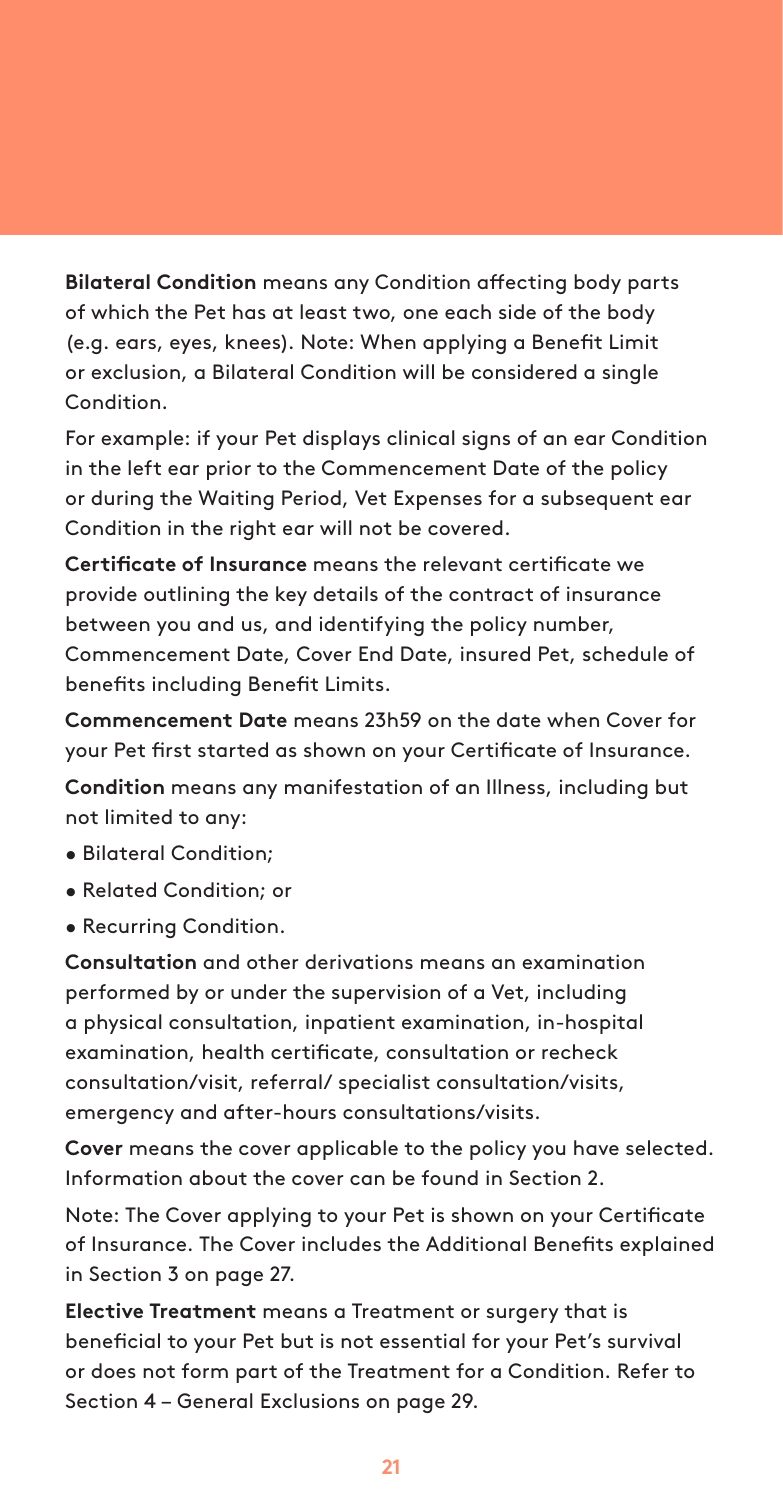**End Date** means 23h59 on the date upon which your policy terminates and benefits cease shown on your Certificate of Insurance. If the policy is cancelled, then the date of cancellation will be deemed to be the End Date.

**Gastrointestinal Problems** means any primary gastrointestinal Condition affecting the oesophagus, stomach and/or intestines.

**GST** means the Australian Goods and Services Tax at the officially published tax rate.

**Illness** means a disease or Condition diagnosed by a vet and specified in Section 2.1 – 'What you are covered for' on Page 25.

**Pet** means the cat covered under the policy and named on your Certificate of Insurance.

**Policy Period** means the time during which we provide Cover as specified on your Certificate of Insurance.

**Pre-existing Condition** means any Condition(s) or symptoms or signs of that Condition occurring or existing in any form prior to the Commencement Date or during any applicable Waiting Period, including but not limited to:

- a Recurring Condition
- latent infectious Conditions that manifest within a known incubation period indicating clear evidence that the Condition had existed prior to the Commencement Date;
- any Condition in remission at the time of the insurance application;
- any seasonal Condition;
- Conditions currently or previously being controlled by medication(s),

whether or not diagnosed or treated by a Vet. (If your Pet has a Pre-existing Condition, please also refer to definitions for a "Related Condition" and a "Bilateral Condition").

**Recurring Condition** means a Condition that is curable but may relapse repeatedly with intervals of remission in between.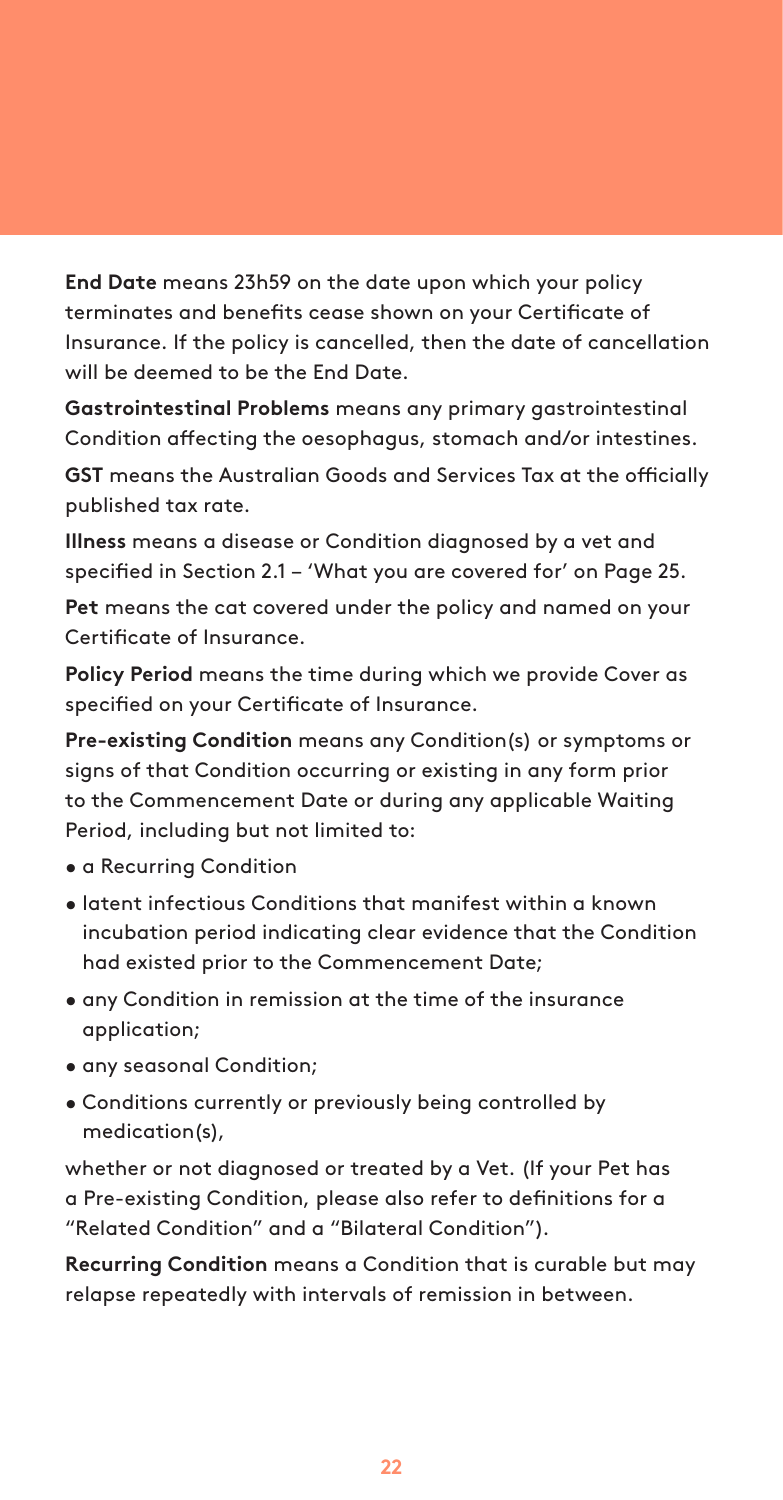**Related Condition** means a Condition that has the same clinical symptoms, diagnostic classification or results from the same disease process as a Pre-existing Condition for the insured Pet. Even if this condition showed first signs or symptoms during the Policy Period (outside of the Waiting Period), it is still considered to be a Pre-existing Condition regardless of the number of areas of your Pet's body affected.

For example: if your Pet suffers from arthritis in its legs prior to the Commencement Date of the policy or during the Waiting Period, all future occurrences of arthritis for example in the back or neck, will be considered to be Related Conditions and will not be covered.

**Treatment** means reasonable and customary examinations Consultations, hospitalisation, surgery, x-rays, medication, diagnostic tests, nursing and other care and procedures provided by a Vet to relieve or cure a Condition during the Policy Period.

**Vet** means any veterinarian, veterinary specialist, animal hospital, animal clinic, or animal surgery, other than yourself, who is licensed in and currently registered in Australia. For the purposes only of Additional Benefits provided under Section 3.3, we will not require the Vet to be licensed in and currently registered in Australia.

**Vet Expenses** means the reasonable, customary and essential expenses incurred and paid in respect of Treatment provided by a Vet during the Policy Period.

**Waiting Period** means a period starting from the Commencement Date of the first Policy Period during which a Condition that occurs or shows symptoms or signs will be excluded from Cover unless otherwise stated on your Certificate of Insurance.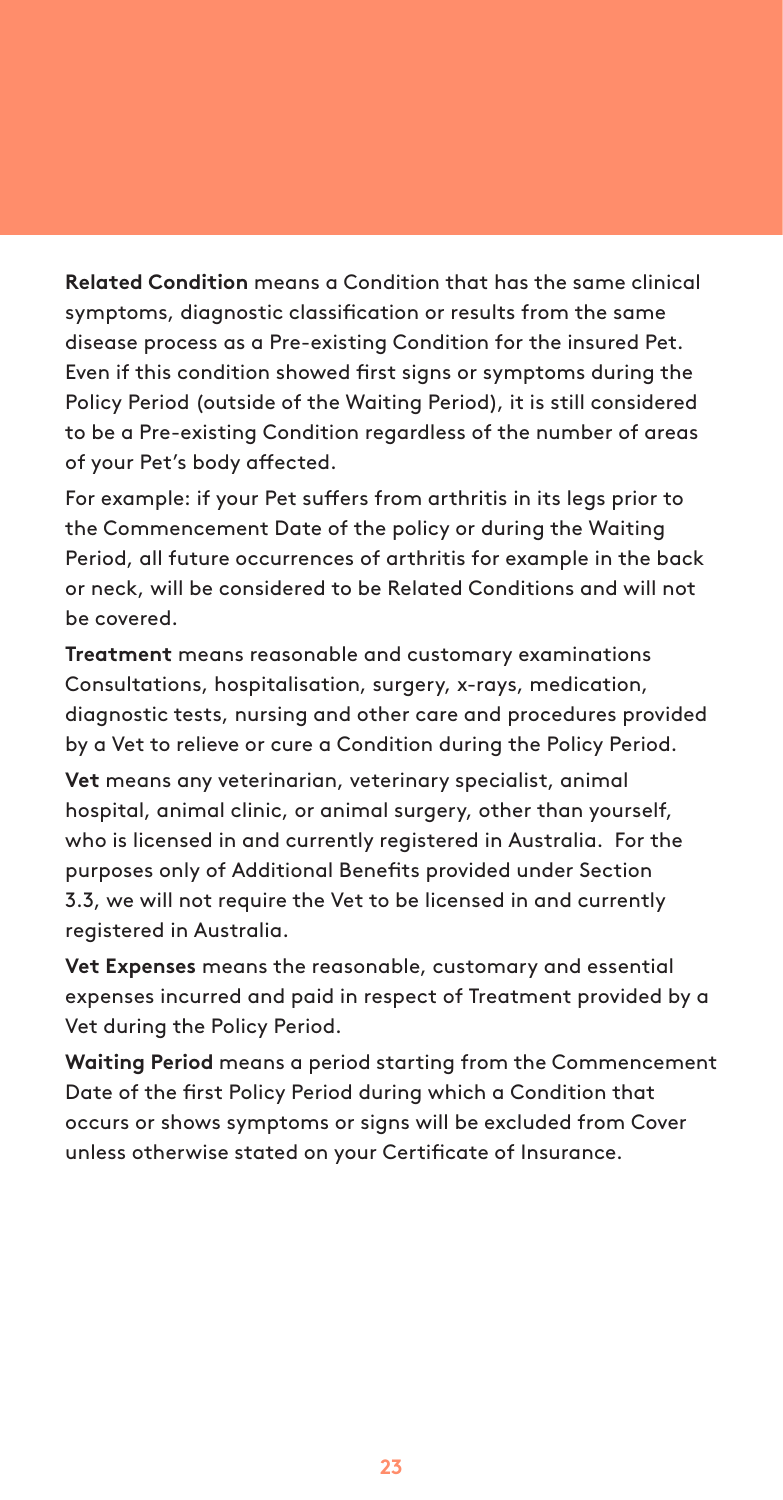The Waiting Periods are as follows.

| <b>Condition</b>                   | <b>Waiting Period</b> |
|------------------------------------|-----------------------|
| feline lower urinary tract disease |                       |
| <b>Gastrointestinal Problems</b>   |                       |
| ingestion of a foreign object      |                       |
| poisoning                          | 30 Days               |
| diabetes                           |                       |
| hyperthyroidism                    |                       |
| heart disease                      |                       |
| outer and inner ear infections     |                       |
| arthritis                          |                       |
| renal disease                      |                       |
| cancer Conditions                  | 6 months              |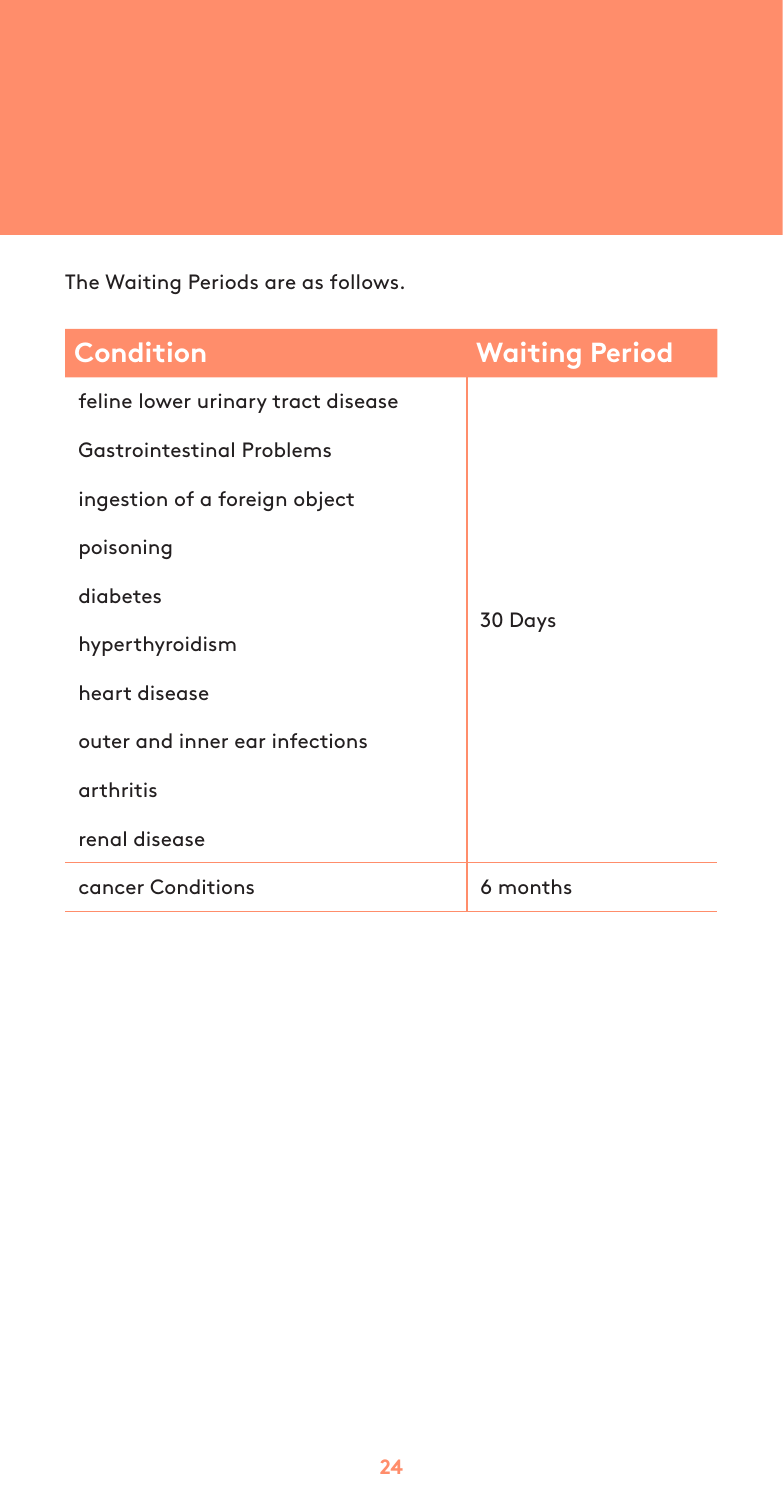## **Section 2 –** Your Cover

#### **Indoor Cat Cover is applicable if:**

- it is shown on your Certificate of Insurance; and
- your Pet was over eight (8) weeks old and younger than nine (9) years of age when Cover first commenced.

Pets over nine (9) years of age will not qualify for Indoor Cat Cover where there has been a break, lapse or change in the level of Cover after reaching the age of nine (9).

## **2.1 What you are covered for**

We will pay you the Benefit Percentage for Vet Expenses incurred by you for Treatment provided during the Policy Period up to the Benefit Limits, as a result of your Pet suffering one or more of the stated Conditions listed below during the Policy Period:

- cancer;
- feline lower urinary tract disease;
- Gastrointestinal Problems;
- ingestion of a foreign object;
- poisoning;
- diabetes;
- hyperthyroidism;
- heart disease;
- outer and inner ear infections;
- arthritis; and
- renal disease.

### **2.2 When you are not covered**

We will not pay any Vet Expenses incurred by you as a result of your Pet suffering a Condition which is attributable to or resulting from:

- 1. a Pre-existing Condition, a Related Condition or a Condition arising within the applicable Waiting Period;
- 2. any Vet Expenses as a result of a Condition not diagnosed as listed above in section 2.1 – "What we will pay";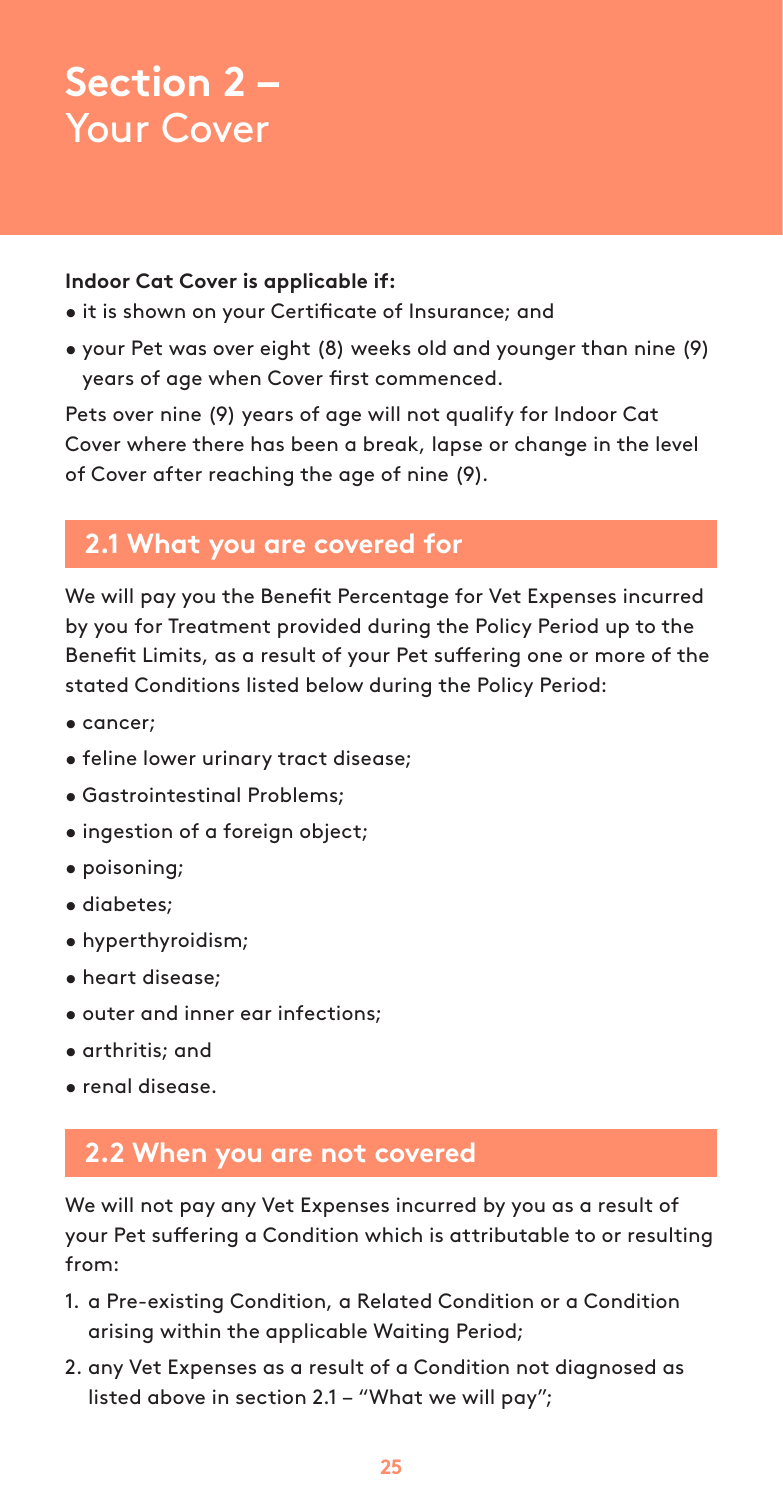- 3. an Illness caused by endoparasites (such as worms) or ectoparasites (such as ticks, fleas, skin mites, with the exception of ear mites);
- 4. treatment of the following irrespective of whether your cat was vaccinated or not:
	- panleukopaenia
	- chlamydia
	- leukaemia (FeLV)
	- Feline Immuno Deficiency Virus (FIV)
	- Feline Infectious Peritonitis (FIP)
	- viral rhinotracheitis
	- calicivirus
	- herpes virus
	- all forms of cat flu;
- 5. any declared pandemic disease that causes widespread illness affecting cats;
- 6. more than one (1) incident of swallowing a foreign object that causes a blockage or obstruction requiring surgical or endoscopic removal per Policy Period; or
- 7. any of the excluded matters listed in Section 4 General Exclusions on page 29.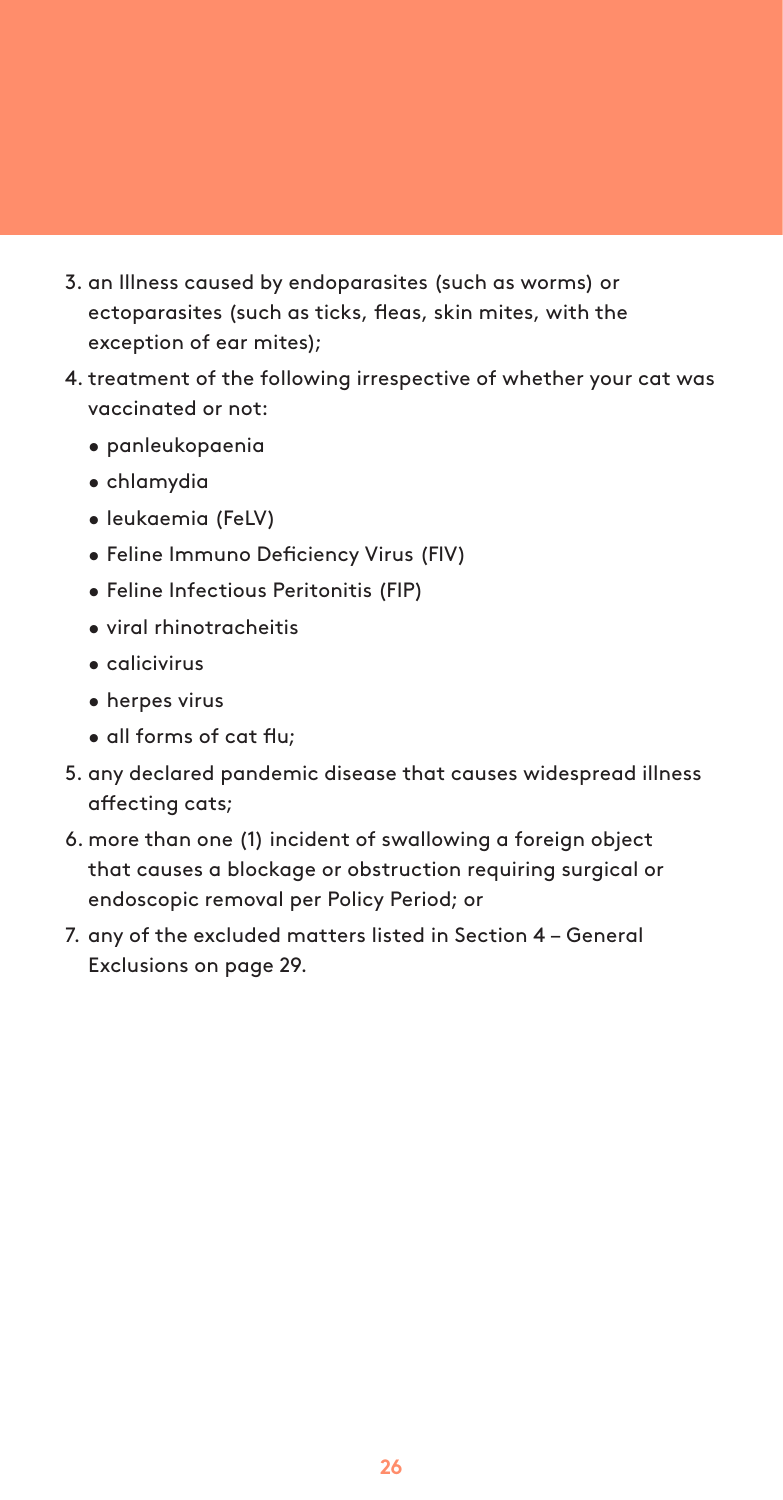## **Section 3 –** Additional Benefits

The following Additional Benefits under this section are included on all levels of cover defined in Section 2. The Benefit Limit will provide benefits up to the specified Sub-limit as shown on your Certificate of Insurance.

## **3.1 Emergency Boarding**

#### **What you are covered for**

We will pay for the cost of boarding your Pet at a licensed kennel or cattery up to the Benefit Limit in the following scenarios:

- 1. if you (being the insured and sole carer of the Pet) are hospitalised (other than in the circumstances specified below) for five (5) or more consecutive days during the Policy Period, or
- 2. if you (being the insured and sole carer of the Pet) require emergency accommodation due to family violence.

#### **When you are not covered**

We will not cover you under this additional benefit:

- 1. if you are hospitalised for:
	- a. cosmetic surgery or other forms of elective surgery;
	- b. pregnancy; or
	- c. any sickness known or foreseeable prior to the Commencement Date; or
- 2. for any costs if someone else living with you can reasonably be expected to look after your Pet whilst you are in hospital.

### **3.2 Essential Euthanasia**

#### **What you are covered for**

We will pay you the Benefit Percentage for Vet Expenses incurred by you up to the Benefit Limit to euthanase your Pet during the Policy Period provided that this was deemed a humane and essential course of action by the Vet, and as a result of a Condition coverable under your policy.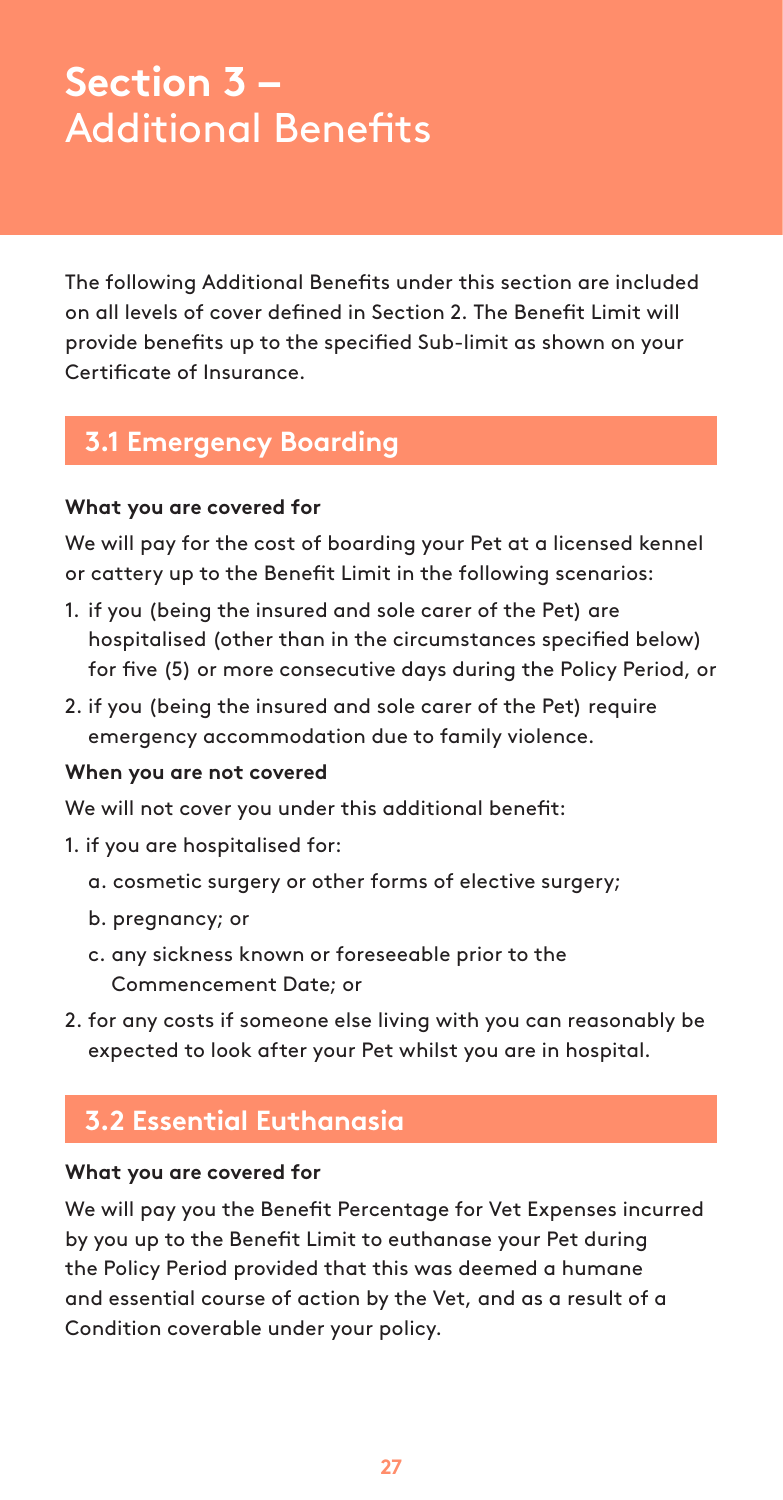#### **When you are not covered**

We will not pay any Vet Expenses incurred by you during the Policy Period for:

- 1. voluntary euthanasia (i.e. non-essential euthanasia);
- 2. euthanasia attributable to or resulting from an event or circumstances specified within Section 2 "When you are not covered" and in Section 4 – General Exclusions on page 29;
- 3. an autopsy; or
- 4. disposal, burial or cremation of a deceased Pet (unless cover for this expense is noted on your Certificate of Insurance).

## **3.3 Pet Overseas Travel Insurance**

#### **What you are covered for**

We will pay for Vet Expenses incurred for the Treatment of your Pet whilst it is overseas with you in New Zealand or Norfolk Island, subject to:

- the Cover selected, the Benefit Percentage and Benefit Limits as shown on your applicable Certificate of Insurance; and
- the payment of the benefits under this section to you in AUD at the exchange rate applicable on the date your claim is received by us.

#### **When you are not covered**

We will not cover you under this additional benefit for:

- 1. any amount if you or your Pet live permanently outside of Australia;
- 2. any benefit under this section where the Pet has been (or is going to be) out of Australia for a period of more than sixty (60) consecutive days;
- 3. exchange commissions or bank charges incurred for foreign payments made by you for the Treatment of your Pet;
- 4. claims incurred for any Condition arising when your Pet was not under your direct care;
- 5. costs covered by any other insurance policy covering the same risk; or
- 6. any travel or repatriation charges to return your Pet to Australia.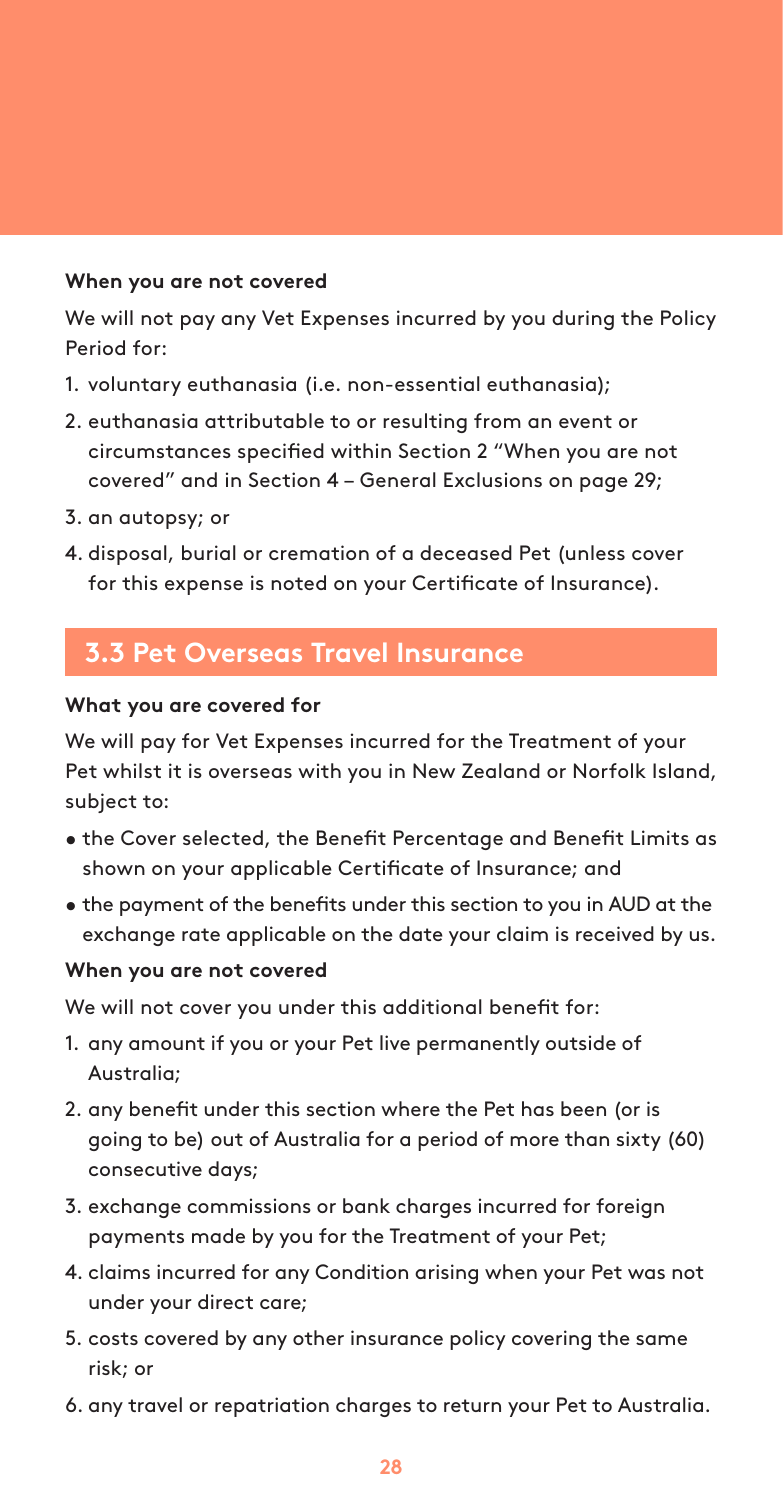## **Section 4 –** General Exclusions (what we do not cover)

The intention of Pounce Pet Insurance is to help cover unforeseen vet expenses associated with pet ownership. However not all expenses are covered.

Unless stated on your Certificate of Insurance, Vet Expenses and/ or costs related to the following are not covered on all levels of cover defined in Section 2:

- **1. Pre-existing Conditions**, a related Condition or a Condition arising within the applicable Waiting Period. Refer to page 22 for definition of Pre-existing Conditions. Also refer to the 'Pre-existing Condition review' section on page 32.
- **2. Any Vet Expenses for any Condition not specified in Section 2.1 —** What you are covered for on page 25.
- **3. Dental Care including:** dental procedures; dental diseases; gingivitis; Treatment of teeth fractures; teeth cleaning/scaling; orthodontics; removal of deciduous or fractured teeth or any oral disease.
- **4.Certain Treatments & Conditions including:**
	- a. regular, prescription or dietary pet food, vitamins, nutraceuticals, or supplements, whether recommended by your Vet or not;
	- b. preventative procedures and treatments (including, but not limited to, vaccinations, microchipping, routine anal gland expression, flea/tick/worm control or motion sickness medication);
	- c. grooming and bathing of your Pet (including medicated baths and shampoos);
	- d. accessories such as but not limited to pill poppers, cage hire, crates, bedding and collars;
	- e. training, socialisation, therapy and alternative therapies (including, but not restricted to, Consultations and Treatments involving homeopathic remedies, acupuncture, laser therapy, hydrotherapy, chiropractic treatments and/or physiotherapy) whether recommended by your Vet or not;
	- f. Treatment while your Pet is used for commercial or occupational purposes including but not limited to breeding or organised fighting;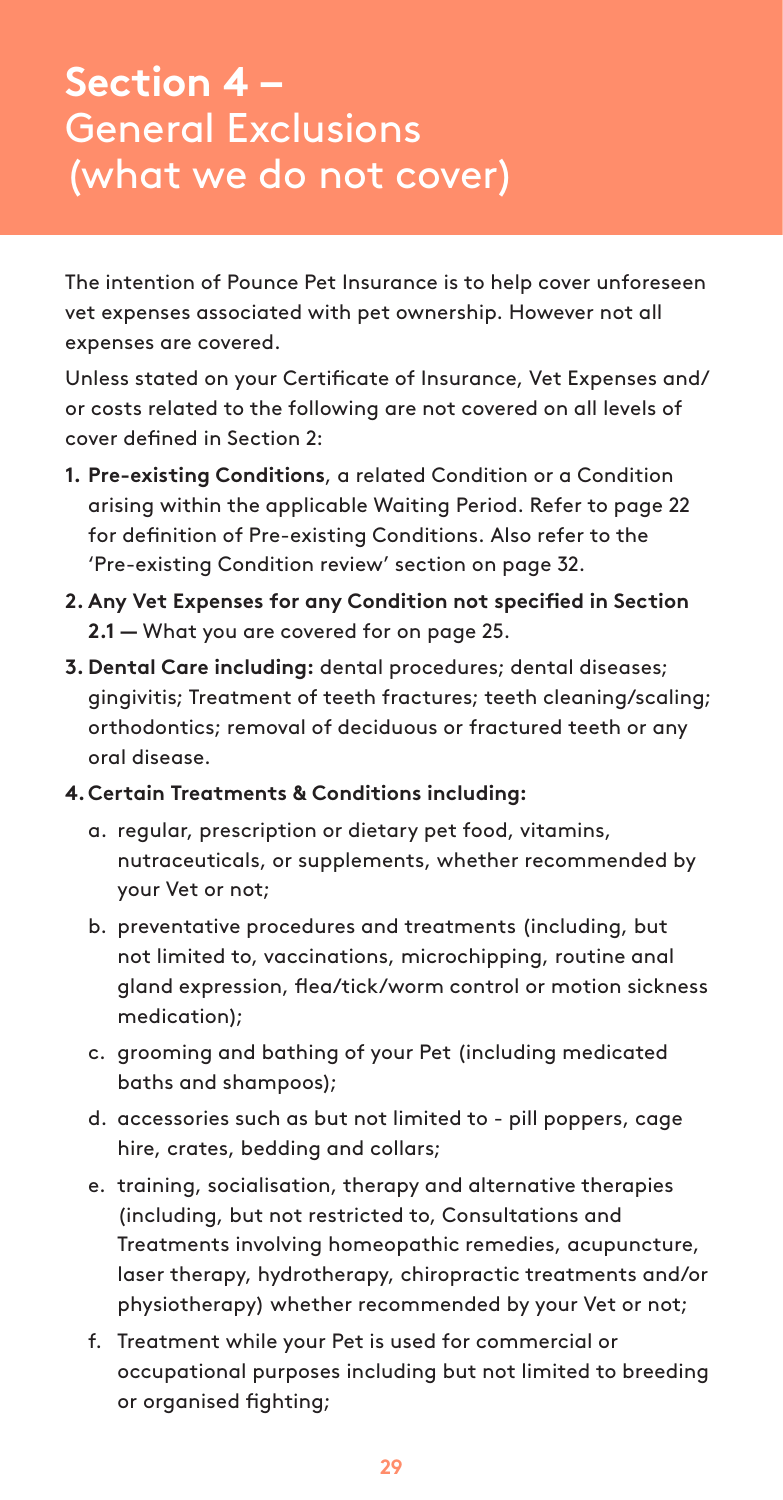- g. Treatment of or Conditions attributable to behavioural problems regardless of the cause (including but not limited to anxiety disorders, phobias or chemical imbalance);
- h. cell-replacement therapies, including but not limited to stem cell therapy. This exclusion does not include blood transfusions, which are covered when medically necessary;
- i. Condition where the diagnosis is inconclusive, but where the Treatment protocol is consistent with a Treatment protocol typically applied to a Condition which is not covered (for example, Treatment for coughing where kennel cough is suspected but not diagnosed or excluded as a diagnosis);
- j. Treatment for Conditions excluded by the policy and/ or due to complications and/or adverse reactions arising from any policy exclusion;
- k. medication not approved or listed by the APVMA (Australian Pesticides and Veterinary Medication Authority) unless specifically agreed to by us in writing;
- l. the provision of medication(s) for your Pet that covers a period of more than thirty (30) days beyond the policy End Date;
- m. your decision to pursue a course of Treatment other than that which was recommended to you by your Vet unless specifically authorised by us prior to Treatment (for example, ignoring a Vet's recommendation to remove an eye, which then results in extra costs associated with chronic eye issues); or
- n. breeding or obstetrics, or Treatment of Conditions arising as a result of breeding or obstetrics

#### **5. Certain Services & Procedures being:**

- a. transport or boarding expenses other than the benefits provided in Section 3.1 – Emergency Boarding on page 27, regardless of reason;
- b. ambulance fees and non-essential hospitalisation;
- c. additional costs associated with house calls, phone Consultations and out-of-hours Treatment except where the Vet believes emergency Consultation was necessary. When not deemed necessary, our liability is limited to the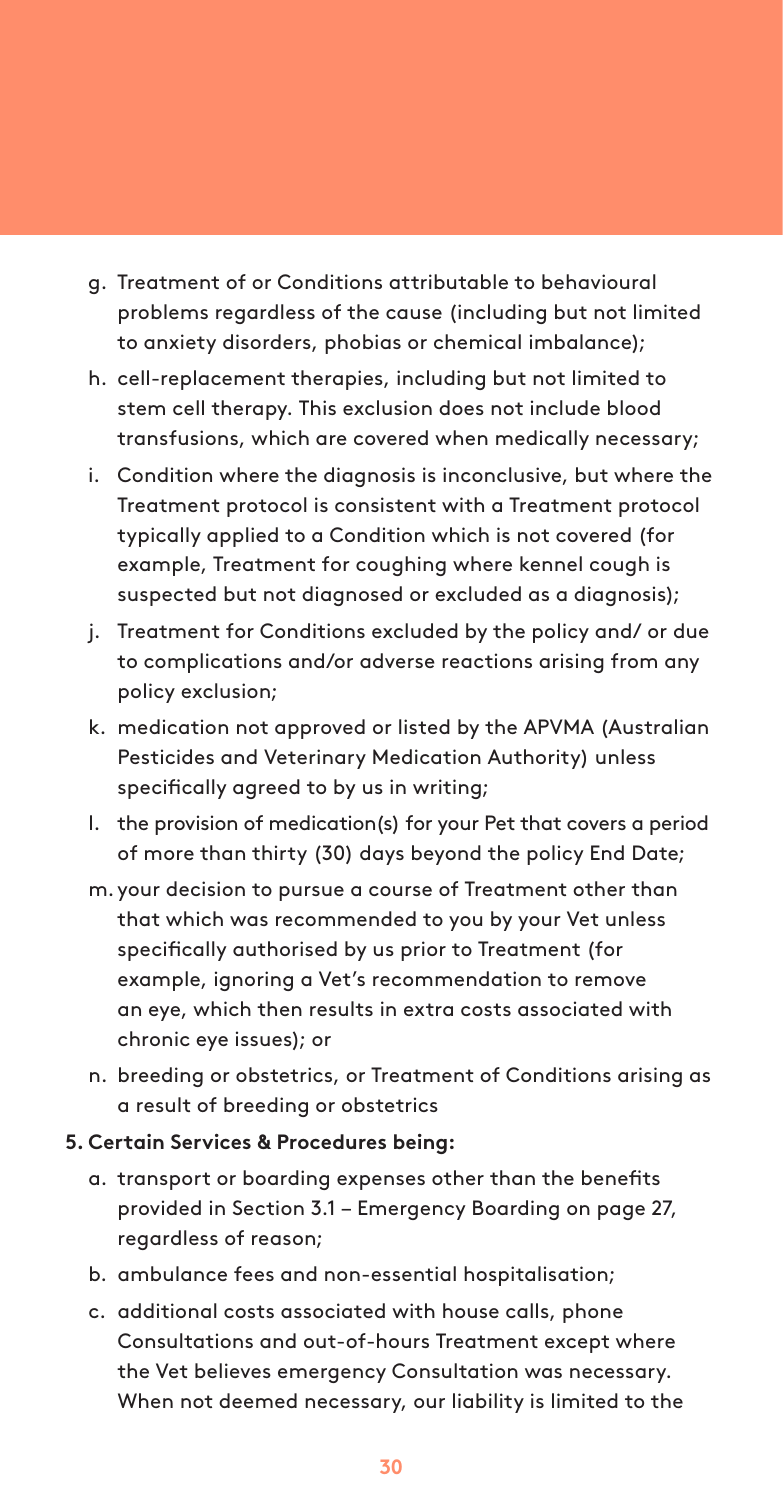amount that would have been payable had the Treatment been provided at a Vet practice during normal Consultation hours;

- d. genetic/chromosome testing including procedures to determine the suitability or categorisation of your Pet for breeding or genealogical purposes; or
- e. organ transplant surgery, artificial limbs, external fixtures (e.g. wheelchairs), prosthetics, pacemakers and any associated expenses unless authorised and agreed to by us in writing prior to any Treatment.

#### **6. Elective Procedures and Treatments including:**

- a. routine examinations; cosmetic procedures; experimental Treatments or therapies; cryptorchidism (undescended testicles); Elective Treatments, including but not limited to nail clipping, tail docking, pre-anaesthetic blood tests, declawing, and nasal fold, skin fold, stenotic nares and soft palate resections; or
- a. chemical castration, suprelorin implants or other desexing procedures, unless required to treat your Pet's reproductive organs due to inflammation, infection or cancer.
- **7. Your Pet not being protected including your Pet not being**  protected due to gross negligence by you or your failure to take all reasonable precautions to protect your Pet from situations that may result in injury or Illness (such as ingestion of hazardous substances) or from aggravating a treated Condition.

#### **8.Any:**

- a. consequential loss, economic or otherwise, loss of enjoyment or other such loss not mentioned in the policy; or
- b. Condition specifically excluded on your Certificate of Insurance.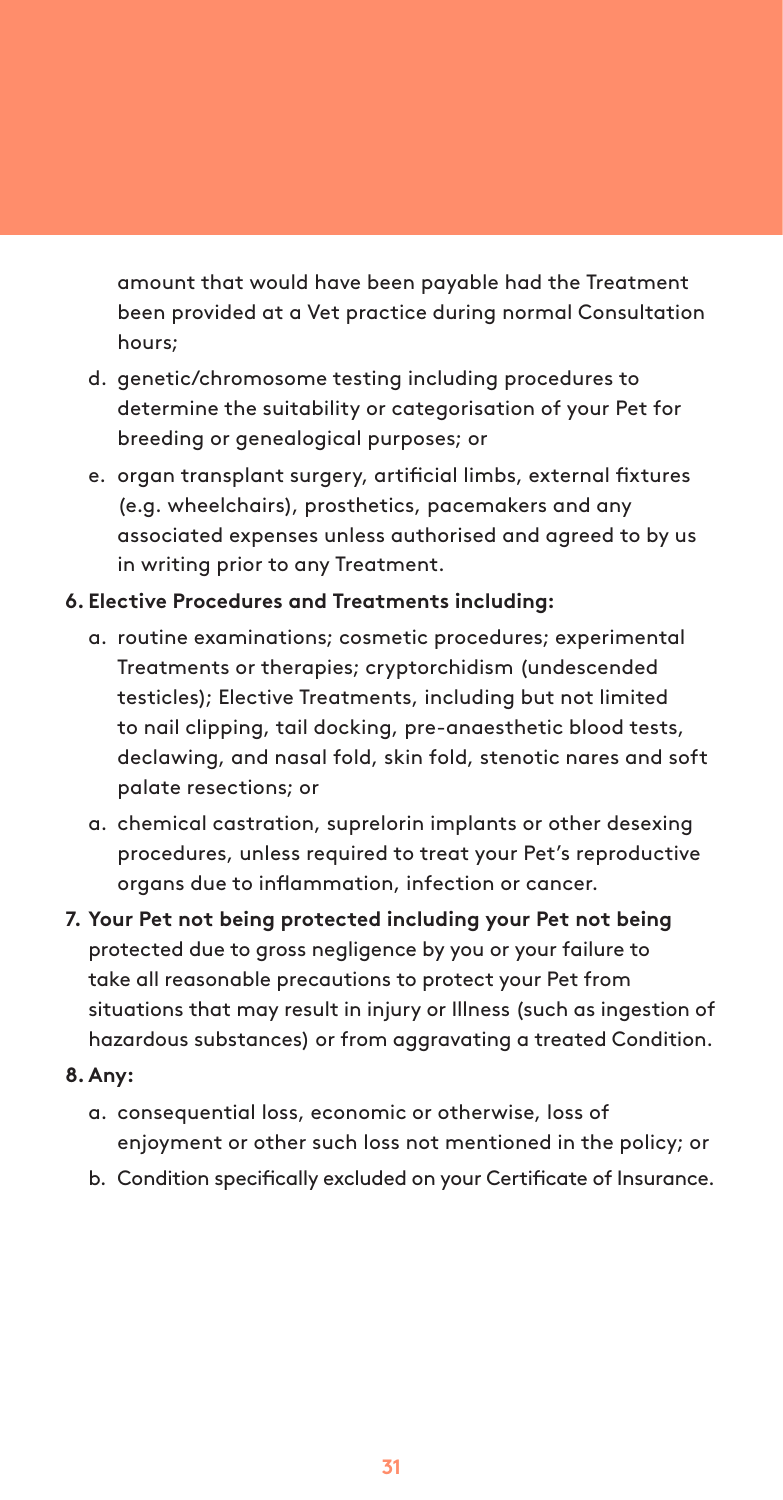## **Pre-existing Condition review**

You may apply to us to review a Pre-existing Condition exclusion provided that your Vet certifies and provides (at your expense) veterinary records verifying that your Pet has been free of clinical signs, symptoms or recurrence of the Pre-existing Condition (or any Condition(s) arising directly therefrom) up to the date of receipt of your Review Application Form, which shall be no less than a period of eighteen (18) months from the original policy Commencement Date.

Your request for this review must be made in writing after the completion of the eighteen (18) month period using our prescribed Review Application Form available on our website at: www.pouncepetinsurance.com.au

The Pre-existing Condition exclusion(s) shall not be deemed to have been lifted unless agreed to by us in writing. Agreement to lift all or part of the exclusion(s) is at our sole discretion and we are not obligated to provide reasons for declining a request.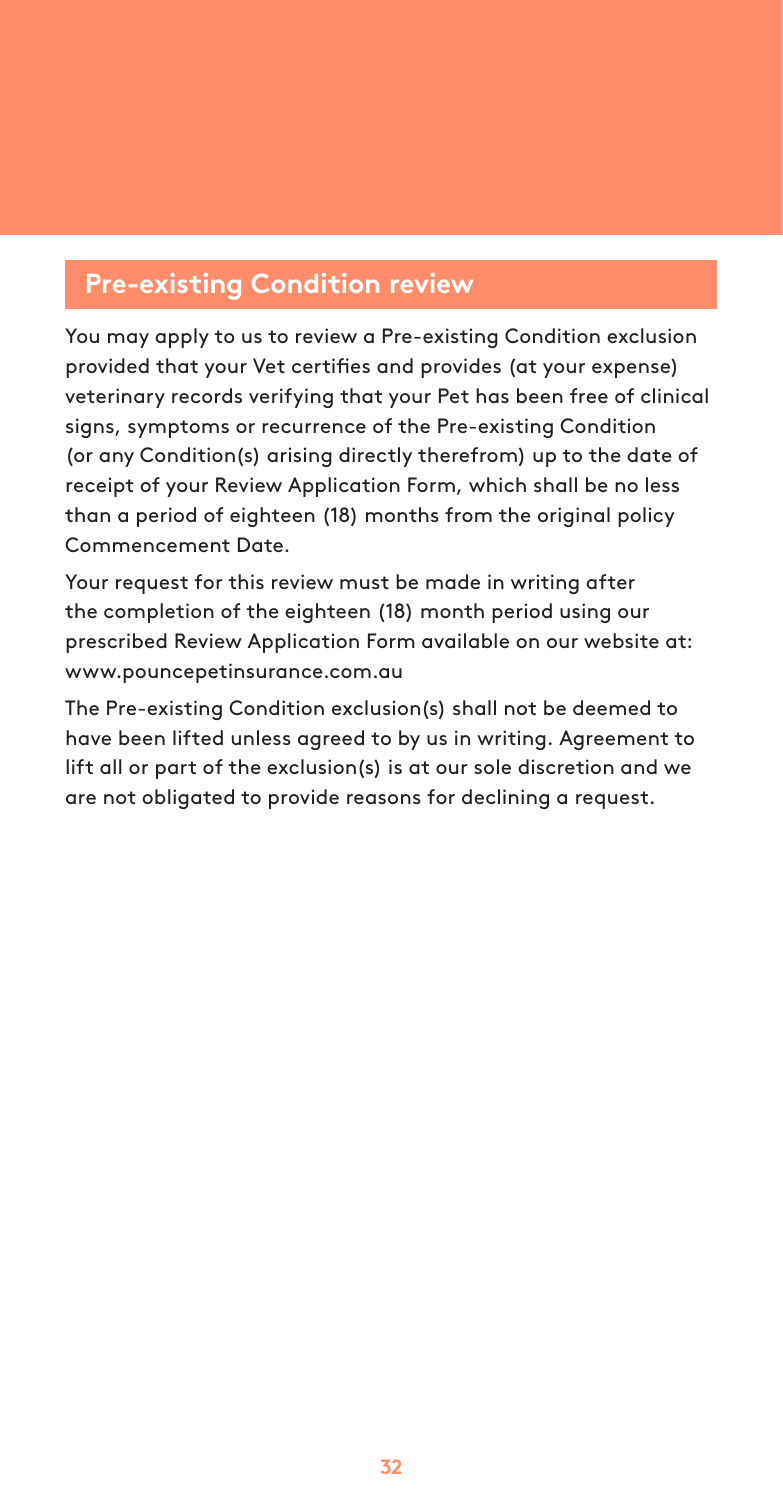## **Section 5 –** Premiums

Cover under the policy is provided on the basis that you have paid or agreed to pay us the premium for the Cover provided. The amount you pay is shown on your Certificate of Insurance and includes all premium, administration fees, commissions and any applicable government taxes, fees and/or charges.

## **5.1 Paying your premium**

- 1. The premium is payable when you take out a new policy and when you renew your policy.
- 2. You may choose to pay the premium: annually by credit card or direct debit; or monthly or fortnightly by instalment by credit card direct debit or debit card direct debit.
- 3. When premiums are paid monthly or fortnightly by instalment, claims are paid on the basis that you agree to pay the remaining premiums for that Policy Period. If you pay your premium by instalments, you may be charged a collection fee.

Note: If we accept and pay a claim under the policy, we may deduct the balance of any outstanding premium from the claim payment.

## **5.2 Paying on the due date**

- 1. Your policy will not operate until you have paid your premium (or your first instalment if you have elected to pay by instalments).
- 2. Your premium must be paid on or before its due date.
- 3. Where you have an instalment policy and we have not received an instalment payment, we will send you a notice in writing (either mail, email or text message) regarding your nonpayment at least 14 calendar days before any cancellation by us for non-payment.

If after sending the above notice we do not receive the instalment payment, we will send you a second notice in writing (either mail, email or text message), either:

a. prior to cancellation, informing you that your instalment policy is being cancelled for non-payment if the unpaid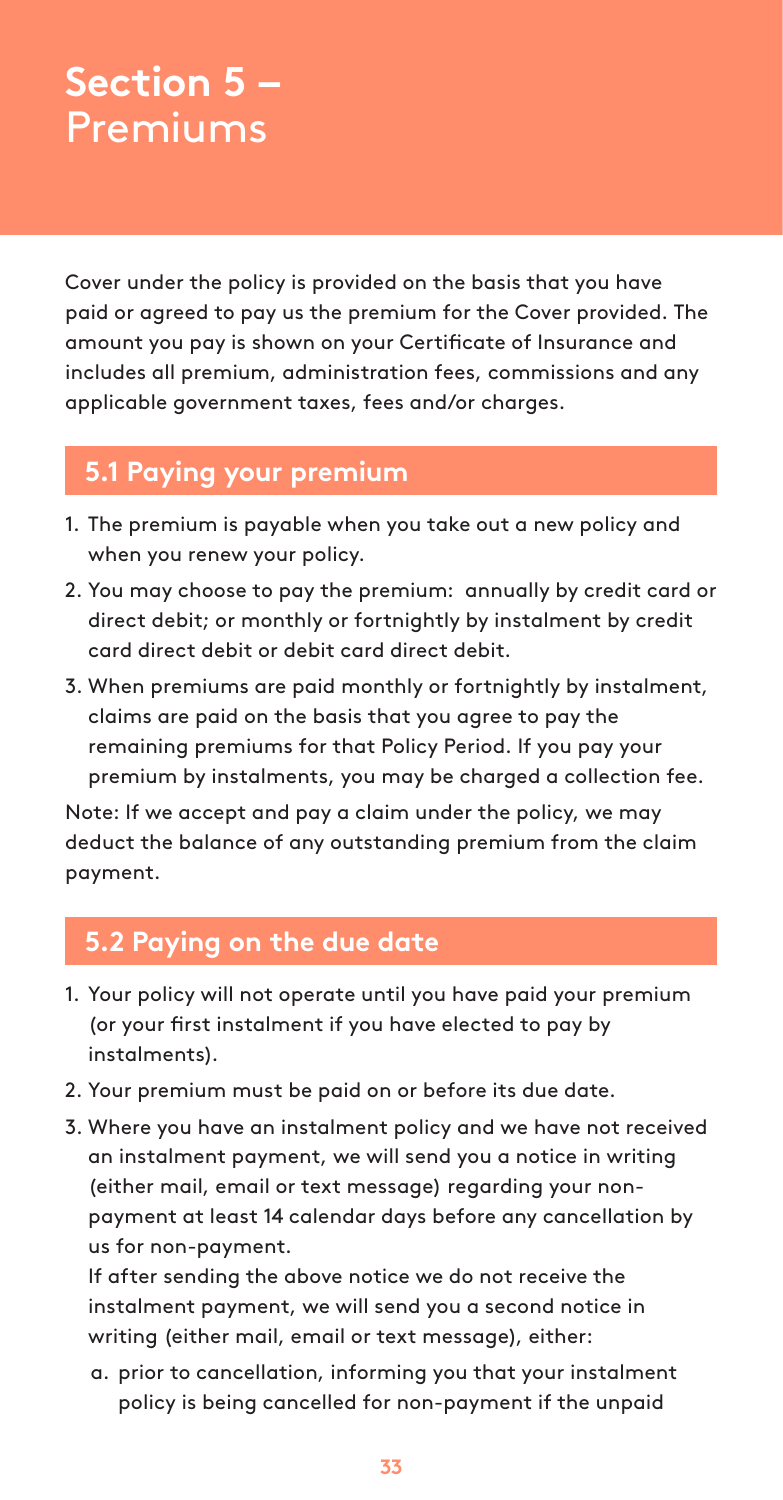premium remains in arrears for more than thirty days; or

b. within 14 days after cancellation by us, confirming our cancellation of your instalment policy.

If at least one instalment has remained unpaid for a period of at least fourteen (14) days then we may refuse to pay your claim/s

- 4. If we cancel your policy due to non-payment of an instalment premium you need to be aware that:
	- a. no benefits or entitlements can be paid under the policy;
	- b. you may be refused cover in the future under any policy administered by PetSure; and
	- c. any application for general insurance products in the future may be affected because you had a policy cancelled as a result of unpaid premiums.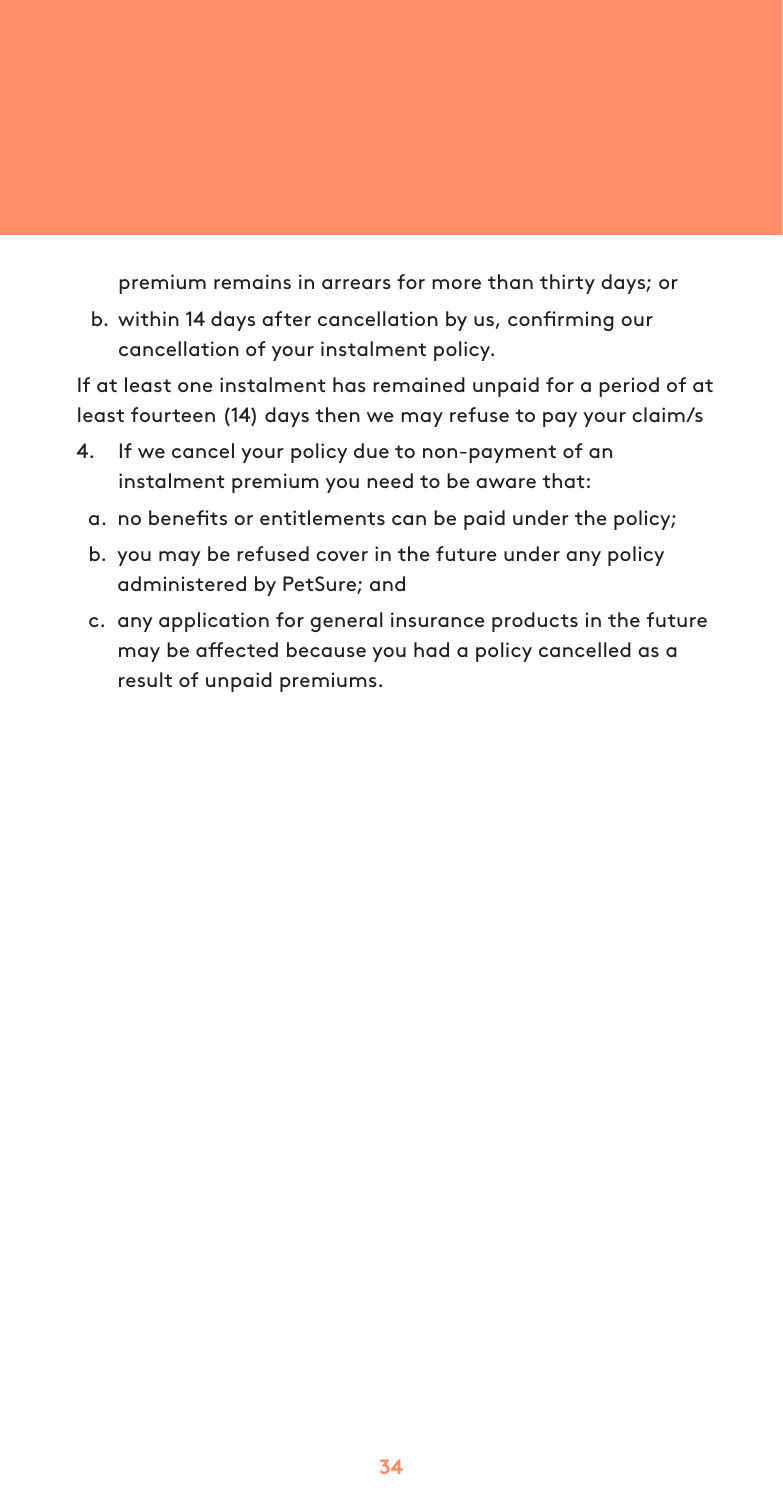## **Section 6 – Cancellations**

## **6.1 Cancellation by you**

You may cancel your policy with us at any time by contacting our customer service team. Our contact details are outlined on page 48. The cancellation will be effective once we provide you our confirmation of your cancellation request. These cancellation provisions also apply to policies cancelled where you have entered into a new policy because you change your level of cover, type of policy or Benefit Limits.

## **6.2 Cancellation during the cooling off period**

If you cancel your policy during the 21-day cooling off period, provided that no claim has been made, we will refund any premiums paid since commencement or renewal, less any transaction costs incurred by us which we are unable to recover, and any taxes or duties that we are unable to refund. You cannot return your policy during the cooling off period if a claim has been made.

## **6.3 Cancellation where no claims have been made**

If you cancel the policy for whatever reason after the cooling off period and you have paid the annual premium in full, provided no claim has been made, we will refund the premium less:

- the amount covering the period you were insured for;
- the cancellation fee of \$30 (which will not be deducted if your cancellation is due to your Pet passing away); and
- any government or statutory charges we are unable to recover.

If you have been paying your premium by instalments, there is no premium refund (including for any remaining days of a current instalment period). No further premium instalments will be deducted.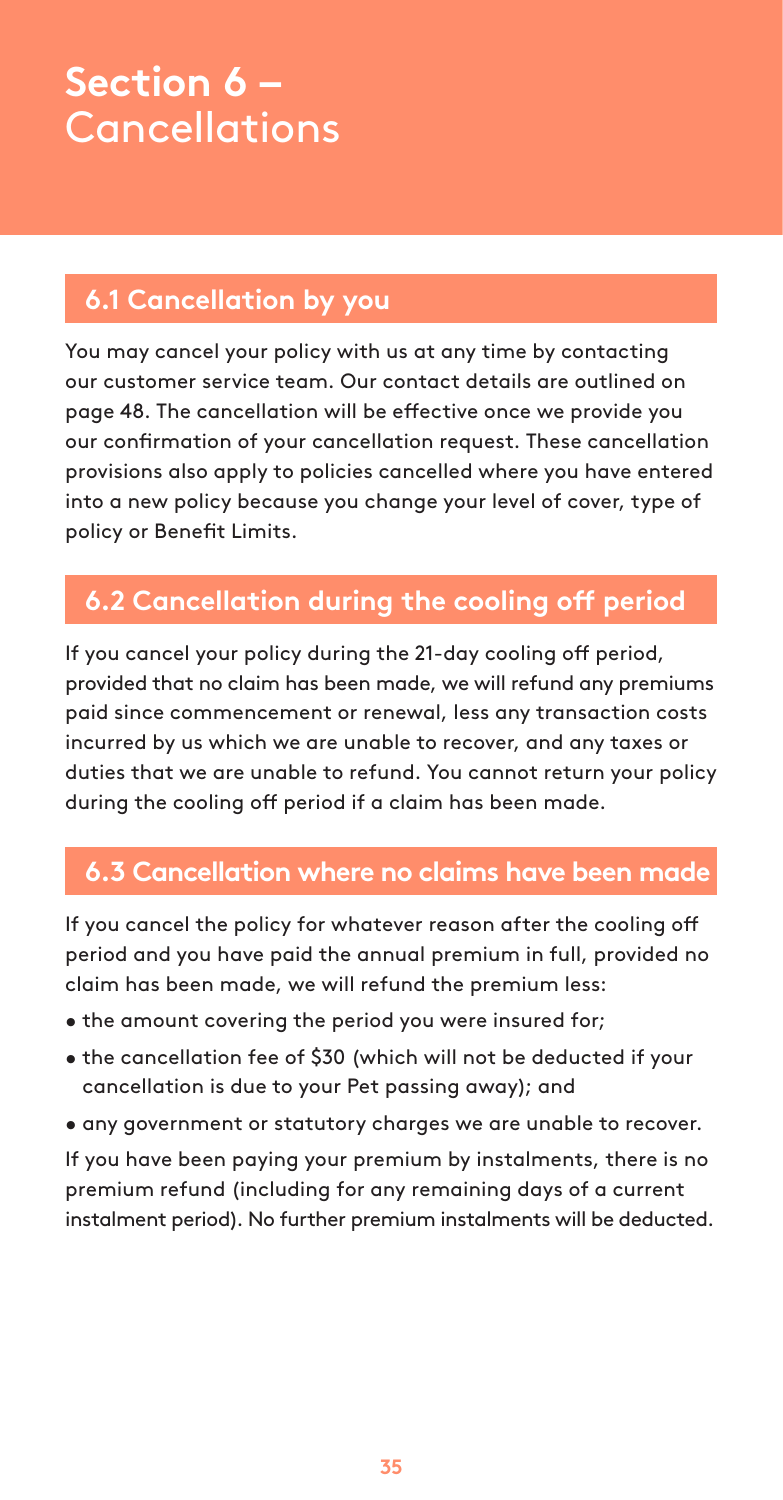## **6.4 Cancellation after a claim has been made**

If you cancel your policy for whatever reason (other than your Pet passing away) after having made a claim, no premium refunds are payable and the remaining premium for that Policy Period must be paid if it has not already been paid. Any outstanding premium may be deducted from any claim payment owed, or alternatively, charged to your nominated bank/credit card account. This clause survives termination of this contract. If you cancel your policy because your Pet has passed away and after having made a claim, your policy will be cancelled in the same way as set out above in 'Cancellation where no claims have been made'.

## **6.5 Cancellation by us**

We may cancel your policy where the law allows us to do so. If we cancel your policy, we will refund any money we owe you less any non-refundable statutory fees. If we cancel your policy due to fraud, we will not refund any money to you.

If you advise us that your Pet has passed away, your policy will be cancelled in accordance with 'Cancellation where no claims have been made'. For more information about cancellations refer to Section 5 - 'Premiums' on page 33.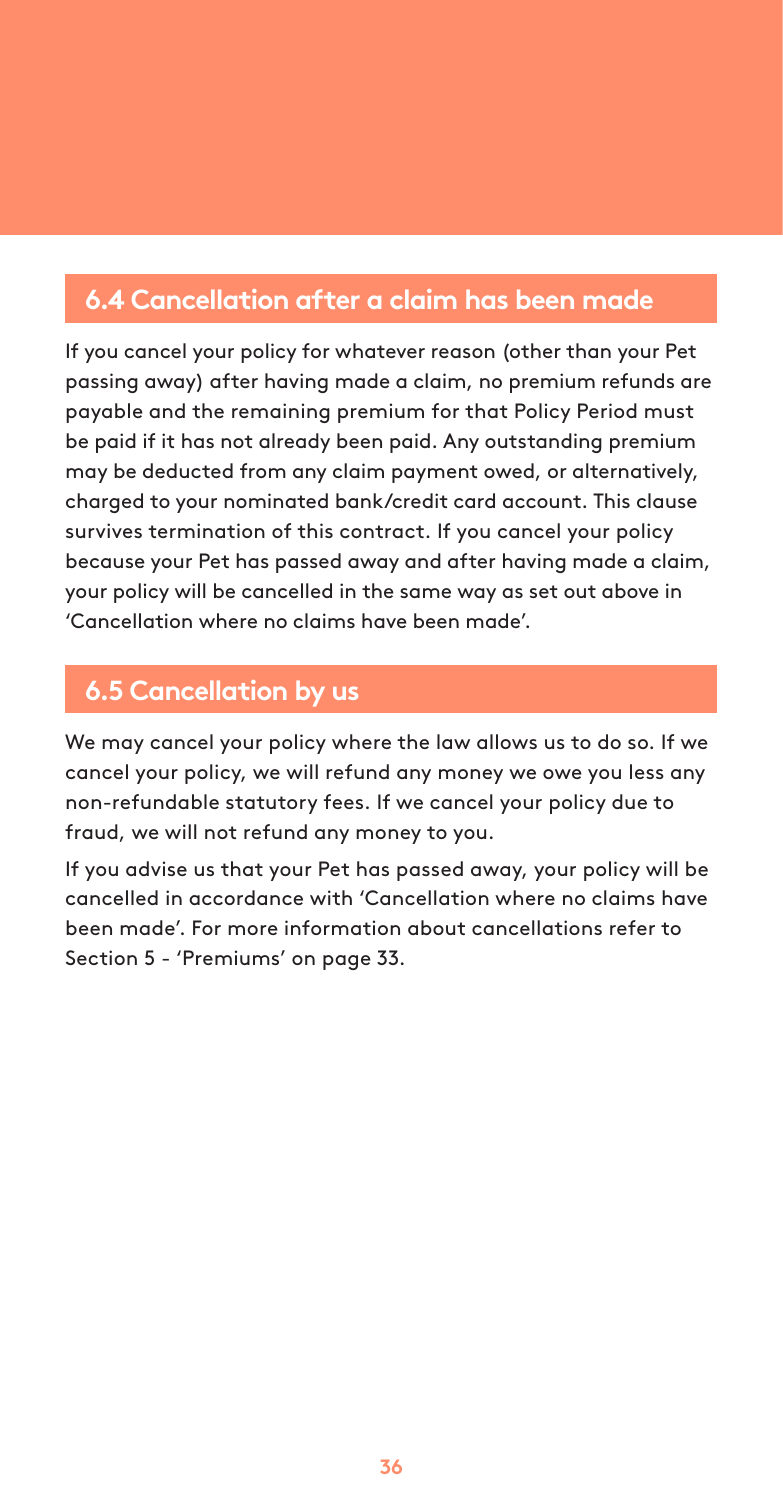## **Section 7 –** Claims

## **7.1 How to make a claim**

Should you need to submit a claim, your Vet may be able to do this for you electronically, at the time of your visit. If you elect to have your Vet submit your claim on your behalf, we will still communicate with you regarding the status of your claim. If your Vet has agreed to submit your claim electronically on your behalf, you agree we are authorised to receive each such claim submitted.

Alternatively, you can submit your claims online through the secure Pet Portal: www.pouncepetinsurance.com.au

Simply upload your documentation and click submit (from your computer or your mobile device).

You can also complete a paper claim form and send your original documentation via post. If you choose to claim via post, the attending Vet must complete all sections on the claim form where designated and both you and the attending Vet must sign the claim form.

All claims must be completed carefully and honestly. Claim forms are available by calling us on 1300 457 046 or www.pouncepetinsurance.com.au

## **7.2 Important claim information**

- 1. All claims you submit must include itemised tax invoice(s), payment receipt(s) and applicable consultation notes. If submitting a claim by post all claim documentation must be originals and must be accompanied by a completed claim form.
- 2. Incomplete claim forms will be returned to you and this may result in a delay in processing your claim. We recommend that you retain copies of all documentation for your records.
- 3. If submitting a claim for the first time, please include a full veterinary history from the attending Vet and any previous Vets who have treated your Pet. Failure to include this may result in delays in processing your claim.
- 4. All claims should be submitted to us and received within ninety (90) days of the relevant Treatment being provided and all accounts must be paid in full prior to submission of your claim.
- 5. You agree that your Vet (current or previous) or any other service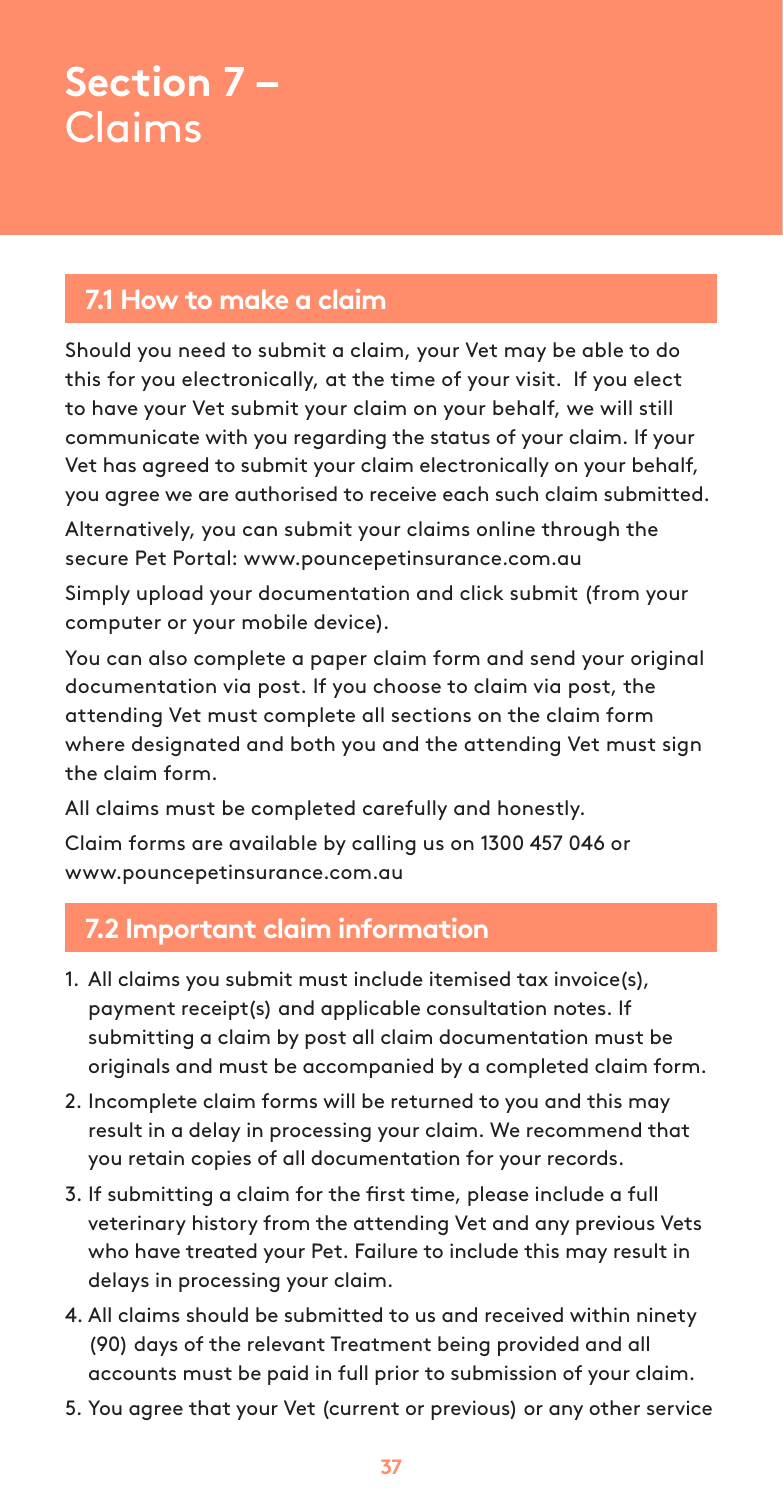provider that provided Treatments to your Pet is authorised to release information and/or records to us about your Pet.

- 6. Where a Vet submits a claim on your behalf, you agree that the Vet is able to view the outcome and status of that claim and previous claims (where applicable).
- 7. You agree that we are authorised to discuss with the Vet, details relating to your claim or Treatment provided to your Pet in relation to a claim made under the policy.
- 8. You agree that we have the right to decline to process a claim where you or your Vet refuse or are unable to provide information reasonably requested by us in order to process your claim.
- 9. We will not reimburse you for the provision of any information required in the purchase and administration of the policy nor for the assistance provided to you in the completion of any forms relating to the policy including the provision of any information in relation to a claim made under this policy.

### **7.3 Processing of your claim**

- 1. We will deal directly with you regarding settlement of the claim. In the instance your Vet submits your claim on your behalf, they may receive status updates or payment on your behalf.
- 2. Unless we agree otherwise, we will pay you, not the Vet.
- 3. If the Vet Expenses:
	- a. are considered by us to be excessive or unreasonable; or
	- b. are higher than the Vet Expenses normally charged by a general or referral practice; or
	- c. in our opinion may not be required; or
	- d. are regarded to be excessive when compared with the Treatment normally recommended to treat the same Condition by general or referral practices, then, claim payments will be adjusted and paid based on the reasonable and customary Treatment or fees typically charged for the Treatment of that Condition. We reserve the right to request a second opinion from a Vet that we choose. If the Vet we choose does not agree that the Treatment provided or fees charged were reasonable, we may decide to pay only the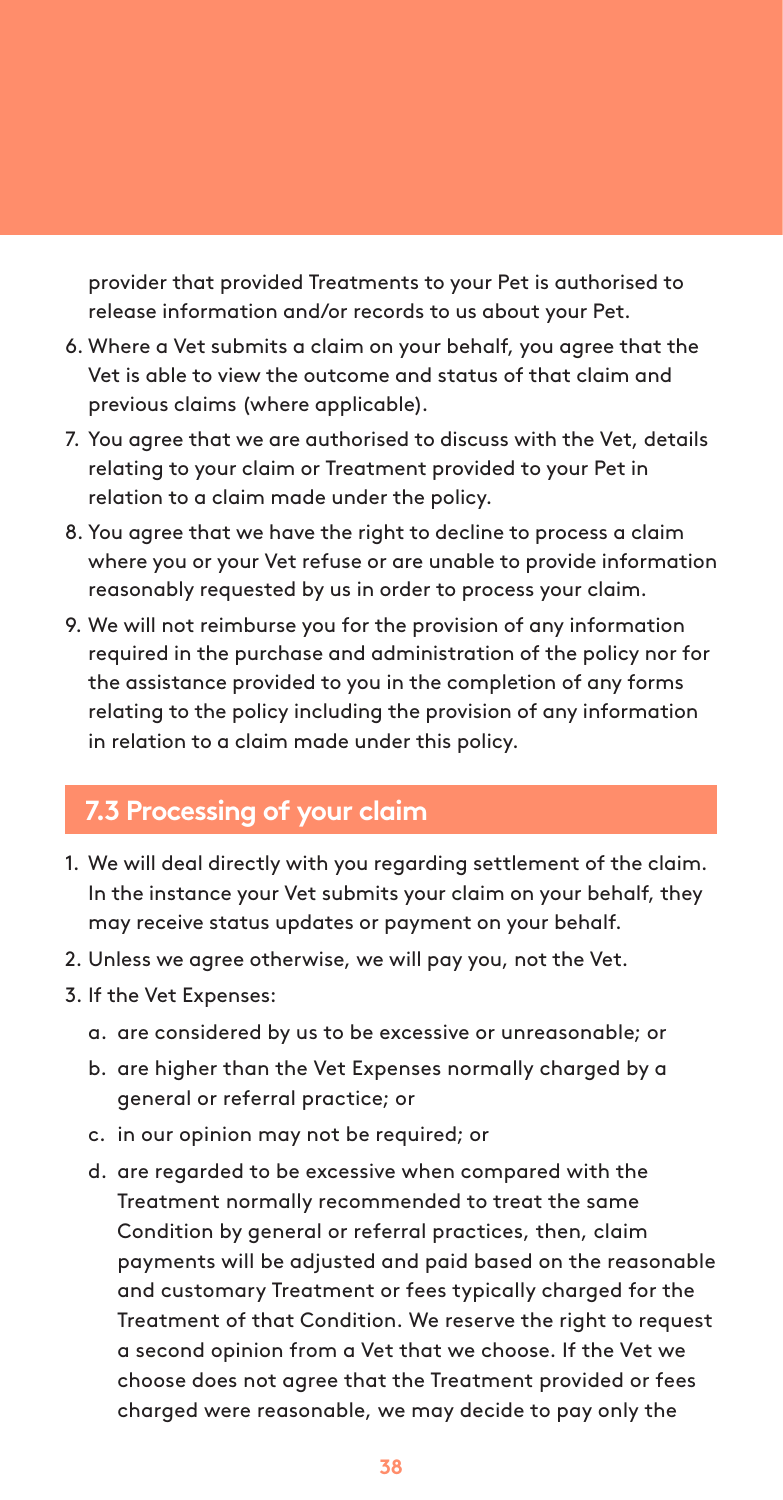cost of the Treatment that was necessary and/or reasonable to treat the Condition (as advised by the Vet from whom we have requested the second opinion).

- 4. We will send you a letter/remittance advice regarding the settlement of your claim that will provide details of how your claim has been dealt with.
- 5. If you submit a fraudulent claim, or solicit your Vet to behave in a fraudulent manner regarding a claim, then the claim may be denied and we may cancel your policy altogether. We may also be entitled to reclaim any payments already made to you in respect of such claims. For more details, see Section 8 – Fraud on page 42.
- 6. When we settle your claim, we reserve the right to deduct from the benefit amount any amount due to us.
- 7. In the event that we pay a benefit contrary to the Policy Terms and Conditions for whatever reason, this will not constitute a waiver retrospectively as they stand to any paid claims or to any future claims for that or any Related Condition. We also reserve our right to recover from you any benefit amount received by you as a result of such error.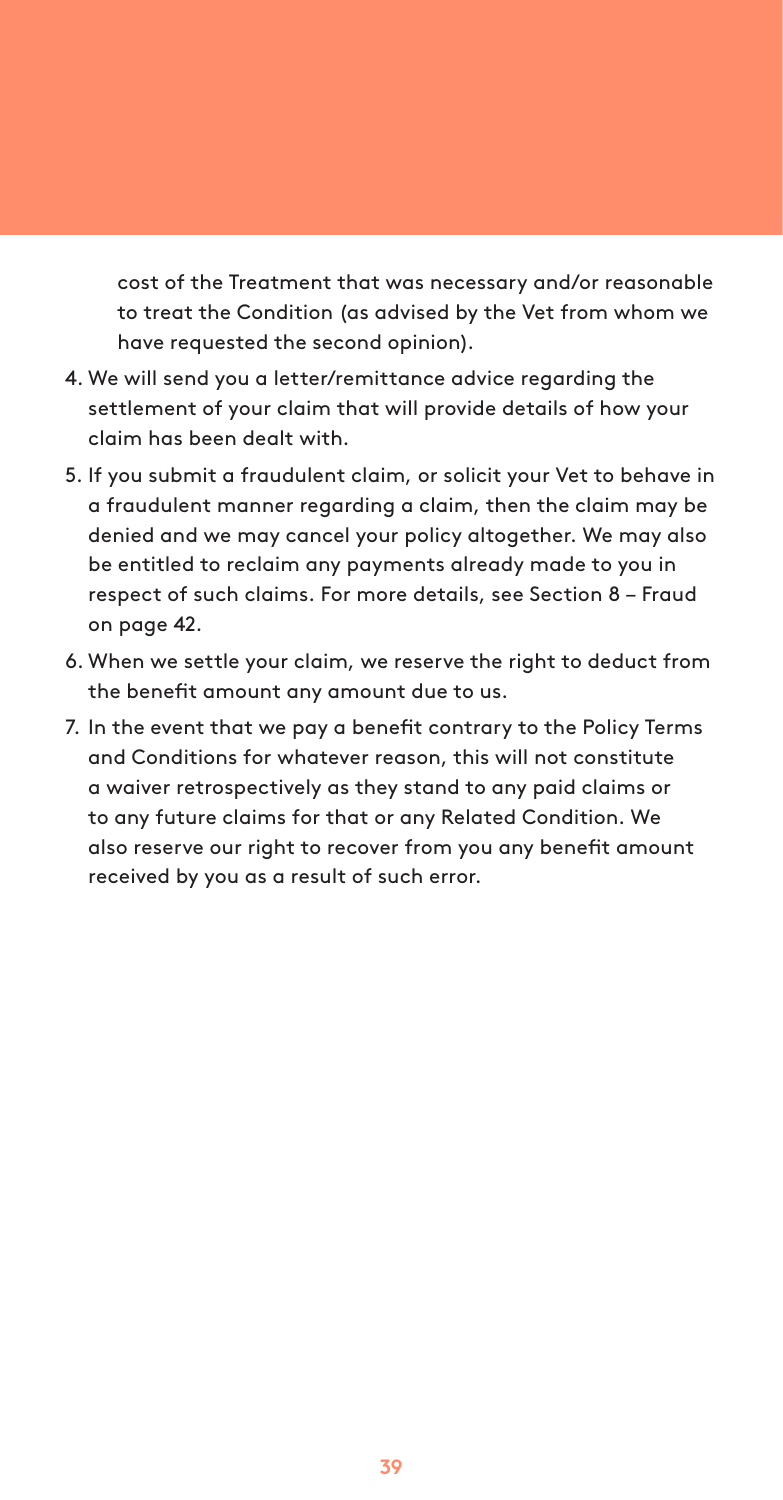## **7.4 Examples of how we settle your claim**

The following calculations provide examples of how claims will be settled where Cover is provided (these examples are indicative of the manner of calculation only and include GST):

| <b>Example 1 - 80% Benefit Percentage</b><br>(pet aged $\overline{0}$ -7 years) |         |
|---------------------------------------------------------------------------------|---------|
| Total amount of eligible Vet Expenses:                                          | \$1,000 |
| Total amount claimable after 80% Benefit<br>Percentage applied:                 | \$800   |
| Total claim benefit payment:                                                    | \$800   |
| Your out-of-pocket expense:                                                     |         |

## **Example 2 — 65% Benefit Percentage (pet aged 8+ years)**

| Total amount of eligible Vet Expenses:                          | \$1,000 |
|-----------------------------------------------------------------|---------|
| Total amount claimable after 65% Benefit<br>Percentage applied: | \$650   |
| Total claim benefit payment:                                    | \$650   |
| Your out-of-pocket expense:                                     | \$350   |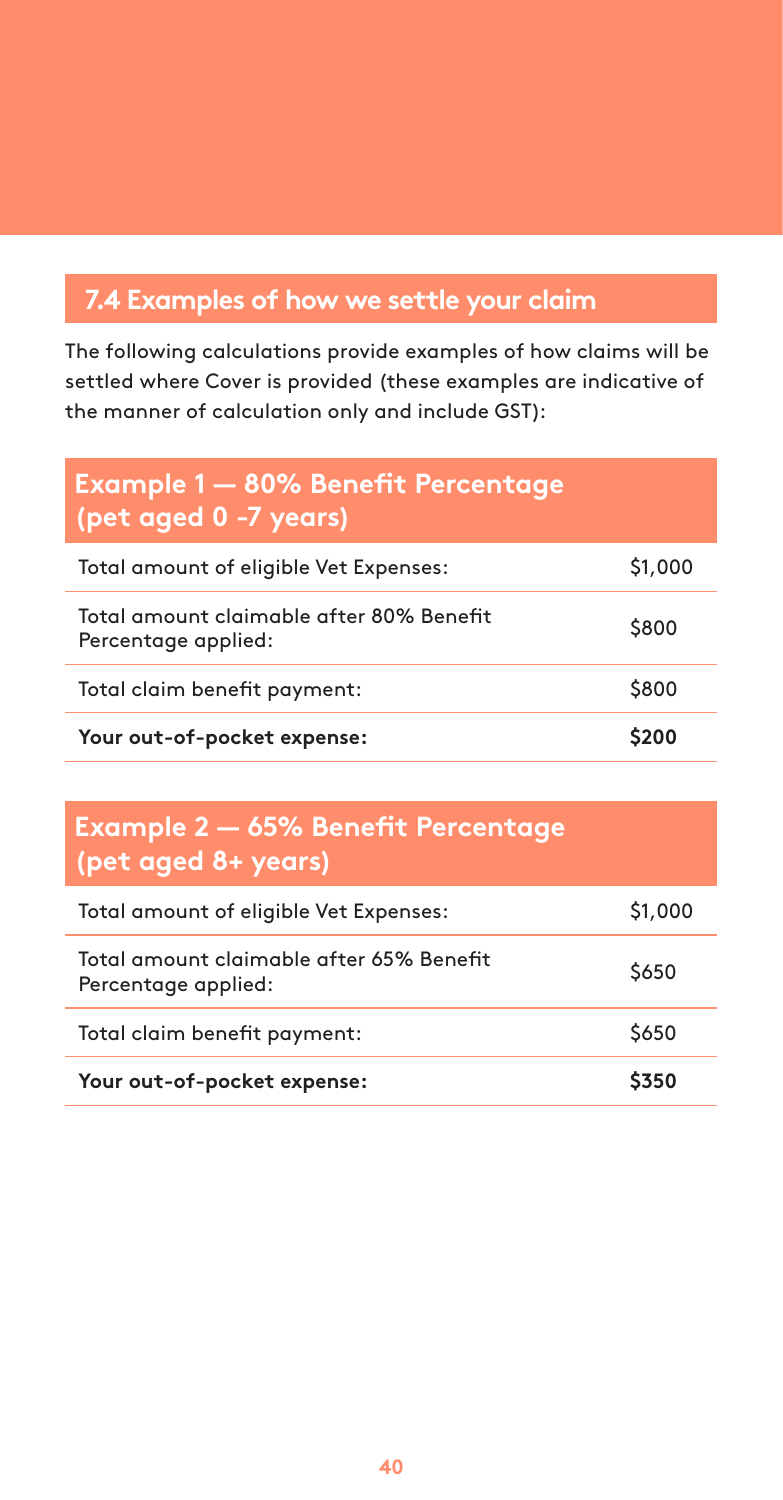## **7.5 Our rights of recovery**

If we have the right to recover any amount payable under the policy in relation to a claim from any other person, you must cooperate with us in any action we may take.

## **7.6 Other insurance arrangements**

If we accept your claim and there is any other similar insurance under which you are entitled to claim, you are required to advise us at the time you submit your claim if you hold such other insurance. Total benefits paid to you across all insurance cannot exceed your actual expenses.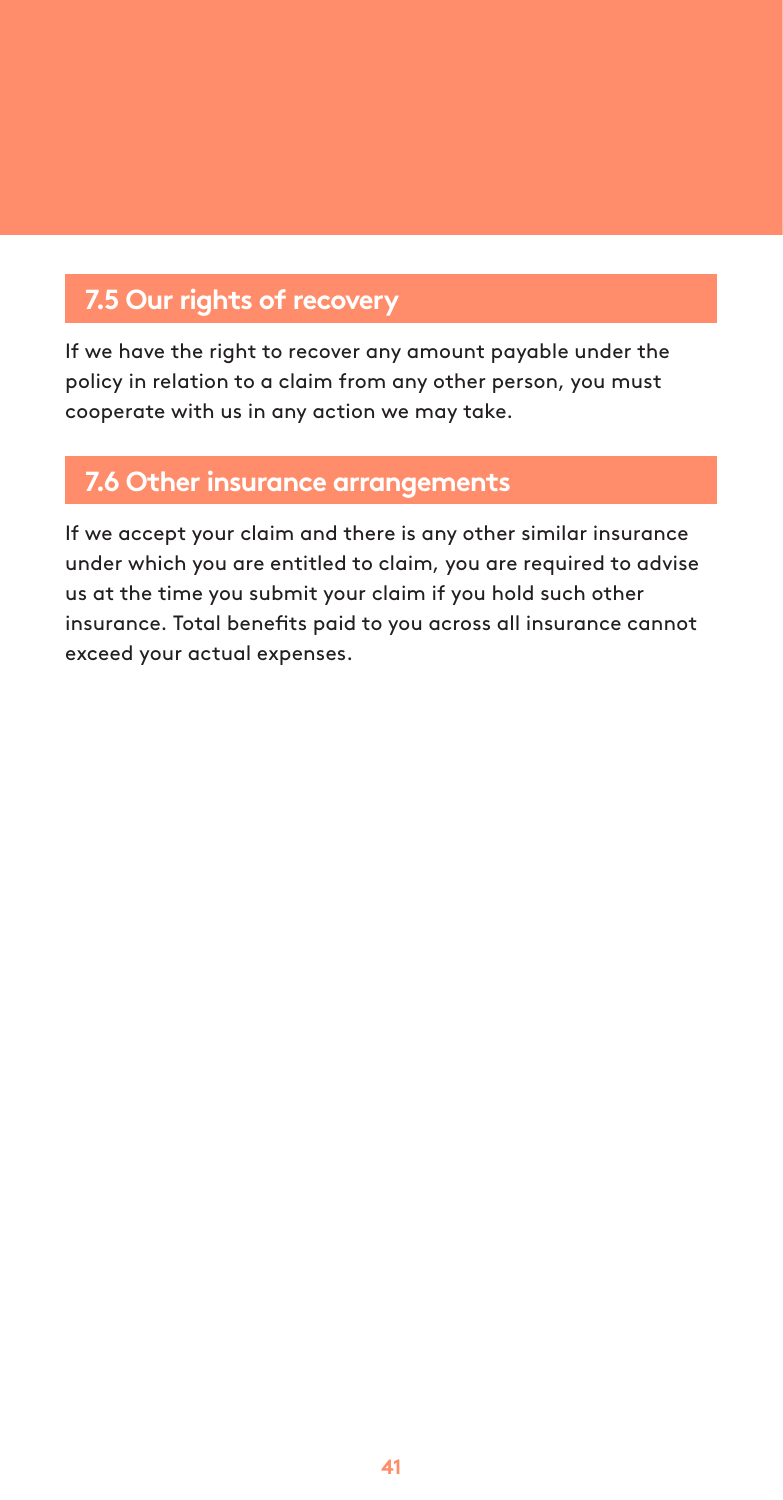## **Section 8 –** Fraud

It is unfortunate that with all types of insurance, fraud and attempted fraud can occur. We employ sophisticated fraud detection and prevention techniques to ensure we only pay out on genuine claims. By doing this we are protecting the interest of all policyholders and are able to offer a comprehensive policy with competitive premiums.

You must not act in a fraudulent manner. If you or anyone acting for you:

- make a claim under the policy knowing the claim to be false or fraudulently exaggerated in any respect;
- make a statement in support of a claim knowing the statement to be false in any respect;
- solicit your Vet to behave in a fraudulent manner regarding a claim;
- submit a document in support of a claim knowing the document to be forged or false in any respect; or
- make a claim in respect of any loss or damage caused by your wilful act or with your connivance.

and if you do act, or anyone acting for you acts, in a fraudulent manner:

- 1. we shall not pay the claim;
- 2. we shall not pay any other claim which has been or will be made under the policy;
- 3. we may at our option declare the policy void;
- 4. we may be entitled to reclaim any payments already made to you in respect of such claims;
- 5. we shall not make any refund of premium already paid;
- 6. we may inform the police of the circumstances; and
- 7. we may pursue legal proceedings.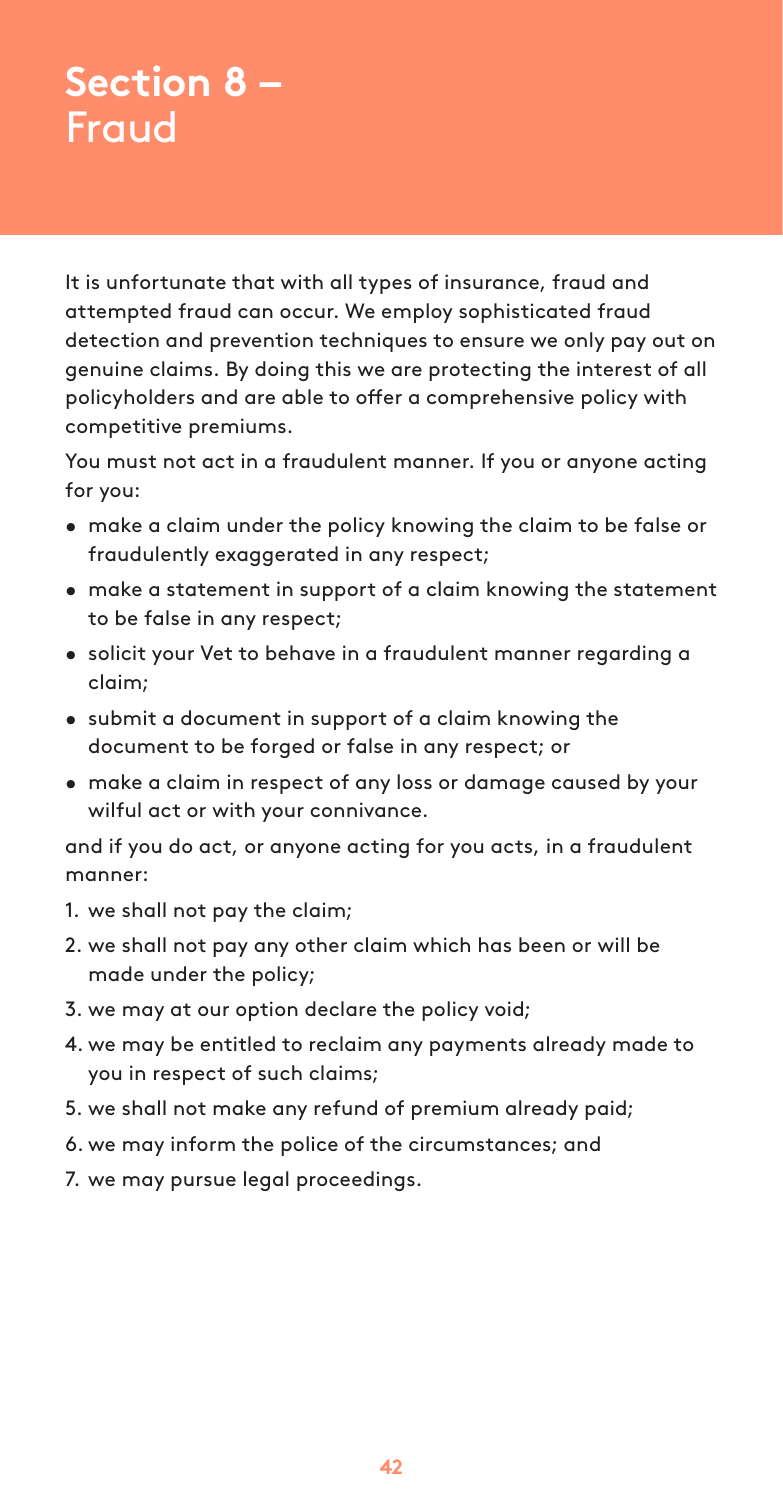## **Section 9 –** Direct Debit Request Summary

When you provide us with your bank details, you are instructing us to directly debit the relevant premiums calculated by us from your nominated account.

If your premium cannot be paid (for example there is not enough money in your nominated account) your bank may dishonour that payment, and you may be charged a dishonour fee by your bank. None of Hollard, IAL or PetSure will be responsible for dishonour fees charged by your bank or financial institution. If your direct debit is dishonoured we will automatically retry for the outstanding amount within fourteen (14) days, and you may be charged a dishonour fee by PetSure.

If you have concerns about the operation of the direct debit authority or you subsequently need to change any aspects of the authority, please notify us.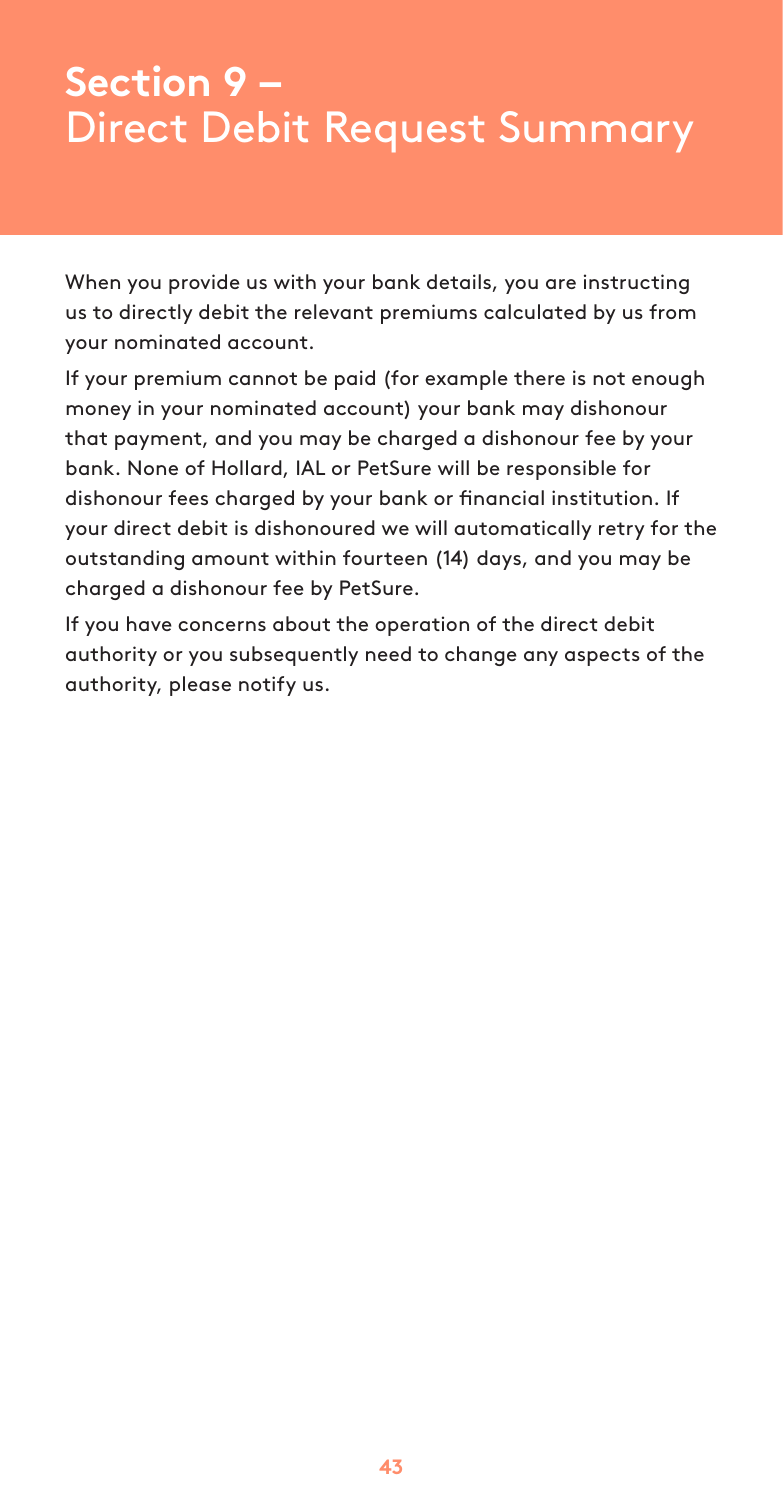## **Section 10 –** General Information

## **Changing level of cover**

- 1. If you opt to transfer your Pet to a level of Cover with higher or additional benefits (including but not limited to a higher Benefit Percentage or Benefit Limit) then the additional or higher benefits will not apply to claims for Conditions first noted, diagnosed, or treated prior to the policy upgrade. In such cases, benefits will be restricted to the lesser of the maximum benefits payable under the:
	- a. current level of Cover; or
	- b. policy that applied during the Policy Period in which such Condition(s) was/were first noted, diagnosed, or treated.

For the sake of clarity, 'maximum benefits' referenced in this section include taking the following factors into consideration:

- the policy Benefit Limit;
- applicable Sub-limits;
- the applicable Benefit Percentage; and
- any applicable policy exclusions.
- 2. If you opt to transfer your Pet to a level of Cover with additional benefits, then the applicable Waiting Period for the newly selected Cover will apply. You cannot change your level of cover in a Policy Period if a claim has been paid.

If you pay your premium via fortnightly or monthly instalments, there is no premium refund (including any remaining days of a current instalment period) when you change your level of cover.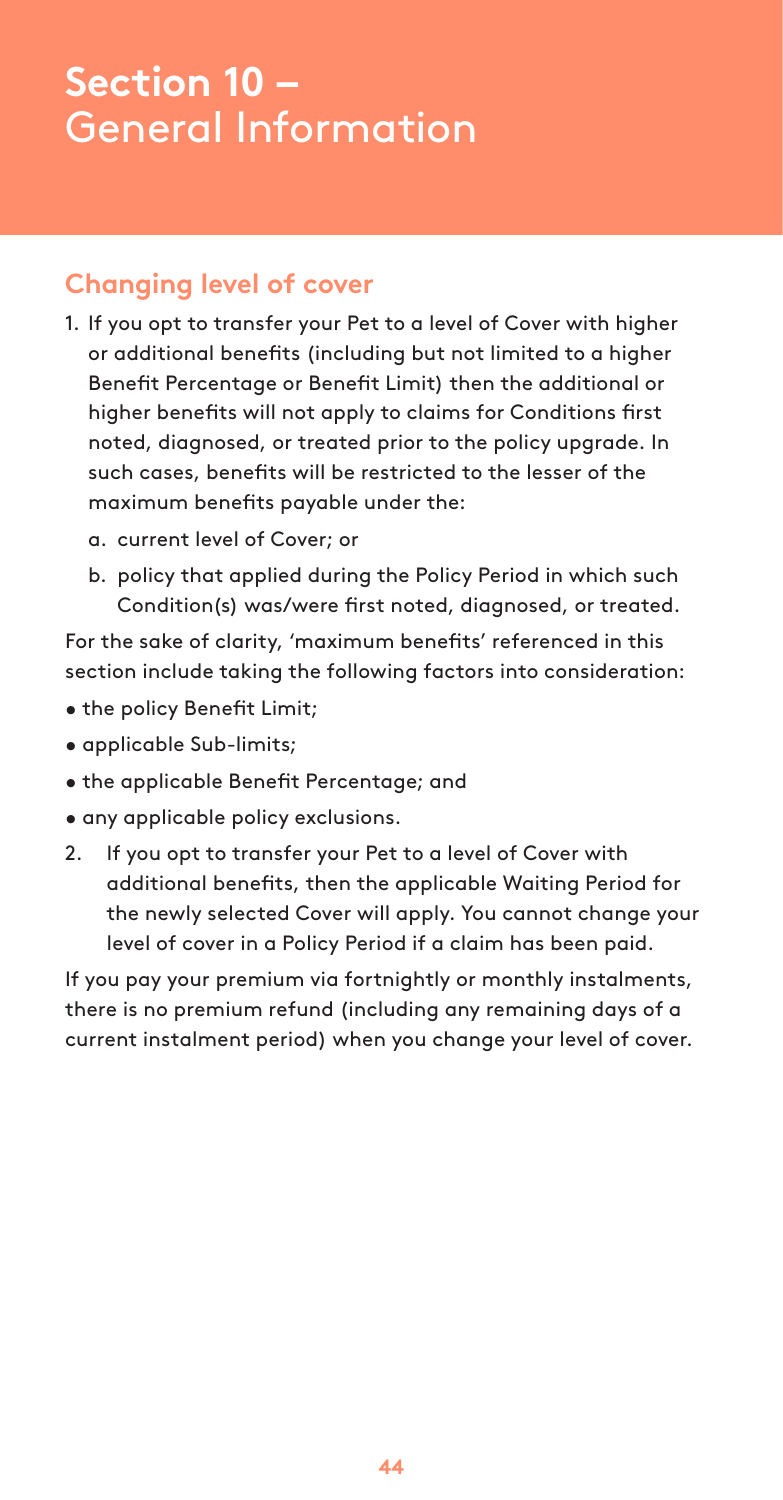## **Financial Services Guide (FSG)**

Hollard, PetSure, and IAL are responsible for this FSG as it relates to the financial services provided by them. This FSG provides you with information about the financial services that they provide in relation to Pounce Pet Insurance (to help you decide whether or not to use those services) as well as information on how they are remunerated in relation to the services, how they deal with complaints and how they can be contacted.

#### **In this FSG:**

**Hollard** means The Hollard Insurance Company Pty Ltd.

**IAL** means Insurance Australia Limited.

**PetSure** means PetSure (Australia) Pty Ltd.

**You** and **your** means the applicant for a Pounce Pet Insurance policy and, if a policy is issued, the insured.

Pounce Pet Insurance is promoted by IAL, insured by Hollard and administered by PetSure. Full details about these companies are given at the start of this booklet. The Pounce Pet Insurance Product Disclosure Statement including the Policy Terms and Conditions are set out in this booklet. The Pounce Pet Insurance PDS contains information on the benefits and significant characteristics of the product and is aimed to assist you in making an informed decision about whether to purchase it or not. Before you acquire the product, you should read the PDS carefully and use it to decide whether to purchase the product.

## **About Hollard, IAL, PetSure and other relevant persons/organisations**

**Hollard** is an Australian Financial Services Licensee (AFSL 241436) authorised to provide advice and deal in relation to all general insurance products. Hollard is the insurer and issuer of Pounce Pet Insurance policies. In providing the financial services set out in this FSG, Hollard does not provide personal advice and does not act for you

**IAL** is an Australian Financial Services Licensee (AFSL 227681) of PetSure and is authorised to promote Pounce Pet Insurance which is issued by Hollard. IAL does not provide personal advice and does not act for you.

**PetSure**, a subsidiary company of Hollard, is an Australian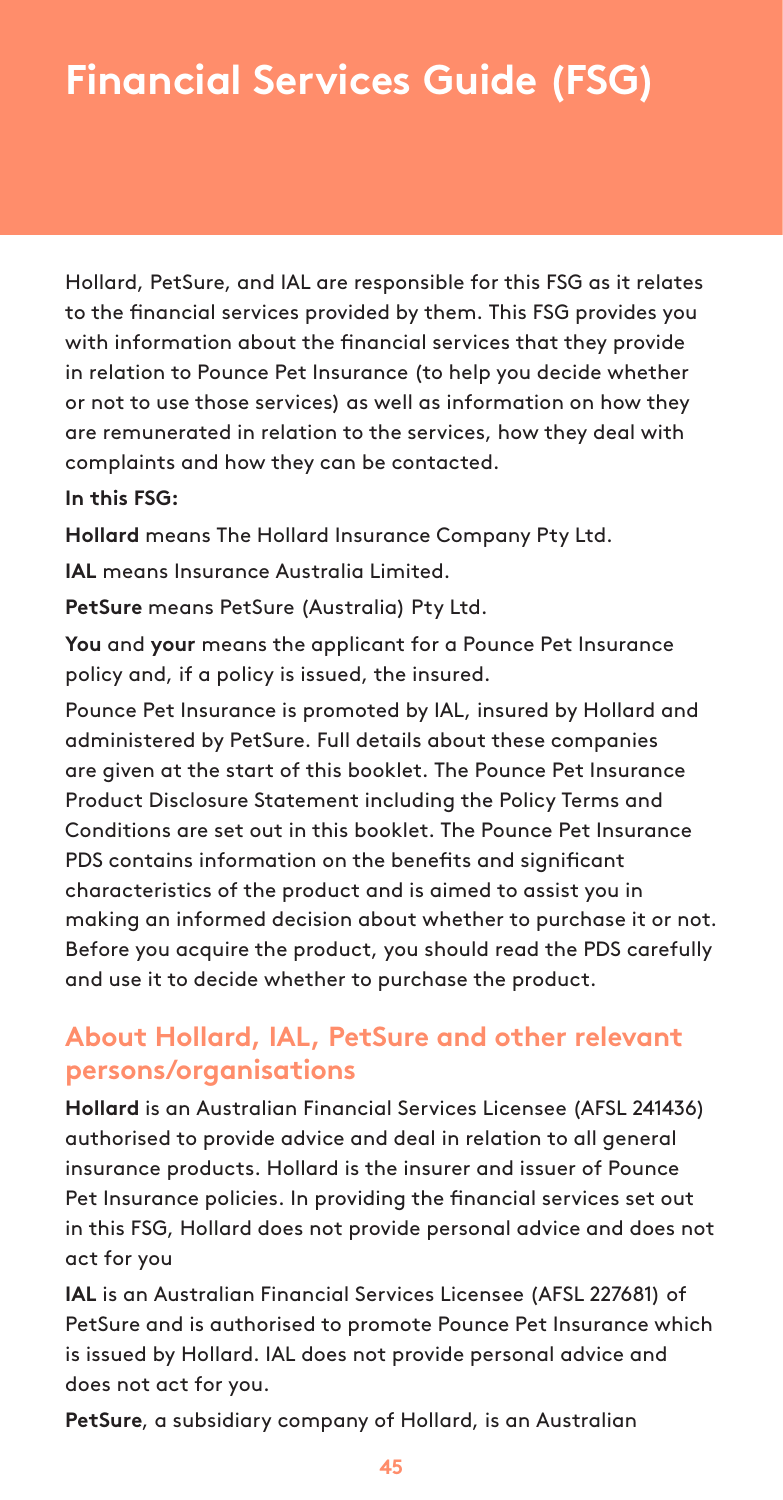Financial Services Licensee (AFSL 420183) and is authorised to deal in and provide general advice on general insurance products. It administers pet insurance policies on behalf of the insurer Hollard and determines, on behalf of Hollard, whether a policy can be issued to you by Hollard.

PetSure has been given a binding authority by Hollard which authorises it to enter into, vary and cancel these policies on behalf of Hollard as if it were Hollard. PetSure's authority is subject to the limits of authority agreed with Hollard. PetSure has also been appointed by Hollard as its agent to manage, administer and settle claims made under Pounce Pet Insurance policies. This means PetSure makes decisions about claims on behalf of Hollard. In providing the financial services set out in this FSG PetSure does not provide personal advice and does not act for you.

## **Important information you should know**

The organisations in this section have not and will not consider whether Pounce Pet Insurance is appropriate for your personal objectives, financial situation or needs as they do not provide such services to you. Any information provided in relation to this product is of a general nature only and is not based on a consideration of your personal needs, objectives or financial situation. Therefore, you need to consider the appropriateness of any information given to you, having regard to your personal circumstances before buying Pounce Pet Insurance. You need to read the PDS including the Policy Terms and Conditions to determine if the product is right for you. The PDS contains information on the relevant risks, benefits and significant characteristics of the product and is aimed to assist you in making an informed decision about whether to buy it or not. If you require personal advice, you need to obtain the services of a suitably qualified adviser.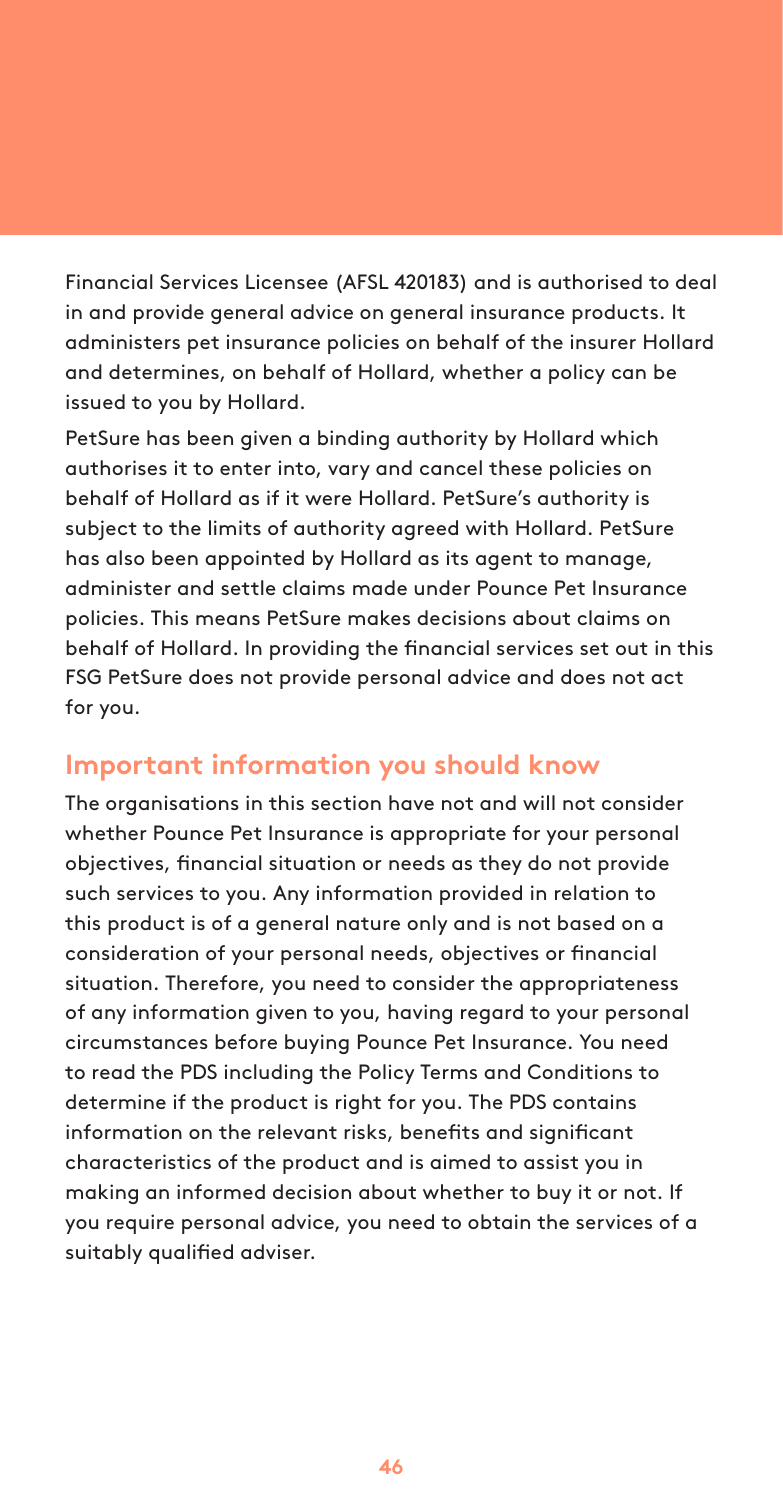### **How each party is paid for its services**

When you purchase a Pounce Pet Insurance policy you pay the premium to Hollard for the product. This amount is provided to you before the product is purchased.

**IAL** may receive a commission of up to twenty four percent (24%) of the net premium (this is the premium less any government taxes and charges) for promoting Pounce Pet Insurance policies. This commission is used by IAL to cover costs associated with the marketing and distribution of this product to you and may include any referral fees to people or organisations that refer new customers to IAL.

IAL staff who provide services in relation to Pounce Pet Insurance receive an annual salary from IAL, which includes bonuses based on performance criteria.

**PetSure** receives a portion of the underwriting profit, if any, for administering Pounce Pet Insurance products.

PetSure may receive an activity payment directly from IAL for retention and support services in connection with Pounce Pet Insurance on behalf of Hollard. The amount of that activity payment is time based and will be calculated taking into account time spent handling retention related calls. The payments to PetSure are not additional charges to you and are not in addition to the total premium you pay.

You may request particulars about the above remuneration (including commission) or other benefits from the relevant entity providing the relevant financial service; however, the request must be made within a reasonable time after you have been given this document and before the relevant financial service has been provided to you by them. The contact details for each of PetSure and IAL are set out on page 12.

### **Compensation Arrangements**

The Corporations Act 2001 (Cth) requires Australian Financial Services licensees to have arrangements for compensating retail clients for losses they suffer as a result of a breach by the licensee or its representatives of Chapter 7 of that Act, unless an exemption applies.